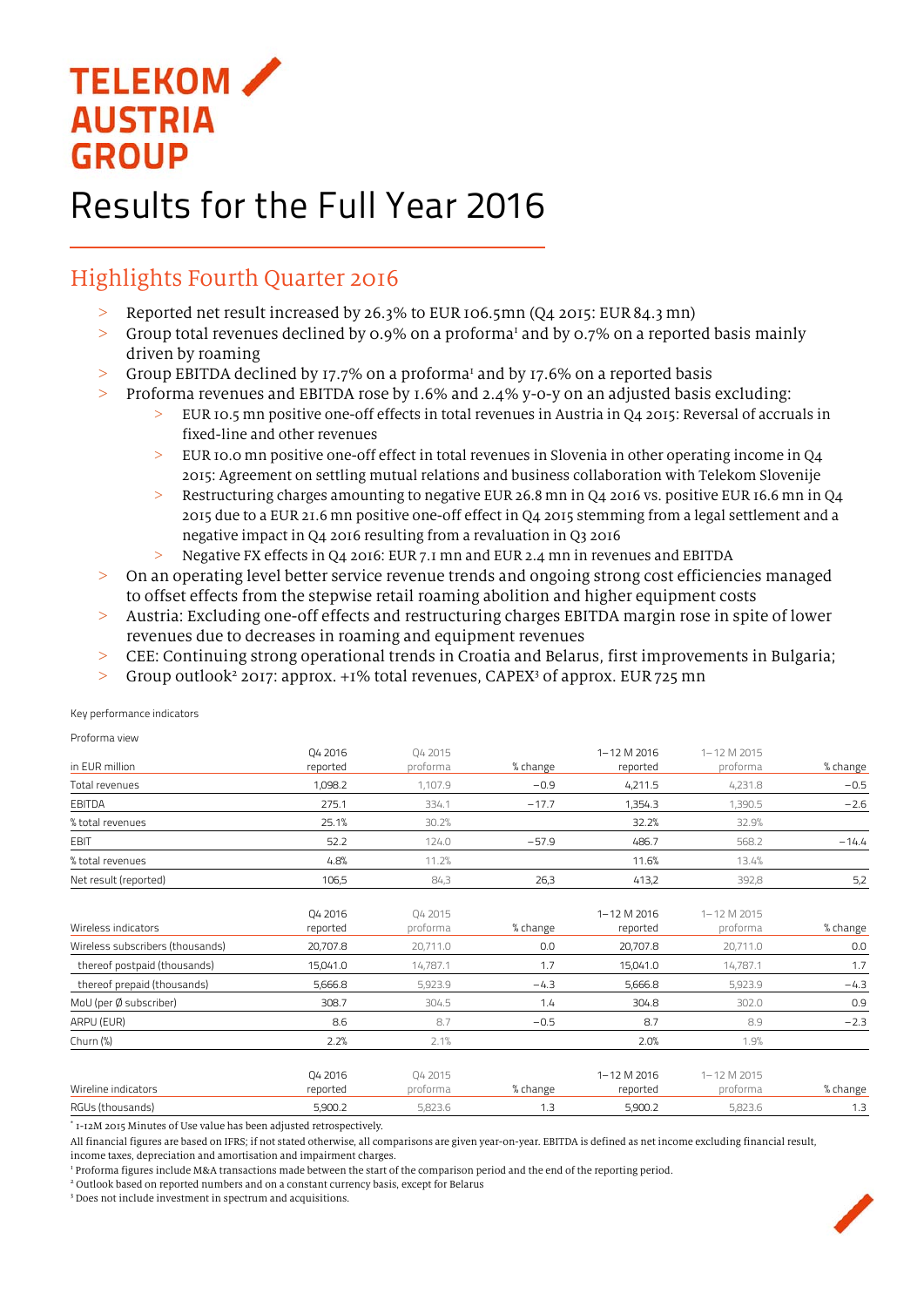## Disclaimer

Disclaimer for forward-looking statements: This document contains forward-looking statements. These forward-looking statements are usually accompanied by words such as "believe", "intend", "anticipate", "plan", "expect" and similar expressions. Actual events may differ materially from those anticipated in these forward-looking statements as a result of a number of factors. Forward-looking statements involve inherent risks and uncertainties. A number of important factors could cause actual results or outcomes to differ materially from those expressed in any forward-looking statement. Neither Telekom Austria Group nor any other person accepts any liability for any such forward-looking statements. Telekom Austria Group will not update these forward-looking statements, whether due to changed factual circumstances, changes in assumptions or expectations. This report does not constitute a recommendation or invitation to purchase or sell securities of Telekom Austria Group.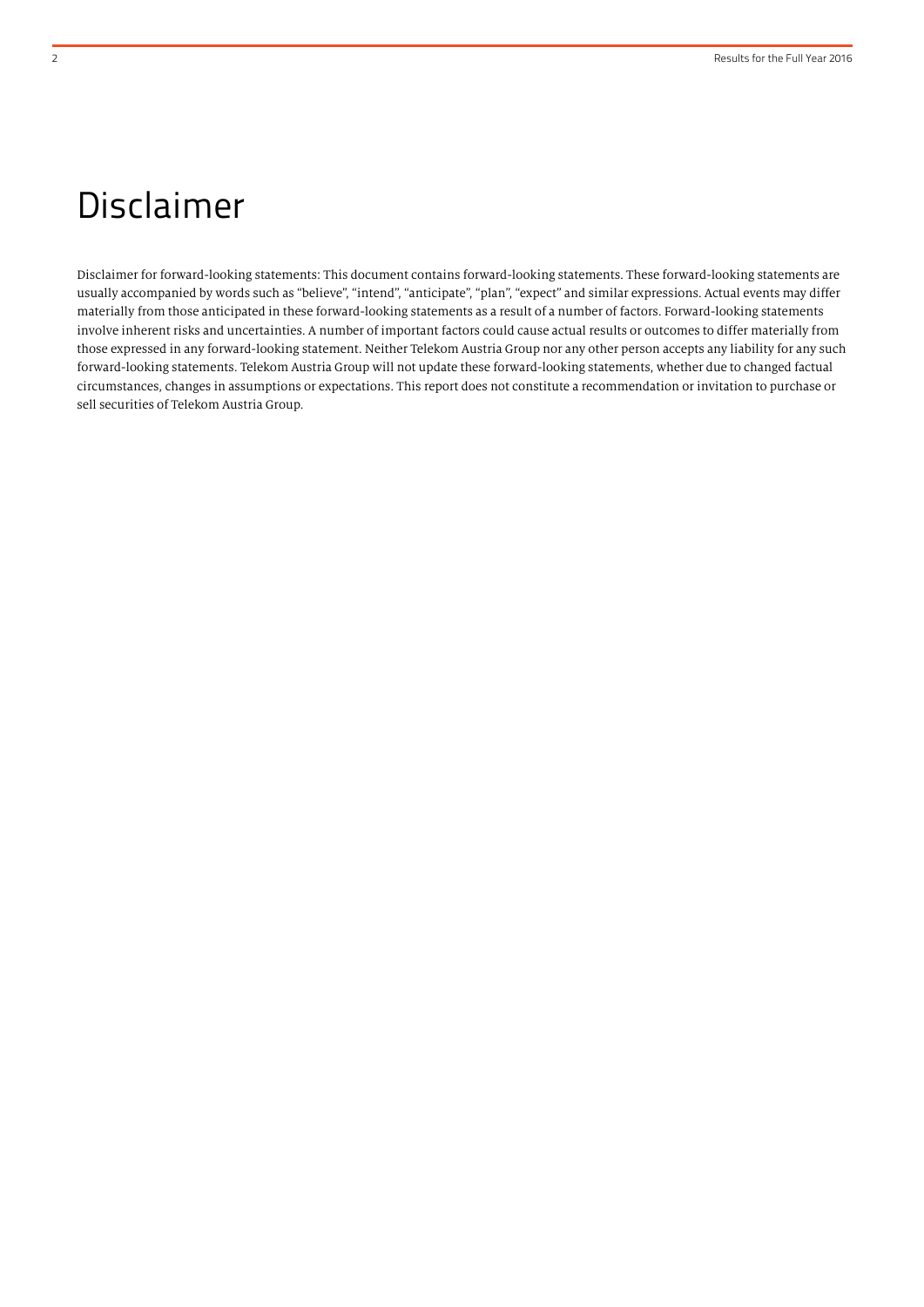## Information on reporting changes

As of Q1 2016, the Telekom Austria Group changed its reporting structure to be fully aligned with América Móvil.

The key changes to the reporting structure are as follows (for details see Notes to the Consolidated Financial Statements):

- > Total revenues including OOI: The new 'Total revenues' line includes other operating income (excluding own work capitalised), which was previously reported below the revenue line. Please note: total mobile revenues include mobile service revenues, mobile equipment revenues and other operating income.
- > Own work capitalised is now deducted from employee costs while it was previously included in other operating income
- Switch to cost of sales methodology: Previously OPEX were reported under the cost-type approach
- > EBITDA: Only a single EBITDA figure (EBITDA) is reported. The distinction between 'EBITDA comparable' and 'EBITDA including effects from restructuring and impairment tests' no longer exists. Restructuring effects (Segment Austria) are included in employee expenses and thus in EBITDA.

The Consolidated Financial Statements are prepared according to applicable accounting standards. The presentation and analysis of financial information and key performance indicators may differ substantially from the financial information presented in the Consolidated Financial Statements. This is due to the fact that the presentation and analysis are partially based on proforma figures which include M&A transactions between the start of the comparison period and the end of the reporting period.

To reflect the performance on an operational basis, the proforma figures present comparison figures for previous periods as if M&A transactions executed between the start of the comparison period and the end of the reporting period had already been fully consolidated in the relevant months of the comparison period. Alternative performance measures are used to describe the operational performance. Please therefore also refer to the financial information presented in the Consolidated Financial Statements, which do not contain proforma figures, as well as the reconciliation tables provided on page 29.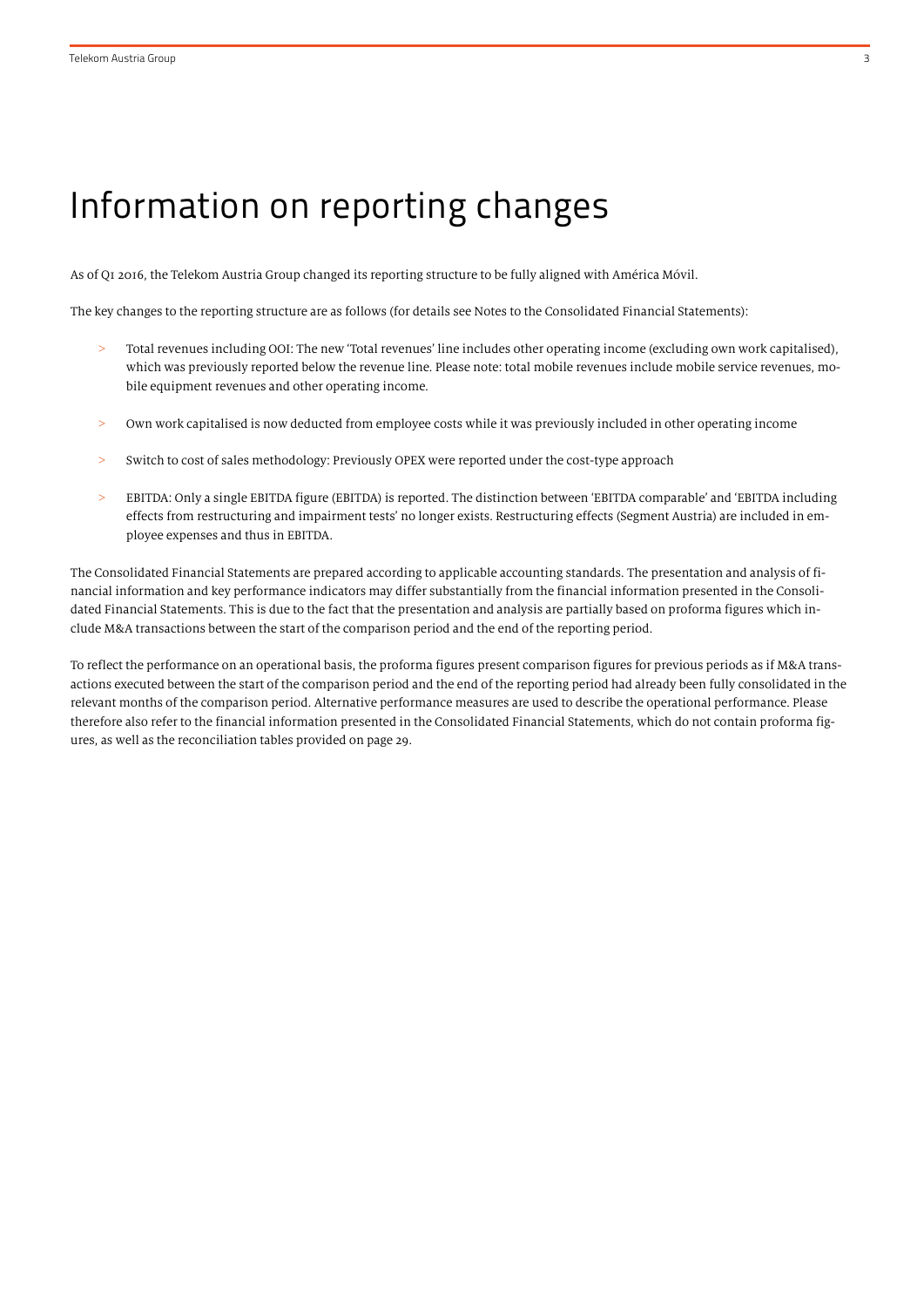# Table of Contents

| Full year and fourth quarter results <sup>1</sup>                | 5. |
|------------------------------------------------------------------|----|
| Quarterly Comparison                                             | 5  |
| Year-To-Date Comparison                                          | 17 |
| Share                                                            | 26 |
| Outlook                                                          | 27 |
| Additional Information                                           | 28 |
| Reconciliation Tables – Results on a Reported and Proforma Basis | 29 |

1

<sup>1</sup> This financial report of Telekom Austria Group contains quarterly results which have not been audited or reviewed by a certified public accountant. The full year 2016 results figures are audited. The annual financial report, which includes the audited single and consolidated financial statement as well as the management reports will be released as required by 30 April 2017.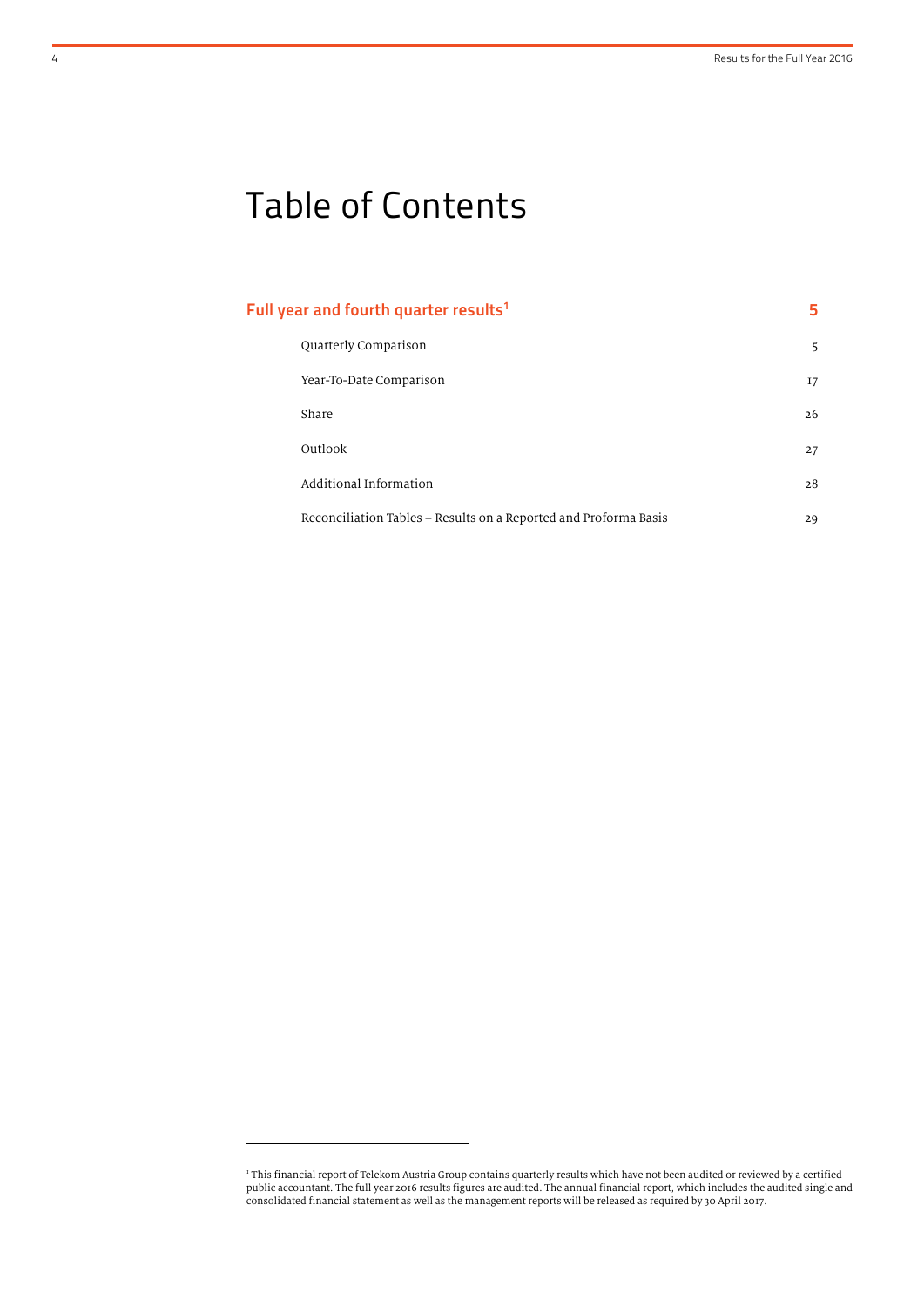## Full year and fourth quarter results

Vienna, 30 January 2017 – Today, the Telekom Austria Group (VSE: TKA, OTC US: TKAGY) announces its results for fourth quarter and full year 2016, ending 31 December 2016.

#### Quarterly Comparison

The following tables, including total revenues, EBITDA and operating income, are presented on a proforma basis, which include effects of M&A transactions executed between the start of the comparison period and the end of the reporting period. This affects the segment of Belarus. The proforma view is equivalent to the reported view for the other segments. Average monthly revenue per fixed-line (ARPL) is available on a reported basis only. The reconciliation tables, including reported and proforma values, as well as the difference thereof, can be found on page 29.

#### Summary Quarterly Comparison

Key performance indicators

1

| Proforma view                    |          |          |          |
|----------------------------------|----------|----------|----------|
|                                  | Q4 2016  | Q4 2015  |          |
| in EUR million                   | reported | proforma | % change |
| Total revenues                   | 1,098.2  | 1,107.9  | $-0.9$   |
| <b>EBITDA</b>                    | 275.1    | 334.1    | $-17.7$  |
| % total revenues                 | 25.1%    | 30.2%    |          |
| <b>EBIT</b>                      | 52.2     | 124.0    | $-57.9$  |
| % total revenues                 | 4.8%     | 11.2%    |          |
|                                  |          |          |          |
|                                  | Q4 2016  | 04 2015  |          |
| Wireless indicators              | reported | proforma | % change |
| Wireless subscribers (thousands) | 20,707.8 | 20,711.0 | 0.0      |
| thereof postpaid (thousands)     | 15,041.0 | 14,787.1 | 1.7      |
| thereof prepaid (thousands)      | 5,666.8  | 5,923.9  | $-4.3$   |
| MoU (per Ø subscriber)*          | 308.7    | 304.5    | 1.4      |
| ARPU (EUR)                       | 8.6      | 8.7      | $-0.5$   |
| Churn $(\%)$                     | 2.2%     | 2.1%     |          |
|                                  | Q4 2016  | Q4 2015  |          |
| Wireline indicators              | reported | proforma | % change |
| RGUs (thousands)                 | 5,900.2  | 5,823.6  | 1.3      |

\* Q4 2015 Minutes of Use value has been adjusted retrospectively.

## The following analysis is based on proforma<sup>2</sup> figures if not stated otherwise.

Following factors impact the year-on-year comparison of the operating results of the Telekom Austria Group and should be considered in the analysis:

- > The acquisition of the fixed-line provider Atlant Telecom and its subsidiary TeleSet in Belarus, consolidated as of 1 December 2016.
- > One-off effects included in the fourth quarter of 2015:

The presentation for the conference call and key figures of the Telekom Austria Group in Excel format ('Fact Sheet Q4 2016') are available on the website at www.telekomaustria.com.

Results for the first quarter 2017 are expected to be announced in the week of 24 April 2017

## Contacts: Investor Relations Susanne Reindl Head of Investor Relations Tel.: +43 (0) 50 664 39420 Email: susanne.reindl@ telekomaustria.com

Corporate Communications Barbara Grohs Director Group Communications & Sustainability Tel.: +43 (0) 50 664 39693 Email: barbara.grohs@telekom austria.com

<sup>&</sup>lt;sup>2</sup> Proforma figures include effects of M&A transactions executed between the start of the comparison period and the end of the reporting period.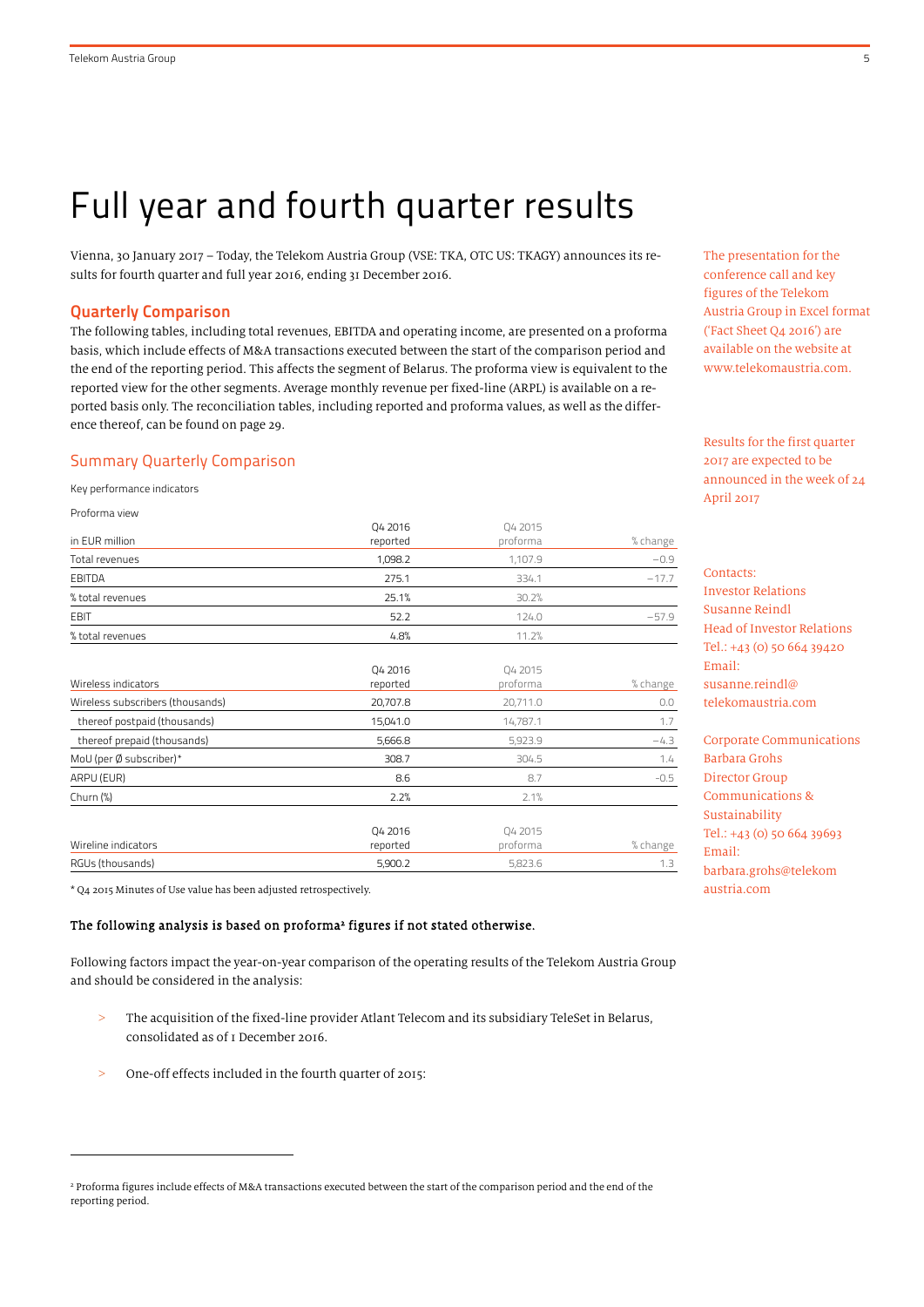- EUR 10.5 mn positive one-off effects in total revenues in Austria in Q4 2015: Reversal of accruals in fixed-line and other revenues
- EUR 10.0 mn positive one-off effect in total revenues in Slovenia in other operating income in Q4 2015: Agreement on settling mutual relations and business collaboration with Telekom Slovenije
- > Restructuring charges amounting to negative EUR 26.8 mn in Q4 2016 vs. positive EUR 16.6 mn in Q4 2015 due to a EUR 21.6 mn positive one-off effect in Q4 2015 stemming from a legal settlement and a negative impact in Q4 2016 resulting from a revaluation in Q3 2016
- > Total negative FX effects amounting to EUR 7.1 mn for total revenues and EUR 2.4 mn for EBITDA in Q4 2016, stemming almost entirely from Belarus.

In December 2016, an agreement for the acquisition of the fixed-line operator Metronet in Croatia was signed; the company is expected to be consolidated following the closing from the first quarter of 2017.

In the fourth quarter of 2016, Telekom Austria Group saw a stable mobile subscriber base of in a year-onyear comparison, coming mostly from Austria. Almost all CEE markets saw a shift from prepaid to postpaid offers. The number of revenue generating units (RGUs) rose by 1.3% year-on-year (reported: +6.3%).

Group total revenues decreased by 0.9% year-on-year on a proforma basis<sup>3</sup> (reported: -0.7%). Excluding oneoff and FX effects in Q4 2016 and the comparison period, pro-forma revenues grew by 1.6%. Negative effects stemming from the stepwise abolition of retail roaming in the EU as of 30 April 2016 came in as expected and derive mostly from Austria, while the amount of the negative impact has been largely negligible so far in Bulgaria, Croatia and Slovenia. Group revenues decreased by 0.9% year-on-year

> Reported total revenues in the Austrian segment declined by 2.7% year-on-year in the fourth quarter of 2016. Excluding one-off effects in the amount of EUR 10.5 mn in Q4 2015 in fixed-line and other revenues, revenues declined by 1.2%. This was mainly driven by the decline in both wireless service and equipment revenues.

> In the Bulgarian segment, reported total revenues increased by 2.6% in a year-on-year comparison, due to higher equipment revenues as well as a slight increase in service revenues. Reported total revenues in the Croatian segment rose by 7.8% year-on-year and continued to profit from better trends in the mobile and ongoing growth in the fixed-line business. Total revenues in the Belarusian segment increased again by 7.2% year-on-year, driven by continuing solid operational growth and an improving FX environment.

In the Slovenian segment, the positive one-off effect in Q4 2015 resulted in a decline in reported total revenues of 14.9% year-on-year in the fourth quarter 2016. Reported total revenues in the Serbian segment increased by 2.6% year-on-year, driven by higher equipment sales. In the Republic of Macedonia, reported total revenues came in 3.3% higher year-on-year.

Group total costs and expenses increased by 6.4% year-on-year to EUR 823.1 mn in the fourth quarter of 2016 (reported: +6.5%), driven entirely by the increase in restructuring charges in Austria. Excluding restructuring charges, Group total costs and expenses increased slightly by 0.7%.

 $\overline{a}$ 

<sup>3</sup> Proforma figures include effects of M&A transactions executed between the start of the comparison period and the end of the reporting period.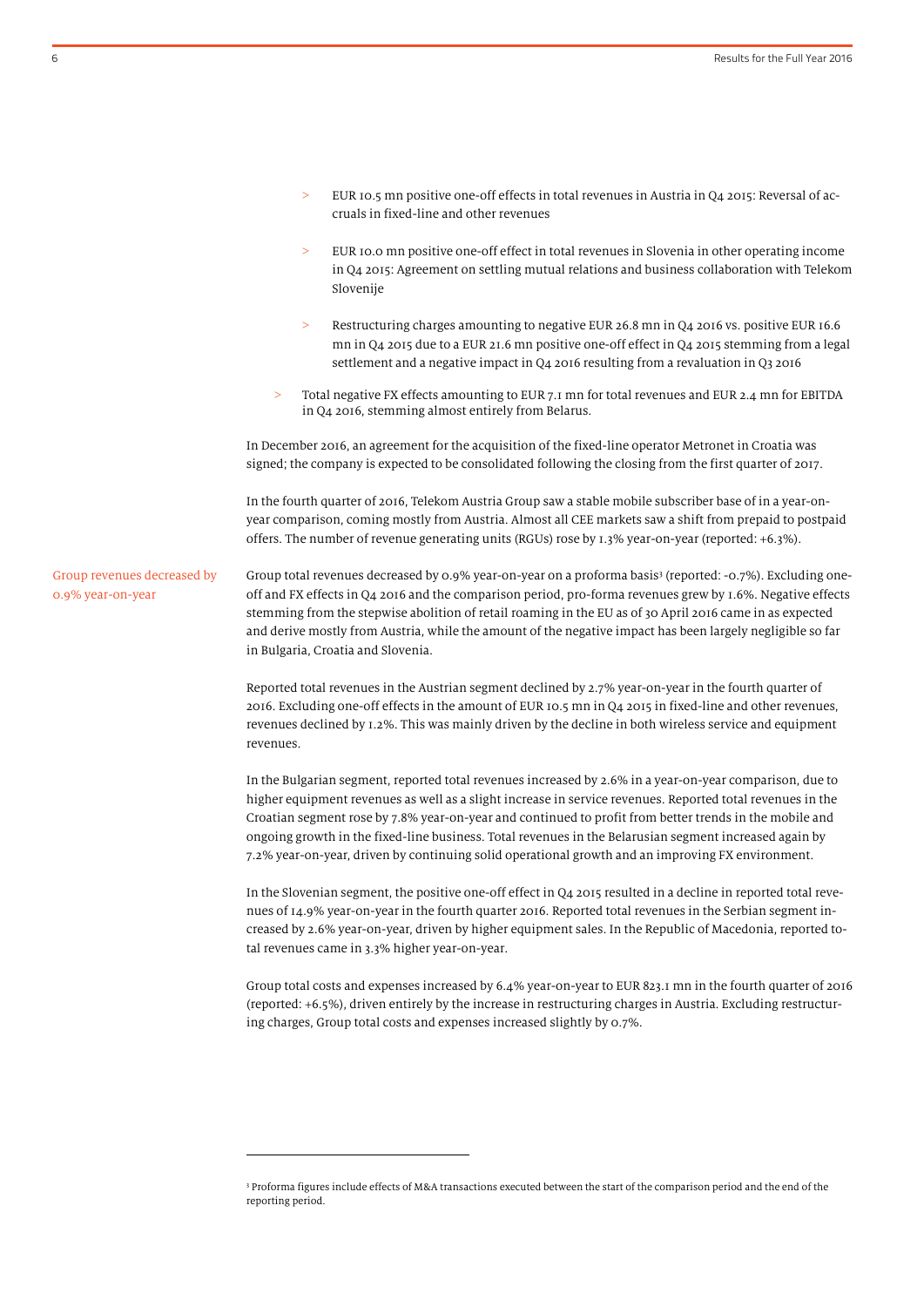Group EBITDA declined by 17.7% year-on-year to EUR 275,1 mn in the fourth quarter of 2016 (reported: -17.6%). Excluding one-off and FX effects as well as restructuring charges Group EBITDA increased by 2.4%.

Depreciation and amortisation rose by 5.0% to EUR 220.6 mn in a year-on-year comparison, mainly driven by Austria due to spectrum licenses starting in Q1 2016 and M&A-driven higher D&A in the Republic of Macedonia. Altogether, this led to a decline in operating income of 57.9% year-on-year (reported: -57.8%) to EUR 52.2 mn.

The reported financial result amounted to a negative EUR 35.7 mn in Q4 2016 compared to a negative EUR 39.4 mn in the same period last year. A tax benefit of EUR 90.0 mn was recorded in the quarter under review. This was mainly due to a positive effect of the recognition of higher deferred tax assets on tax losses carried forward due to higher expected future tax results within the Austrian tax group. In summary, this resulted in a reported net result of EUR 106.5 mn in the fourth quarter of 2016 compared to EUR 84.3 mn in Q4 2015.

Group EBITDA decline of 17.7% year-on-year; 2.4% EBITDA growth excl. one-offs, FX effects and restructuring charges

EUR 106.5 mn reported net result

#### Segment Austria

Key performance indicators

Proforma view ( = Reported view)

Financials

|                                       | 04 2016  | 04 2015  |          |
|---------------------------------------|----------|----------|----------|
| in EUR million                        | reported | proforma | % change |
| Total revenues                        | 662.3    | 680.8    | $-2.7$   |
| thereof wireless revenues             | 316.8    | 330.9    | $-4.3$   |
| thereof service revenues              | 256.2    | 263.4    | $-2.7$   |
| thereof equipment revenues            | 42.8     | 52.4     | $-18.4$  |
| thereof fixed-line and other revenues | 345.5    | 350.0    | $-1.3$   |
| <b>EBITDA</b>                         | 176.4    | 222.8    | $-20.8$  |
| % of total revenues                   | 26.6%    | 32.7%    |          |
| <b>EBIT</b>                           | 49.1     | 105.5    | $-53.5$  |
| % of total revenues                   | 7.4%     | 15.5%    |          |
|                                       | Q4 2016  | Q4 2015  |          |
| Wireless indicators                   | reported | proforma | % change |
| wireless subscribers (in '000)        | 5,971.5  | 5,803.7  | 2.9      |
| thereof postpaid (in '000)            | 4,242.7  | 4,076.8  | 4.1      |
| thereof prepaid (in '000)             | 1,728.8  | 1,726.9  | 0.1      |
| MoU (per Ø subscriber)                | 234.5    | 243.9    | $-3.9$   |
| ARPU (in EUR)                         | 14.4     | 15.3     | $-6.0$   |
| Churn $(\%)$                          | 1.6%     | 1.4%     |          |
|                                       | Q4 2016  | Q4 2015  |          |
| Wireline indicators                   | reported | proforma | % change |
| <b>RGUs (in '000)</b>                 | 3,495.5  | 3,534.4  | $-1.1$   |

#### As there have been no mergers or acquisitions in Austria between the beginning of the comparison period and the end of the period under review, the following analysis is based on reported figures.

In Q4 2016, competition in Austria remained driven by mobile no-frills offers. In addition, mobile WiFi routers with unlimited data offers are becoming an increasingly relevant element of the Austrian broadband market. A1 Telekom Austria AG counters these challenges, on the one hand, with its successful multi-brand strategy that allows it to address price pressure via its no-frills brands bob and YESSS!. On the other hand, A1 introduced a hybrid modem in July 2016 which combines the fixed-line and the mobile network and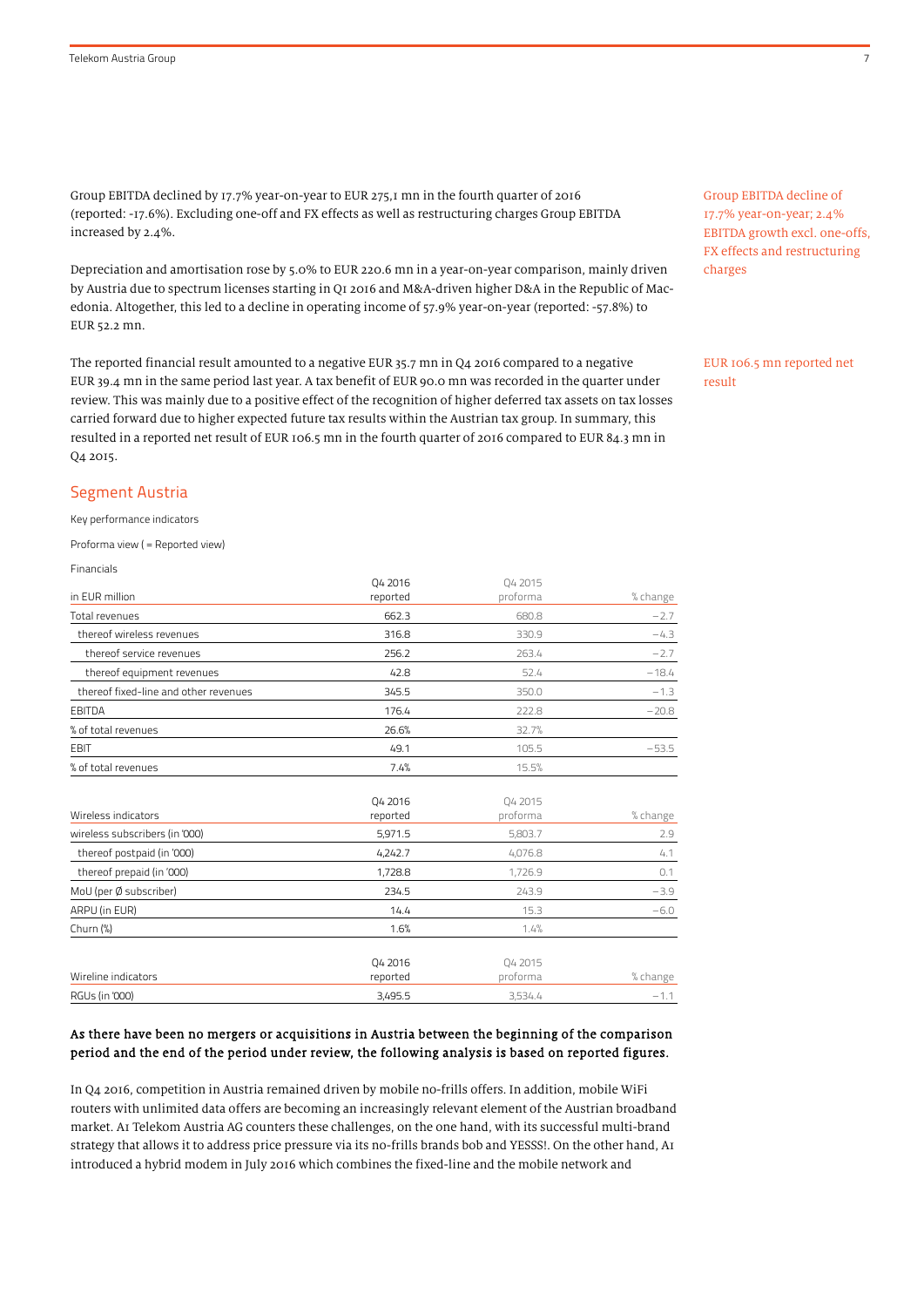thereby enables A1 to offer fixed-line products with higher bandwidth. Convenient unlimited mobile broadband offers complete A1's data-centric high-value proposition.

In the fourth quarter of 2016, the total number of mobile communication subscribers rose by 2.9% year-onyear, mostly due to a greater number of Machine-to-Machine (M2M) SIM cards. Excluding M2M, the subscriber base remained almost stable, as a decline in no-frills subscribers was to a large extent offset by gains in the high-value customer base. Mobile broadband customer numbers rose due to a change in the counting methodology.

Net additions came in positive at 52,300 as higher churn was more than outweighed by higher gross additions in the contract (M2M driven) business. Excluding M2M, net additions were negative with a loss of 5,200, mainly driven by a decline in no-frills subscribers.

In the fixed-line business, total fixed-line revenue generating units (RGUs) decreased by 1.1% year-on-year in Q4 2016. Compared to previous quarters, year-on-year growth of fixed-line broadband slowed further to 1.5%, while demand for fibre upgrades remained strong. TV RGUs continued to exhibit solid growth and rose by 5.5% year-on-year in Q4 2016.

In the fourth quarter of 2016, total revenues decreased by 2.7% year-on-year. Excluding one-off effects in the amount of EUR 10.5 mn in Q4 2015 in fixed-line and other revenues, revenues declined by 1.2%. This was mainly driven by the decline in both wireless service and equipment revenues.

Wireless service revenues decreased almost entirely due to negative effects on customer roaming after the stepwise abolition of retail roaming within the EU per 30 April 2016. Excluding the roaming impact, wireless service revenues came in higher and profited from higher fixed fees mainly due to more subscribers in the higher-value business as well as tariff indexation measures. This outweighed losses in the low-value business as well as in the mobile broadband business. Wireless equipment revenues declined, mostly due to less replacements and gross additions with devices as well as higher subsidies.

Average monthly revenue per user (ARPU) declined by 6.0% from EUR 15.3 in Q4 2015 to EUR 14.4 in the fourth quarter of 2016. This was mainly the result of the losses in roaming revenues but was partly compensated by higher revenues from fixed fees due to the growing high-value base. Excluding roaming and M2M, ARPU would have been stable in Q4 2016.

Fixed-line and other revenues decreased driven by prior year's one-off effects and rose by 1.8%, adjusted for these effects. This increase was mostly driven by higher interconnection revenues due to a changed settlement logic and increased quantities. Retail fixed service revenues declined as the lower voice revenues were only partly mitigated by higher revenues from broadband and TV.

The average monthly revenue per fixed-line (ARPL) fell from EUR 28.7 in Q4 2015 to EUR 28.2 in Q4 2016, notably the comparison is affected by the positive one-off effect in Q4 2015. Excluding this effect, ARPL was stable due to the above-mentioned strong demand for fibre upgrades. Higher broadband and TV revenues compensated for the ongoing voice revenue decline.

Total costs and expenses rose by 6.1% in the fourth quarter of 2016 compared to the same period last year. This increase was above all driven by EUR 43.3 mn higher restructuring charges year-on-year. Excluding restructuring charges, total costs and expenses declined as lower cost of equipment more than outweighed increases in advertising, network engineering and interconnection expenses. The decline in equipment costs was driven by a decline in handset replacements and gross additions. The increase in interconnection expenses resulted from a changed settlement logic as well as higher quantities. The continued focus on intensified cost-cutting benefitted areas like maintenance and personnel costs. The substantial increase in restructuring charges was the result of the combined impact of the positive one-off in the amount of EUR 21.6 mn included in Q4 2015 and earlier revaluation of the restructuring provison in 2016, which was

Fixed broadband and TV RGU growth of 1.5% and 5.5% year-on-year respectively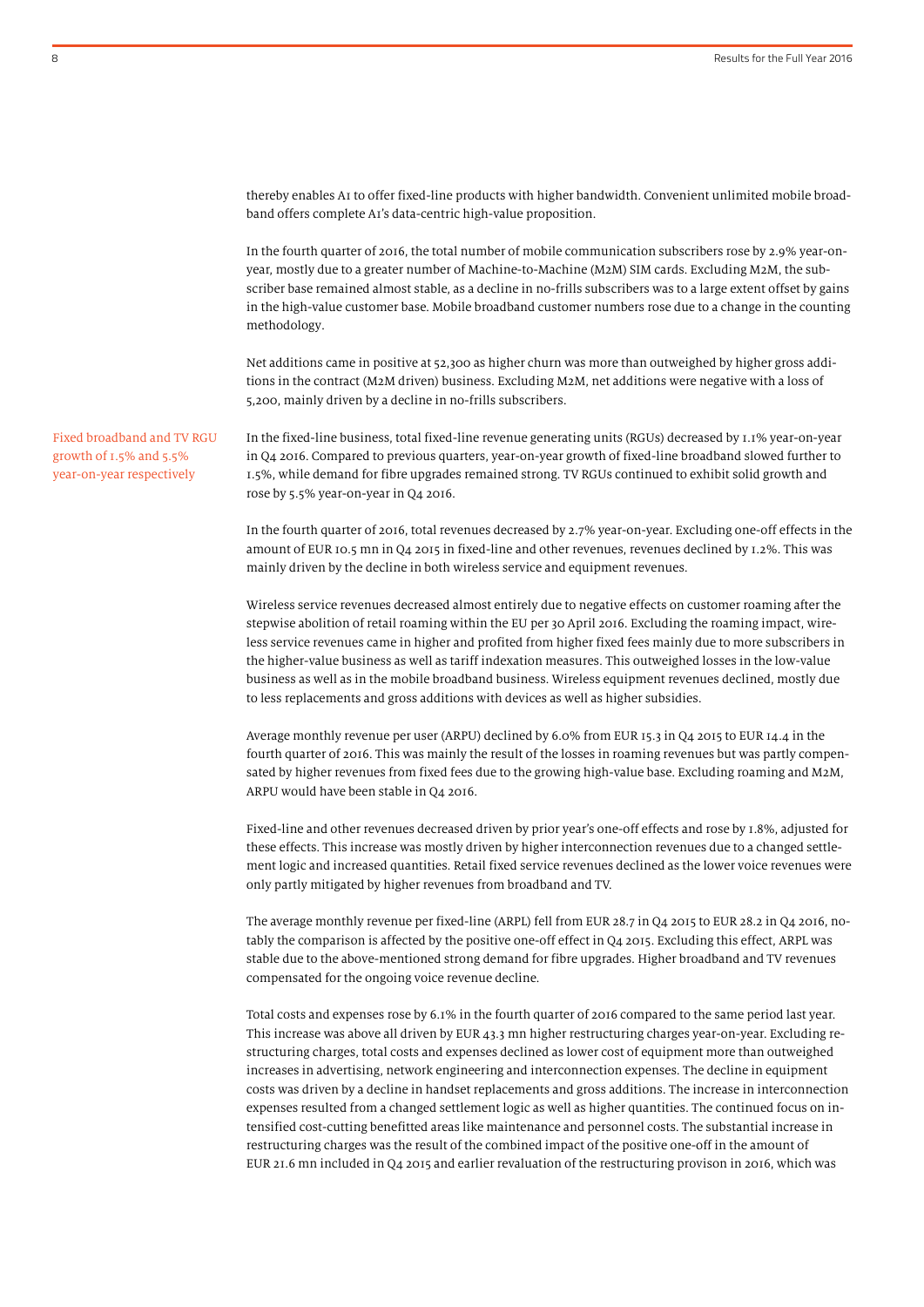accounted for already in Q3 2016. Operationally, restructuring charges were impacted by more social plans for civil servants.

Subsidies for customer acquisition decreased from EUR 9.1 mn in Q4 2015 to EUR 7.7 mn in Q4 2016, resulting from lower quantities. Subsidies for customer retention increased from EUR 22.5 mn in Q4 2015 to EUR 24.6 mn in Q4 2016 mainly due to higher subsidies per device. In the fourth quarter of 2016, total subsidies increased slightly by 2.0% compared to Q4 2015.

As a result of declining total revenues and higher total costs and expenses, EBITDA declined by 20.8% yearon-year in the fourth quarter of 2016. Excluding the above-mentioned one-off effects and restructuring charges, EBITDA came in 3.8% higher.

Depreciation and amortisation increased by 6.6% in the quarter under review compared to the same period last year due to spectrum licences starting in Q1 2016. As a result, the Austrian segment reported a decrease in operating income of 53.5% year-on-year to EUR 49.1 mn in Q4 2016.

#### Segment Bulgaria

Key performance indicators

Proforma view ( = Reported view)

Financials

| in EUR million                        | Q4 2016<br>reported | 04 2015<br>proforma | % change           |
|---------------------------------------|---------------------|---------------------|--------------------|
| Total revenues                        | 108.7               | 106.0               | 2.6                |
| thereof wireless revenues             | 86.5                | 84.3                | 2.6                |
| thereof service revenues              | 67.4                | 67.2                | 0.3                |
| thereof equipment revenues            | 17.2                | 13.9                | 24.0               |
| thereof fixed-line and other revenues | 22.2                | 21.7                | 2.3                |
| <b>EBITDA</b>                         | 25.2                | 31.7                | $-20.5$            |
| % of total revenues                   | 23.1%               | 29.9%               |                    |
| <b>EBIT</b>                           | $-2.6$              | 1.8                 | n.m.               |
| % of total revenues                   | $-2.4%$             | 1.7%                |                    |
| Wireless indicators                   | Q4 2016             | Q4 2015<br>proforma |                    |
| wireless subscribers (in '000)        | reported<br>4,108.1 | 4,235.7             | % change<br>$-3.0$ |
| thereof postpaid (in '000)            | 3,509.4             | 3,494.9             | 0.4                |
| thereof prepaid (in '000)             | 598.7               | 740.8               | $-19.2$            |
| MoU (per Ø subscriber)*               | 277.3               | 268.4               | 3.3                |
| ARPU (in EUR)                         | 5.5                 | 5.3                 | 3.8                |
| Churn $(\%)$                          | 2.2%                | 2.3%                |                    |
| Wireline indicators                   | Q4 2016<br>reported | Q4 2015<br>proforma | % change           |
| RGUs (in '000)                        | 1,018.9             | 1,011.9             | 0.7                |

## As there have been no mergers or acquisitions in Bulgaria between the beginning of the comparison period and the end of the period under review, the following analysis is based on reported figures.

In the fourth quarter of 2016, the competitive environment in Bulgaria remained challenging, which is particularly visible in the business segment. To counter price pressure, Mobiltel maintained its focus on valuebased management and greater efforts to retain high-value customers. In addition, a shift from prepaid to postpaid offers is taking place. As a result of management efforts to reduce repricing in the business segment as well as successful up- & cross-selling activities in the residential segment, Mobiltel has achieved a further improvement in its service revenue trends in Q4 2016, registering a moderate year-on-year growth

EBITDA decline of 20.8% year-on-year; 3.8% EBITDA growth excl. one-offs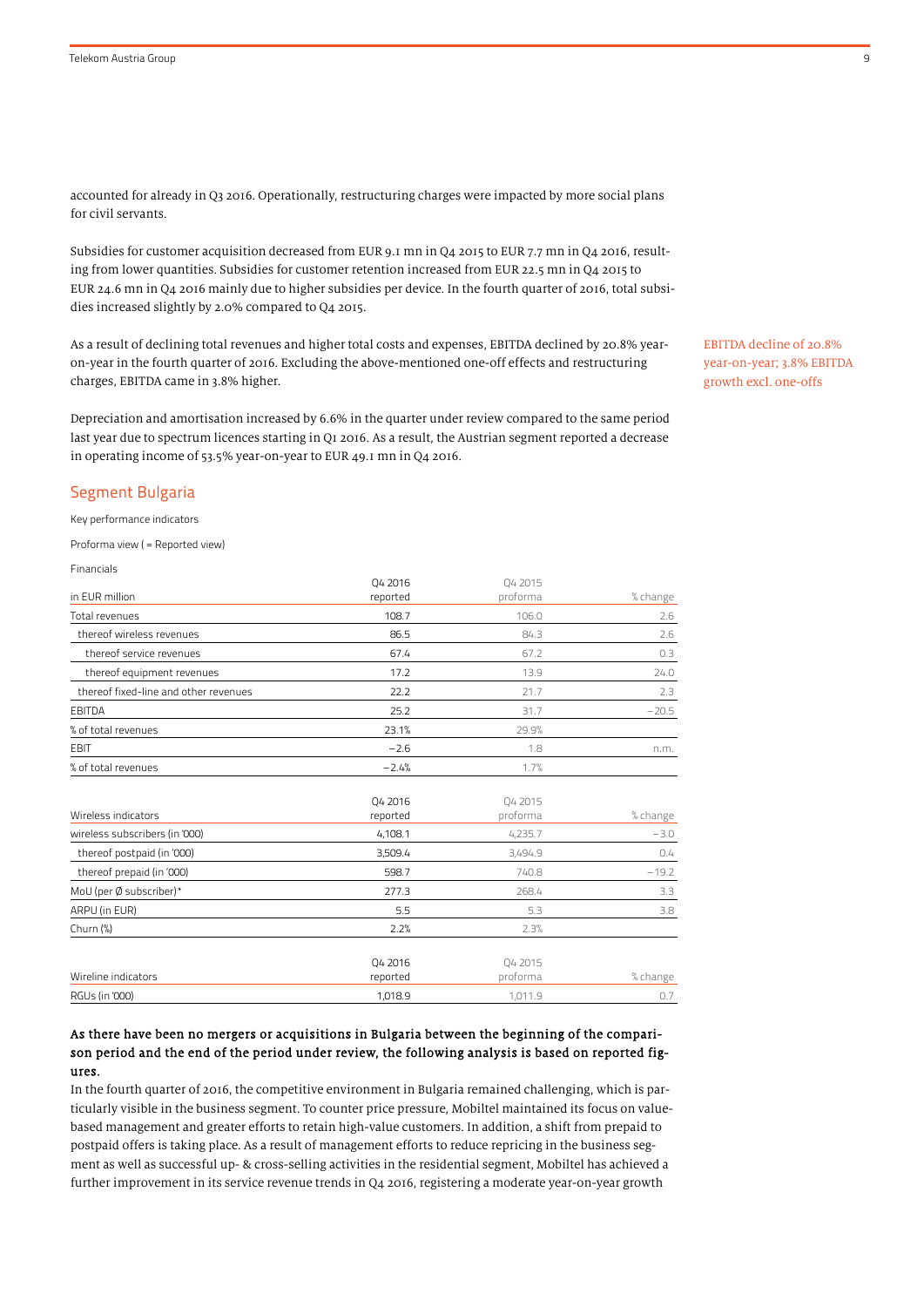for the first time after several years of consistent decline. In the fixed-line business, the acquisition of Blizoo, which has been fully consolidated as of the beginning of Q4 2015, strengthens Mobiltel's position in the market.

Total mobile subscribers declined by 3.0% year-on-year in the fourth quarter of 2016, driven by losses in the prepaid segment due to the above-mentioned shift towards postpaid offers. Smartphone and mobile broadband services continued to grow in Q4 2016 compared to Q4 2015 following the rise in demand for mobile data. Total fixed-line revenue generating units (RGUs) increased by 0.7% year-on-year due to the growing popularity of bundled services with TV and increased demand for broadband products, while the number of fixed voice services declined.

Total revenues rose by 2.6% in Q4 2016 compared to the same period last year, triggered by the increase in equipment revenues and a moderate growth in service revenues. The growth in wireless service revenues compared to prior year was mainly fuelled by higher interconnection revenues. The latter rose due to higher quantities, while mobile termination rates were reduced as of December 2016. The improving trends in the residential segment which profited from the above-mentioned value-based management fully compensated the downside effect from EU roaming regulation. In addition, the price pressure in the business segment remains, although the negative trend has slowed down due to successful countermeasures taken. Fixed-line revenues increased due to the growth in satellite TV subscribers.

Average monthly revenue per user (ARPU) improved to a level of EUR 5.5 in the fourth quarter of 2016, compared to EUR 5.3 in Q4 2015, supported by the above-mentioned improvement in service revenue trends. On a reported basis, the average monthly revenue per fixed line (ARPL) remained stable at EUR 10.8 in Q4 2016.

Total costs and expenses increased by 12.4% year-onyear

Total costs and expenses increased by 12.4% in a year-on-year comparison. The increase was primarily driven by revenue-related costs, namely increase in equipment cost due to more handsets sold and increased workforce costs due to a sales push. In the costs of service area, content costs increased due to the growth in TV subscribers. Further, interconnection expenses rose following the growing popularity of tariffs including free minutes to all national networks and roaming expenses increased due to higher traffic. Other expenses also rose due to a positive effect included in Q4 2015 resulting from a legal settlement.

Higher total costs and expenses outbalanced the growth in total revenues and led to a decline in EBITDA of 20.5% year-on-year in the fourth quarter of 2016, mostly due to the above-mentioned volume-driven increase in cost of equipment.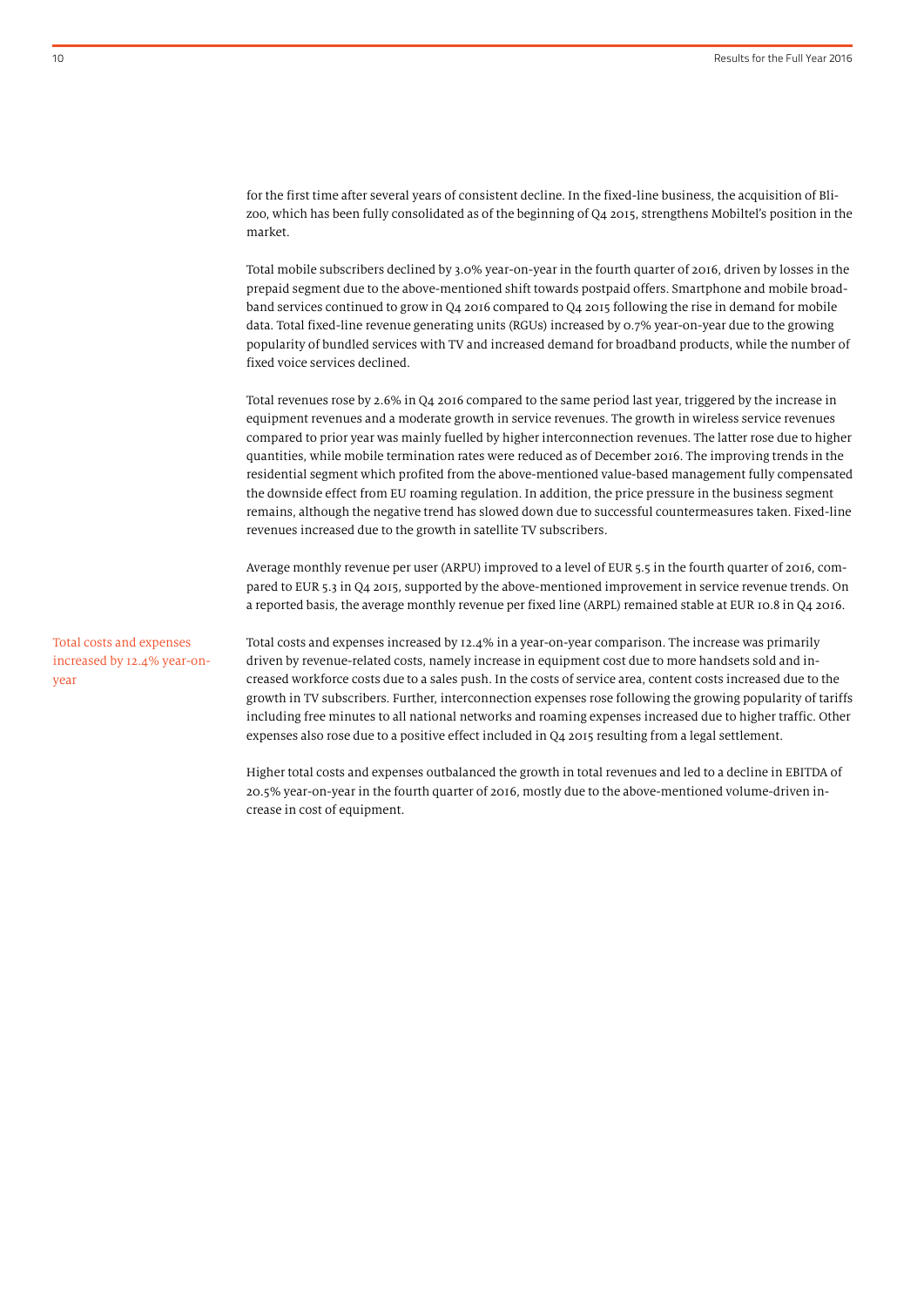## Segment Croatia

Key performance indicators

Proforma view ( = Reported view)

| 04 2015  |                                                                         |
|----------|-------------------------------------------------------------------------|
| proforma | % change                                                                |
| 95.7     | 7.8                                                                     |
| 74.9     | 6.4                                                                     |
| 58.7     | 2.2                                                                     |
| 15.1     | 13.6                                                                    |
| 20.9     | 12.6                                                                    |
| 15.1     | 25.7                                                                    |
| 15.8%    |                                                                         |
| $-3.9$   | n.m.                                                                    |
| $-4.1%$  |                                                                         |
|          |                                                                         |
|          | % change                                                                |
|          | $-0.8$                                                                  |
|          | 1.3                                                                     |
| 897.6    | $-2.7$                                                                  |
| 295.5    | 1.4                                                                     |
| 11.1     | 2.0                                                                     |
| 3.6%     |                                                                         |
|          |                                                                         |
|          | % change                                                                |
|          | 12.1                                                                    |
|          | 04 2015<br>proforma<br>1,733.6<br>836.0<br>Q4 2015<br>proforma<br>553.0 |

## As there have been no mergers or acquisitions in Croatia between the beginning of the comparison period and the end of the period under review, the following analysis is based on reported figures.

The Croatian segment continued to exhibit positive operational trends, which were based on the ongoing growth of its fixed-line business and stronger mobile trends amidst slightly higher competition in both the mobile and fixed-line business, with a push of bundles and convergent products. On the other hand, regulatory pressure remained in the form of high frequency usage fees. The mobile business has profited from the push towards higher tariffs since May 2015. Trends in the fixed-line business remained encouraging on the back of the strong sales focus on broadband and TV services. The fixed-line business segment will be further strengthened following closing of the acquisition of Metronet which is expected for the first quarter of 2017. The company is expected to be consolidated in the first quarter of 2017.

Mobile subscribers decreased by 0.8% year-on-year, with losses in the prepaid segment while the contract subscriber base continued to grow due to the general shift from prepaid to contract in the market. This led to a value enhancement of the customer basis. In the fixed-line business, revenue generating units (RGUs) rose by 12.1% year-on-year, mostly driven by growth in the fixed-line broadband segment.

The fourth quarter of 2016 saw an increase in total revenues in the Croatian segment of 7.8% year-on-year. Service revenues rose, driven by the ongoing strong growth in fixed-line RGUs as well as higher fixed fees in the mobile business following the above-mentioned push towards new tariffs. Equipment revenues also rose as a result of more handsets sold.

Average monthly revenue per user (ARPU) increased to EUR 11.3 in the fourth quarter of 2016 compared to EUR 11.1 in Q4 2015, as higher revenues from fixed fees outweighed the decline in airtime revenues. Average monthly revenue per fixed line (ARPL) came in stable at EUR 23.8 in Q4 2016. ARPL-relevant revenues rose by 13.6% year-on-year fuelled by the ongoing growth in revenue generating units.

Total revenue increase of 7.8% year-on-year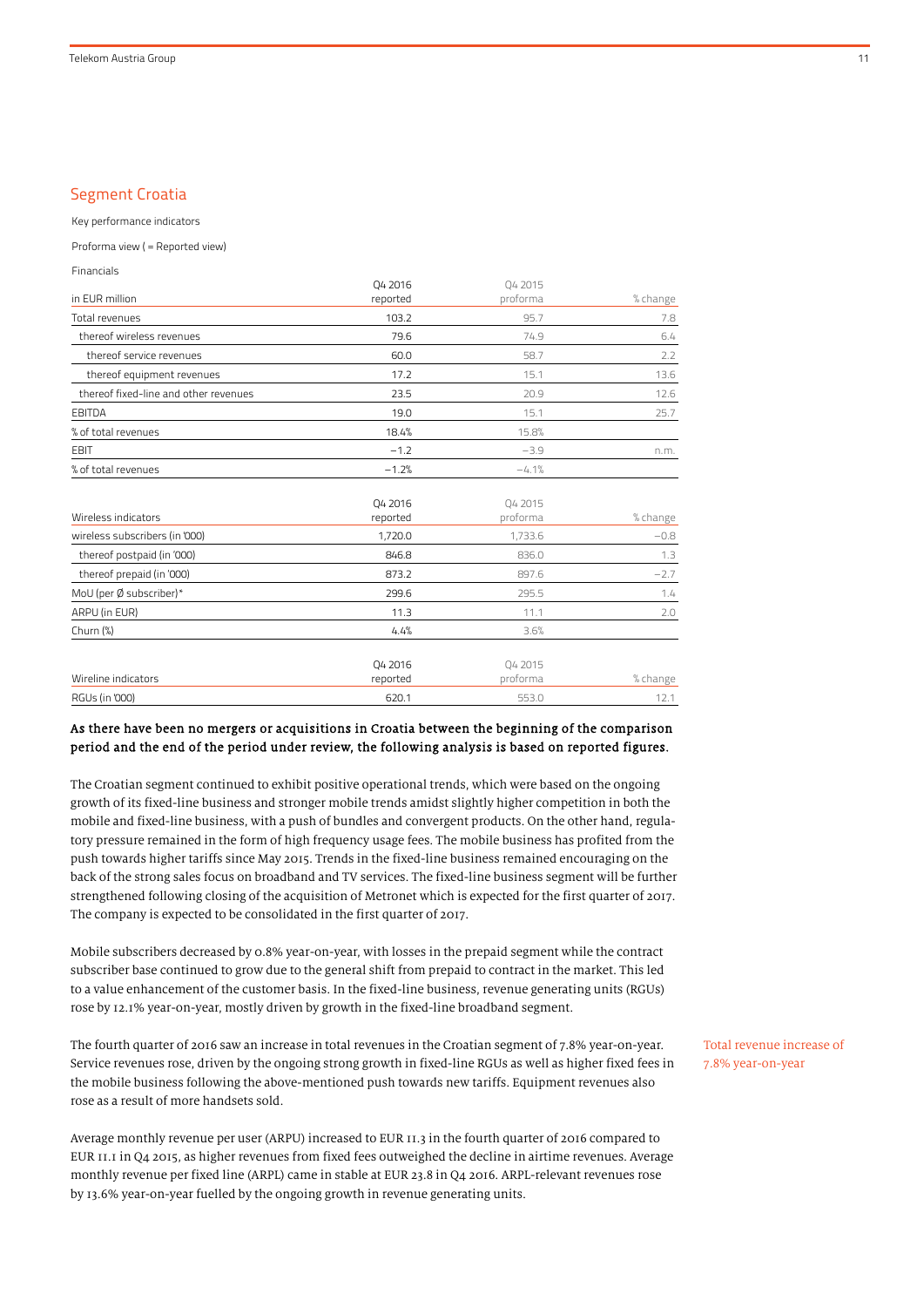In the fourth quarter of 2016, total costs and expenses rose by 4.4% year-on-year. This increase was mostly due to higher costs of equipment, driven by more handsets sold as well as higher administration expenses. Furthermore, fixed access line growth also resulted in an increase in wholesale costs mainly stemming from bitstream access as well as higher content costs. This was only partly mitigated by lower advertising costs.

EBITDA increase of 25.7% year-on-year

The increase in total revenues more than offset the rise in total costs and expenses which resulted in an EBITDA increase of 25.7% year-on-year.

#### Segment Belarus

Key performance indicators

Proforma view

Financials

| FilidriCidis                          |          |          |          |
|---------------------------------------|----------|----------|----------|
|                                       | 04 2016  | 04 2015  |          |
| in EUR million                        | reported | proforma | % change |
| Total revenues                        | 90.6     | 84.5     | 7.2      |
| thereof wireless revenues             | 86.3     | 80.4     | 7.3      |
| thereof service revenues              | 67.8     | 61.9     | 9.5      |
| thereof equipment revenues            | 16.4     | 17.0     | $-3.5$   |
| thereof fixed-line and other revenues | 4.4      | 4.2      | 5.2      |
| <b>EBITDA</b>                         | 40.6     | 37.0     | 9.6      |
| % of total revenues                   | 44.8%    | 43.8%    |          |
| <b>EBIT</b>                           | 26.9     | 19.6     | 37.8     |
| % of total revenues                   | 29.7%    | 23.1%    |          |
|                                       | 04 2016  | 04 2015  |          |
| Wireless indicators                   | reported | proforma | % change |
| wireless subscribers (in '000)        | 4,944.9  | 4,956.8  | $-0.2$   |
| thereof postpaid (in '000)            | 3,972.5  | 4,011.7  | $-1.0$   |
| thereof prepaid (in '000)             | 972.3    | 945.1    | 2.9      |
| MoU (per Ø subscriber)*               | 408.3    | 392.1    | 4.2      |
| ARPU (in EUR)                         | 4.6      | 4.2      | 10.1     |
| Churn $(\%)$                          | 1.7%     | 1.4%     |          |
|                                       | Q4 2016  | Q4 2015  |          |
| Wireline indicators                   | reported | proforma | % change |
| <b>RGUs (in '000)</b>                 | 279.4    | 272.2    | 2.6      |

#### The following analysis is based on proforma<sup>4</sup> figures if not stated otherwise.

Belarusian Rouble improved in Q4 2016; 6.8% decline in a year-on-year comparison

 $\overline{a}$ 

In Belarus, strong operational developments continued to face macroeconomic and regulatory headwinds. In this context, the government is still pushing for a stabilisation in inflation, which has slowed down further to 10.6% year-to-date in December 2016. Additionally, in its reach for cash, the government increased the value added tax on mobile services from 20% to 25% in April 2016. Also, strong operational results continue to be overshadowed by the devaluation, although the Belarusian Rouble has improved since the end of the first quarter. In a year-on-year comparison however, the BYN has devalued by 6.8% in Q4 2016 (period average used respectively in line with IFRS). With the acquisition of Atlant and its subsidiary TeleSet, which has been consolidated as of 1 December 2016, velcom developed from a pure mobile provider into a convergent operator.

<sup>4</sup> Proforma figures include effects of M&A transactions executed between the start of the comparison period and the end of the reporting period.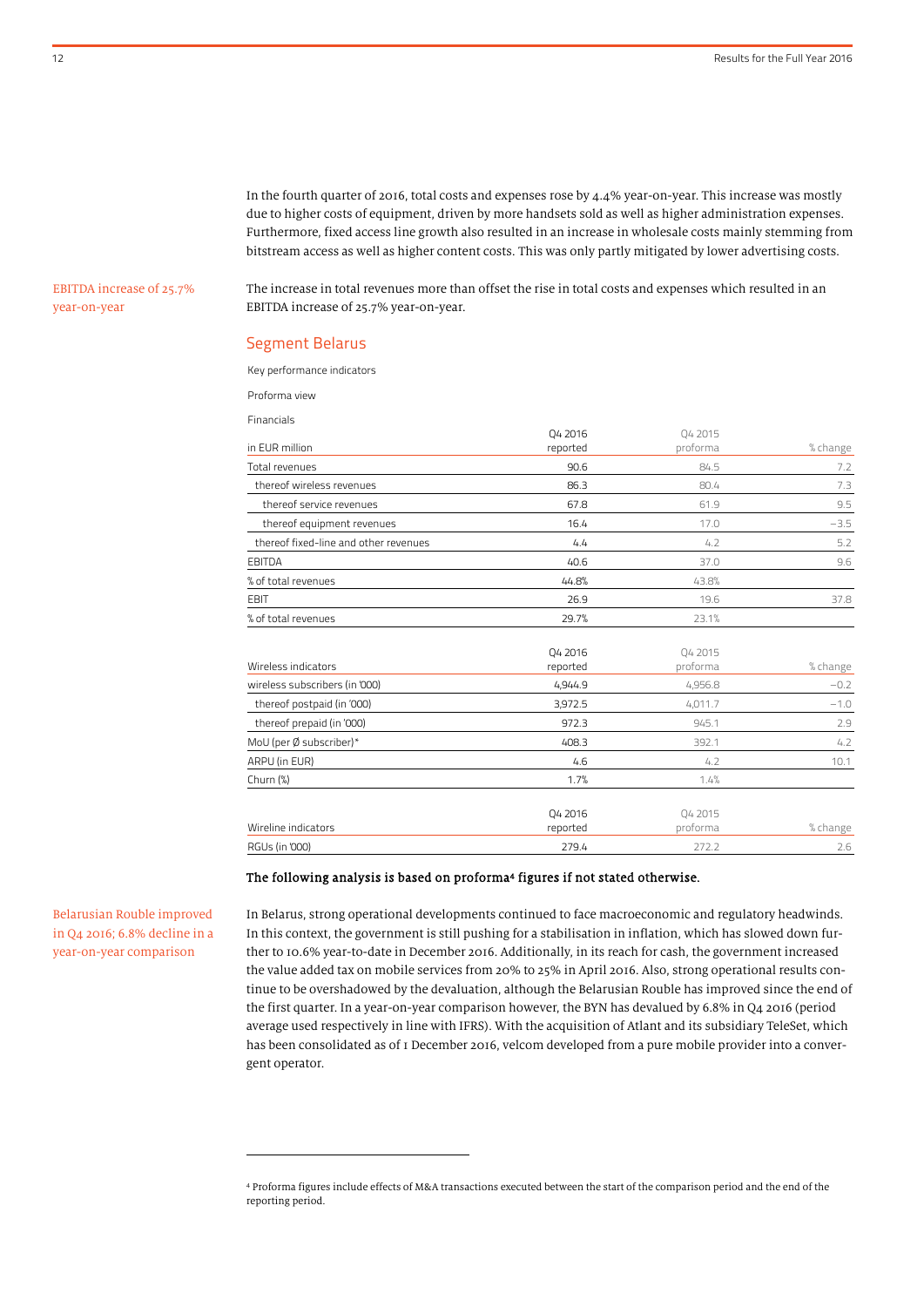Despite these challenges, velcom continued to show solid operational results in the fourth quarter of 2016. These remained driven by the healthy demand for data-centric services, which supported upselling activities as well as velcom's ability to position itself as a premium operator based on its superior network quality. The company's mobile customer base slightly decreased by 0.2% compared to the previous year. This was driven by a lower number of multiple SIM cards as a result of worsening economic environment and lower purchasing power. However, this development improved again in Q4 2016, resulting in net adds of 31,200. The 26.8% rise in the number of mobile broadband customers to around 391,600 reflects the aforementioned strong demand for data services. Revenue generating units amounted to 279,400 after the acquisition of Altant.

The devaluation compared to the same period last year, despite less strong than in previous quarters, continued to overshadow the positive operational development also in the fourth quarter of 2016. Including a negative FX effect of EUR 7.3 mn, total revenues grew again by 7.2% (reported: 9.3%) year-on-year on a consolidated basis while they rose by 16.0% on a local currency basis. This rise was entirely driven by higher service revenues which profited from ongoing data growth and inflation-linked price increases, with the latest increase of roughly 8% as of end of September 2016. Other operating income increased following the commissioning of the solar power plant, which reduced the company's vulnerability to FX and energy prices volatility.

Total costs and expenses rose on a local currency basis, driven mostly by costs of services while selling and marketing expenses also increased. Higher employee costs were mainly driven by inflation-linked salary increases in 2015 and 2016. The rise of other expenses was stemming from the retirement of software. Frequency fees were higher, impacted by both FX and higher usage.

On a local currency basis, EBITDA rose by 16.5% (reported: 17.5%) in the fourth quarter of 2016 compared to the same period last year, as the increase in total revenues more than offset higher total costs and expenses. Consolidated EBITDA increased by 9.6% (reported: 10.7%), including a negative FX translation effect of EUR 2.5 mn.

EBITDA growth of 16.5% yearon-year in local currency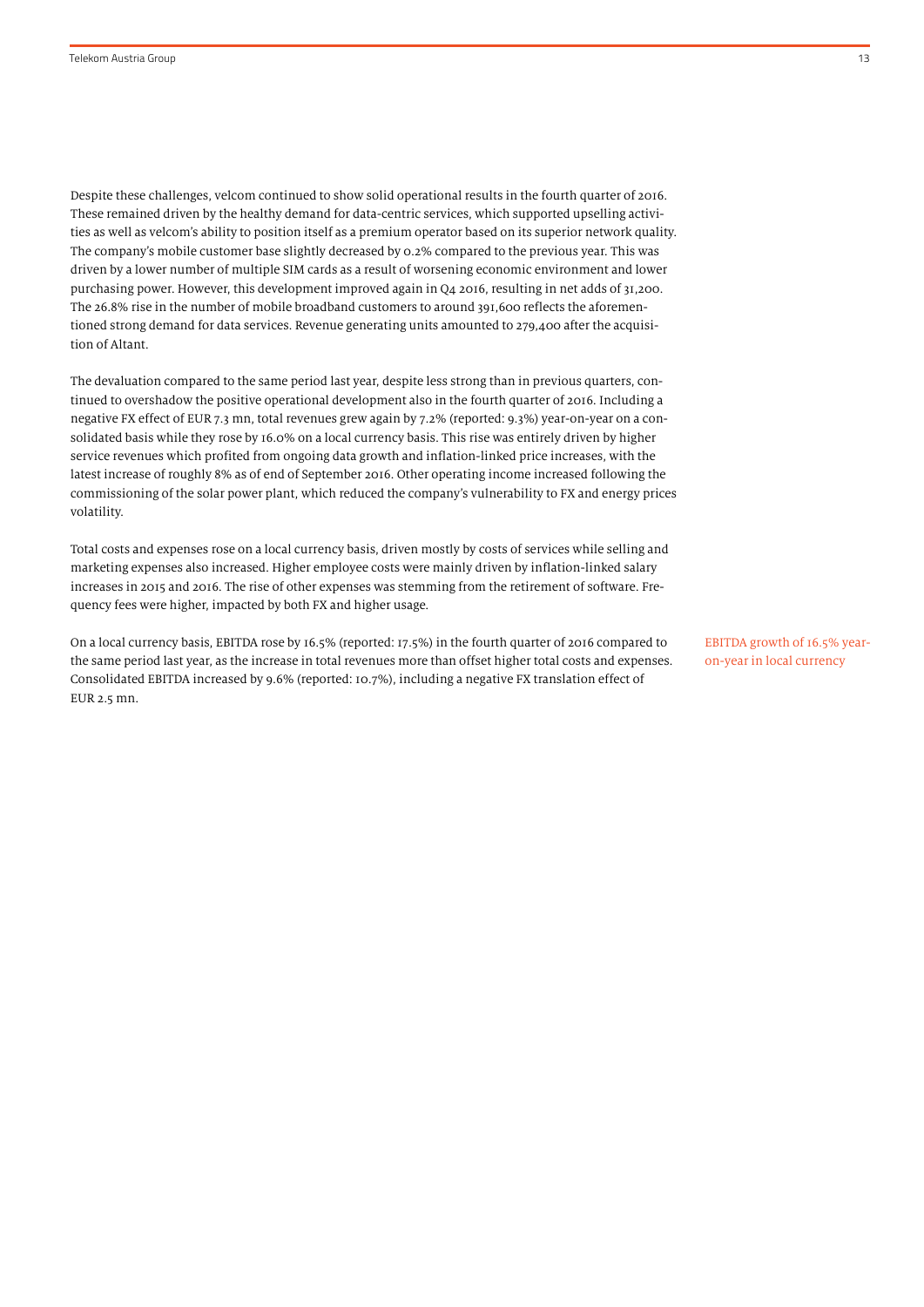## Segment Slovenia

Key performance indicators

Financials

Proforma view ( = Reported view)

| i ilialitiais                         |          |          |          |
|---------------------------------------|----------|----------|----------|
|                                       | 04 2016  | 04 2015  |          |
| in EUR million                        | reported | proforma | % change |
| <b>Total revenues</b>                 | 55.1     | 64.8     | $-14.9$  |
| thereof wireless revenues             | 46.4     | 55.9     | $-17.1$  |
| thereof service revenues              | 33.0     | 33.5     | $-1.4$   |
| thereof equipment revenues            | 11.7     | 10.9     | 7.3      |
| thereof fixed-line and other revenues | 8.8      | 8.9      | $-1.1$   |
| <b>EBITDA</b>                         | 10.1     | 22.8     | $-55.9$  |
| % of total revenues                   | 18.3%    | 35.2%    |          |
| <b>EBIT</b>                           | 1.4      | 16.0     | $-91.3$  |
| % of total revenues                   | 2.5%     | 24.6%    |          |
|                                       |          |          |          |
|                                       | Q4 2016  | Q4 2015  |          |
| Wireless indicators                   | reported | proforma | % change |
| wireless subscribers (in '000)        | 714.3    | 708.5    | 0.8      |
| thereof postpaid (in '000)            | 591.8    | 570.3    | 3.8      |
| thereof prepaid (in '000)             | 122.5    | 138.2    | $-11.3$  |
| MoU (per Ø subscriber)*               | 350.7    | 349.8    | 0.2      |
| ARPU (in EUR)                         | 15.4     | 15.8     | $-2.9$   |
| Churn (%)                             | 1.6%     | 1.5%     |          |
|                                       |          |          |          |
|                                       | Q4 2016  | Q4 2015  |          |
| Wireline indicators                   | reported | proforma | % change |
| <b>RGUs (in '000)</b>                 | 172.0    | 147.6    | 16.5     |
|                                       |          |          |          |

#### As there have been no mergers or acquisitions in Slovenia between the beginning of the comparison period and the end of the period under review, the following analysis is based on reported figures.

In the fourth quarter of 2016, the Slovenian telecommunications market was still characterised by the focus of the fierce competition in the mobile market. Si.mobil countered this challenging environment through the acquisition of the fixed-line reseller Amis in September 2015.

In the fourth quarter of 2016, the number of mobile customers rose by 0.8% year-on-year due to higher gross additions in the business segment as well as more no-frills customers. Total fixed-line revenue generating units (RGUs) increased by 16.5% year-on-year to 172,000 in the fourth quarter of 2016, driven by higher demand for IPTV, voice and broadband.

Total revenues in Slovenia decreased by 14.9% year-on-year, entirely driven by the EUR 10.0 mn one-off effect in other operating income in Q4 2015 stemming from the agreement on settling mutual relations and business collaboration with Telekom Slovenije. Mobile service revenues declined, driven by lower customer roaming revenues due to the stepwise abolition of EU-roaming despite higher interconnection revenues and a volume-driven increase in monthly mobile fees. Fixed-line revenues declined marginally due to higher competition. Equipment revenues increased as a result of a higher number of handsets sold.

Total costs and expenses increased by 7.3% year-on-year, mainly driven by higher other expenses and equipment costs. The former increased due to a positive effect included in Q4 2015 resulting from a legal settlement while the latter rose due to more handsets sold as well as higher average handset prices driven by higher investments into the market. Cost savings in the administration area due to better bad debt development mitigated some of these increases.

0.8% year-on-year mobile customer growth in the segment Slovenia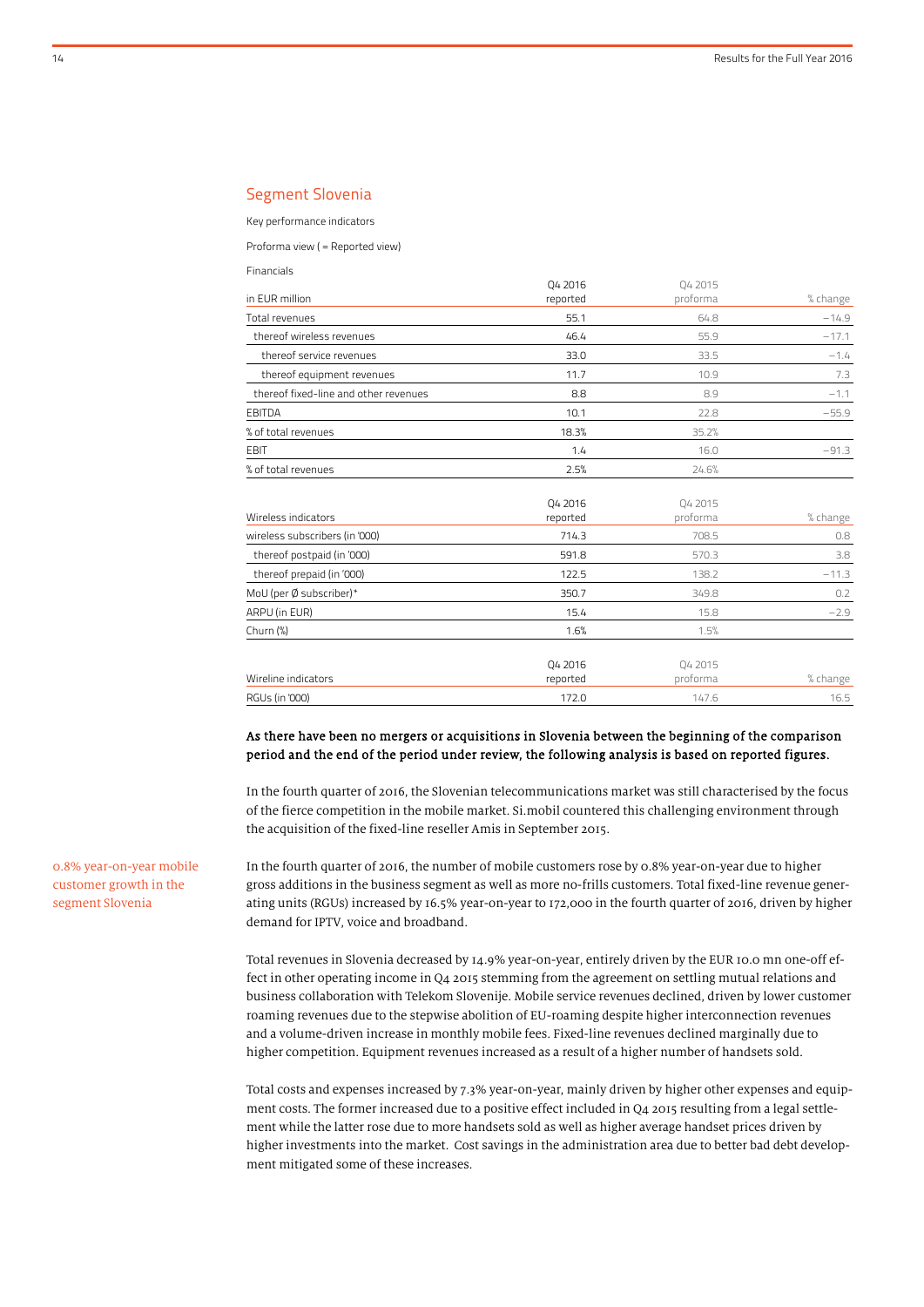EBITDA decreased by 55.9% year-on-year, excluding the one-off effect in Q4 2015 EBITDA declined by 21.5% driven by the non-operative effect in Q4 2015 and higher costs of equipment.

## Segment Republic of Serbia

Key performance indicators

Proforma view ( = Reported view)

Financials

|                                | Q4 2016             | Q4 2015             |          |
|--------------------------------|---------------------|---------------------|----------|
| in EUR million                 | reported            | proforma            | % change |
| Total revenues                 | 60.0                | 58.5                | 2.6      |
| thereof wireless revenues      | 58.1                | 57.7                | 0.7      |
| thereof service revenues       | 34.0                | 37.9                | $-10.4$  |
| thereof equipment revenues     | 22.7                | 18.9                | 20.2     |
| <b>EBITDA</b>                  | 8.3                 | 10.4                | $-19.5$  |
| % of total revenues            | 13.9%               | 17.7%               |          |
| EBIT                           | $-3.8$              | $-2.1$              | n.m.     |
| % of total revenues            | $-6.3%$             | $-3.5%$             |          |
| Wireless indicators            | Q4 2016<br>reported | Q4 2015<br>proforma | % change |
| wireless subscribers (in '000) | 2,145.3             | 2,109.3             | 1.7      |
|                                |                     |                     |          |

| Wireless Subscribers (III-OOO) | <b>40.3 ــــــــــــــــــــــــــــــــــ</b> | 2. IUY. 3 |         |
|--------------------------------|------------------------------------------------|-----------|---------|
| thereof postpaid (in '000)     | 1.236.8                                        | 1.160.9   | 6.5     |
| thereof prepaid (in '000)      | 908.5                                          | 948.4     | $-4.2$  |
| MoU (per Ø subscriber)*        | 279.1                                          | 283.5     | $-1.6$  |
| ARPU (in EUR)                  | 5.3                                            | 6.0       | $-11.1$ |
| Churn (%)                      | 3.4%                                           | 4.1%      |         |
|                                |                                                |           |         |

## As there have been no mergers or acquisitions in the Republic of Serbia between the beginning of the comparison period and the end of the period under review, the following analysis is based on reported figures.

In Q4 2016, competition in the Republic of Serbia remained intense after the launch of new aggressive convergent offers in the market during the first half of 2016, which Vip mobile counteracted with its focus on the contract segment and hardware promotions. Compared to the same period last year, the contract share increased from 55.0% in Q4 2015 to 57.7% in Q4 2016, which was also attributable to a general market-wide shift from multiple prepaid to single postpaid offers. The ongoing decline in prepaid customers was more than offset by the growth of postpaid contracts, leading to a year-on-year growth of 1.7% in total subscribers.

In Q4 2016, the development of both total revenues and EBITDA was negatively impacted by a changed distribution model which led to a different accounting treatment. Nevertheless, total revenues grew by 2.6% year-on-year in the Serbian segment, which was driven by higher equipment revenues due to more handsets sold.

Total costs and expenses rose by 7.4% year-on year in the fourth quarter of 2016 mostly due to investments into the market driven by a repositioning. This was reflected in volume-driven higher costs of equipment as well as higher advertising expenses. This was partly compensated by lower interconnection expenses due to a termination rate cut in May 2016.

The increase in total revenues was more than offset by rising total costs and expenses which resulted in an EBITDA decrease of 19.5% year-on-year, mostly due to higher costs resulting from the repositioning and also negatively impacted by the above-mentioned non-operative effect. Excluding the latter effect, EBITDA declined by 4.7% in the fourth quarter 2016.

EBITDA decreased by 19.5% year-on-year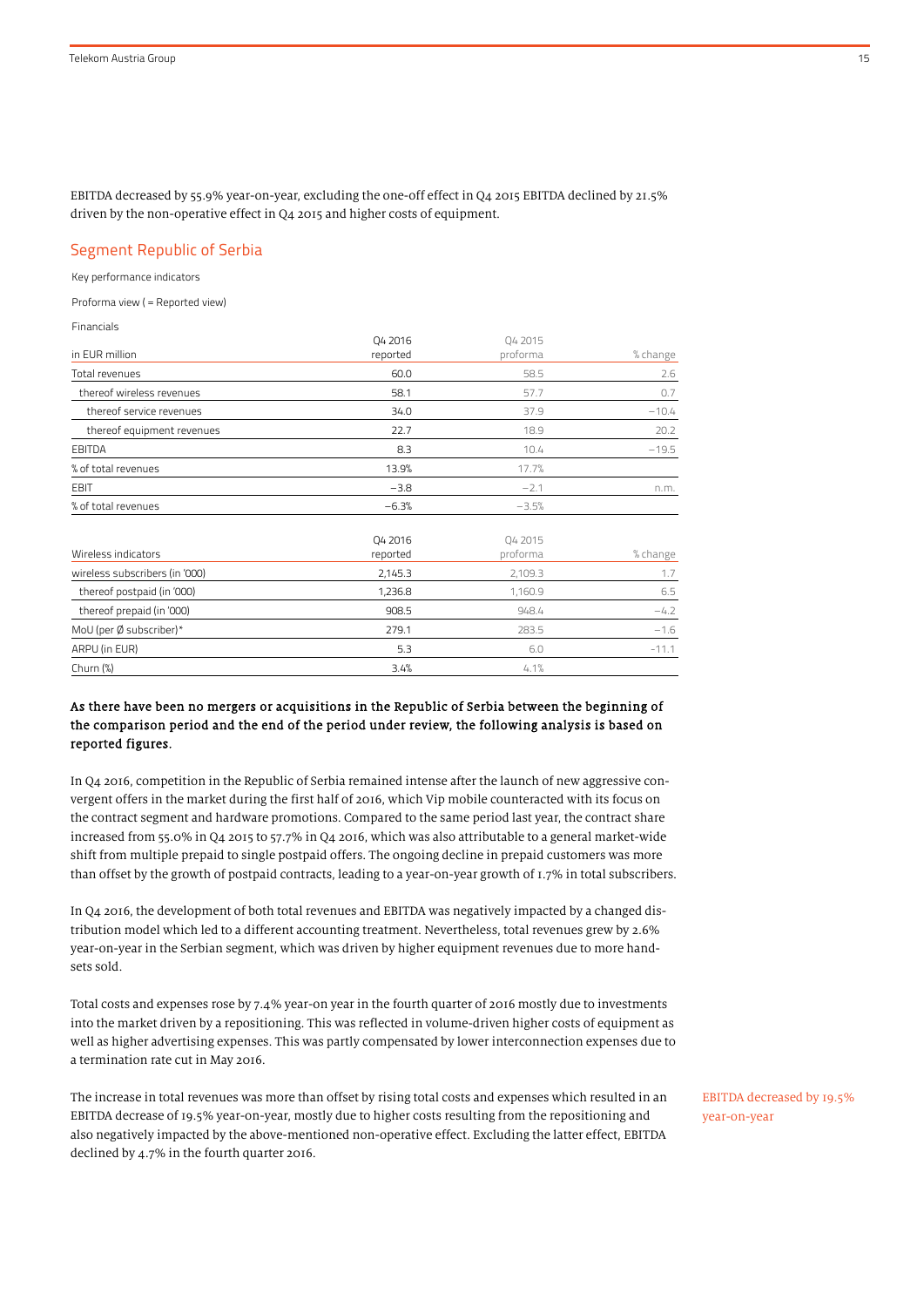## Segment Republic of Macedonia

Key performance indicators

Financials

Proforma view ( = Reported view)

|                                       | Q4 2016             | 04 2015             |          |
|---------------------------------------|---------------------|---------------------|----------|
| in EUR million                        | reported            | proforma            | % change |
| Total revenues                        | 31.0                | 30.0                | 3.3      |
| thereof wireless revenues             | 24.5                | 22.5                | 8.7      |
| thereof service revenues              | 20.1                | 20.7                | $-3.0$   |
| thereof equipment revenues            | 2.7                 | 1.4                 | 98.2     |
| thereof fixed-line and other revenues | 6.5                 | 7.5                 | $-13.0$  |
| <b>EBITDA</b>                         | 5.9                 | 5.2                 | 14.0     |
| % of total revenues                   | 19.1%               | 17.3%               |          |
| EBIT                                  | $-10.0$             | $-2.1$              | n.m.     |
| % of total revenues                   | $-32.2%$            | $-7.0%$             |          |
| Wireless indicators                   | Q4 2016<br>reported | Q4 2015<br>proforma | % change |
| wireless subscribers (in '000)        | 1,103.6             | 1,163.5             | $-5.1$   |
| thereof postpaid (in '000)            | 641.0               | 636.5               | 0.7      |
| thereof prepaid (in '000)             | 462.6               | 526.9               | $-12.2$  |
| MoU (per Ø subscriber)*               | 414.2               | 386.3               | 7.2      |
| ARPU (in EUR)                         | 6.0                 | 5.8                 | 3.1      |
| Churn (%)                             | 3.0%                | 3.3%                |          |
| Wireline indicators                   | Q4 2016<br>reported | Q4 2015<br>proforma | % change |
| RGUs (in '000)                        | 314.3               | 304.5               | 3.2      |
|                                       |                     |                     |          |

\* Q4 2015 Minutes of Use value has been adjusted retrospectively.

## As there have been no mergers or acquisitions in the Republic of Macedonia between the beginning of the comparison period and the end of the period under review, the following analysis is based on reported figures.

Following the merger of Vip operator with ONE in October 2015, the combined entity, one.Vip, is now the leading operator in the mobile segment of the telecommunications market of the Republic of Macedonia. In spite of this consolidation, competition in the mobile market accelerated with the entry of a mobile virtual network operator (MVNO) as of July 2016.

In the Republic of Macedonia, one.Vip's customer base declined by 5.1% year-on-year as customers continued to move from multiple prepaid to single contract subscriptions. In the fixed-line business, the number of revenue generating units (RGU) increased by 3.2% compared with the previous year.

3.3% year-on-year increase in total revenues

Total revenues increased by 3.3% year-on-year driven by higher equipment sales and other operating income.

Average monthly revenue per user (ARPU) increased by 3.1% year-on-year due to lower mobile service revenues. Average monthly revenue per fixed line (ARPL) decreased by 3.1% year-on-year to EUR 12.2.

Total costs and expenses increased by 1.1% in a year-on-year comparison, mainly driven by higher equipment costs.

Overall, the growth in total costs and expenses was more than outweighed by the increase in total revenues, which led to a year-on-year EBITDA growth of 14.0% in Q4 2016.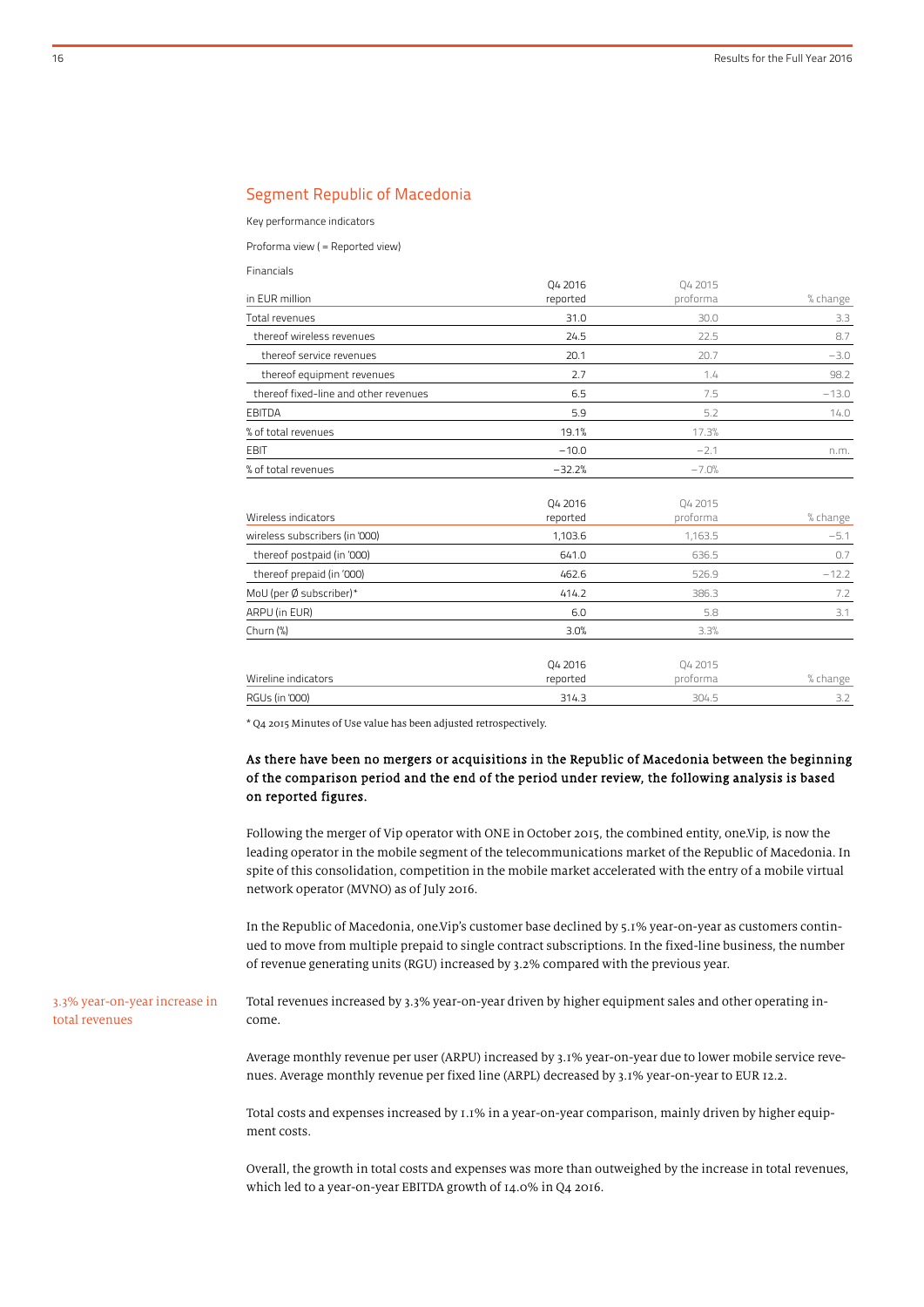#### Year-To-Date-Comparison

The following tables, including revenues, EBITDA and operating income, are presented on a proforma basis, which include M&A transactions made between the start of the comparison period and the end of the reporting period. This affects the segments of Bulgaria, Croatia, Belarus, Slovenia and the Republic of Macedonia. The proforma view is equivalent to the reported view for Austria and the Republic of Serbia. Average monthly revenue per fixed-line (ARPL) is available on a reported basis only. The reconciliation tables, including reported and proforma values, as well as the differences between these can be found on page 29.

#### Summary

Proforma view

1

Key performance indicators

| PIUIUIIII U VIEW                 |             |             |          |
|----------------------------------|-------------|-------------|----------|
|                                  | 1-12 M 2016 | 1-12 M 2015 |          |
| in EUR million                   | reported    | proforma    | % change |
| Total revenues                   | 4,211.5     | 4,231.8     | $-0.5$   |
| EBITDA                           | 1,354.3     | 1,390.5     | $-2.6$   |
| % total revenues                 | 32.2%       | 32.9%       |          |
| <b>EBIT</b>                      | 486.7       | 568.2       | $-14.4$  |
| % total revenues                 | 11.6%       | 13.4%       |          |
|                                  | 1-12 M 2016 | 1-12 M 2015 |          |
| Wireless indicators              | reported    | proforma    | % change |
| Wireless subscribers (thousands) | 20,707.8    | 20,711.0    | 0.0      |
| Postpaid                         | 15,041.0    | 14,787.1    | 1.7      |
| Prepaid                          | 5,666.8     | 5,923.9     | $-4.3$   |
| MoU (per Ø subscriber)*          | 304.8       | 302.0       | 0.9      |
| ARPU (EUR)                       | 8.7         | 8.9         | $-2.3$   |
| Churn (%)                        | 2.0%        | 1.9%        |          |
|                                  | 1-12 M 2016 | 1-12 M 2015 |          |
| Wireline indicators              | reported    | proforma    | % change |
| RGUs                             | 5,900.2     | 5,823.6     | 1.3      |
|                                  |             |             |          |

\* 1-12M 2015 Minutes of Use value has been adjusted retrospectively.

#### The following analysis is based on proforma<sup>5</sup> figures if not stated otherwise.

In the 2016 financial year, the Telekom Austria Group focused once again on counteracting competitive price pressure and regulatory intervention through a clear value focus and strict cost management. In addition to the operational development the Telekom Austria Group strengthened its position with M&A activities. The following transactions between the start of the comparison period and the end of the reporting period are highlighted:

- > The acquisition of the fixed-line reseller Amis in Slovenia and in Croatia, consolidated as of 1 September 2015.
- > The acquisition of the fixed-line operator Blizoo in Bulgaria, consolidated as of 1 October 2015.
- > The merger of Vip operator in the Republic of Macedonia with the third-largest operator in the country, ONE, consolidated as of 1 October 2015.

<sup>5</sup> Proforma figures include effects of M&A transactions executed between the start of the comparison period and the end of the reporting period.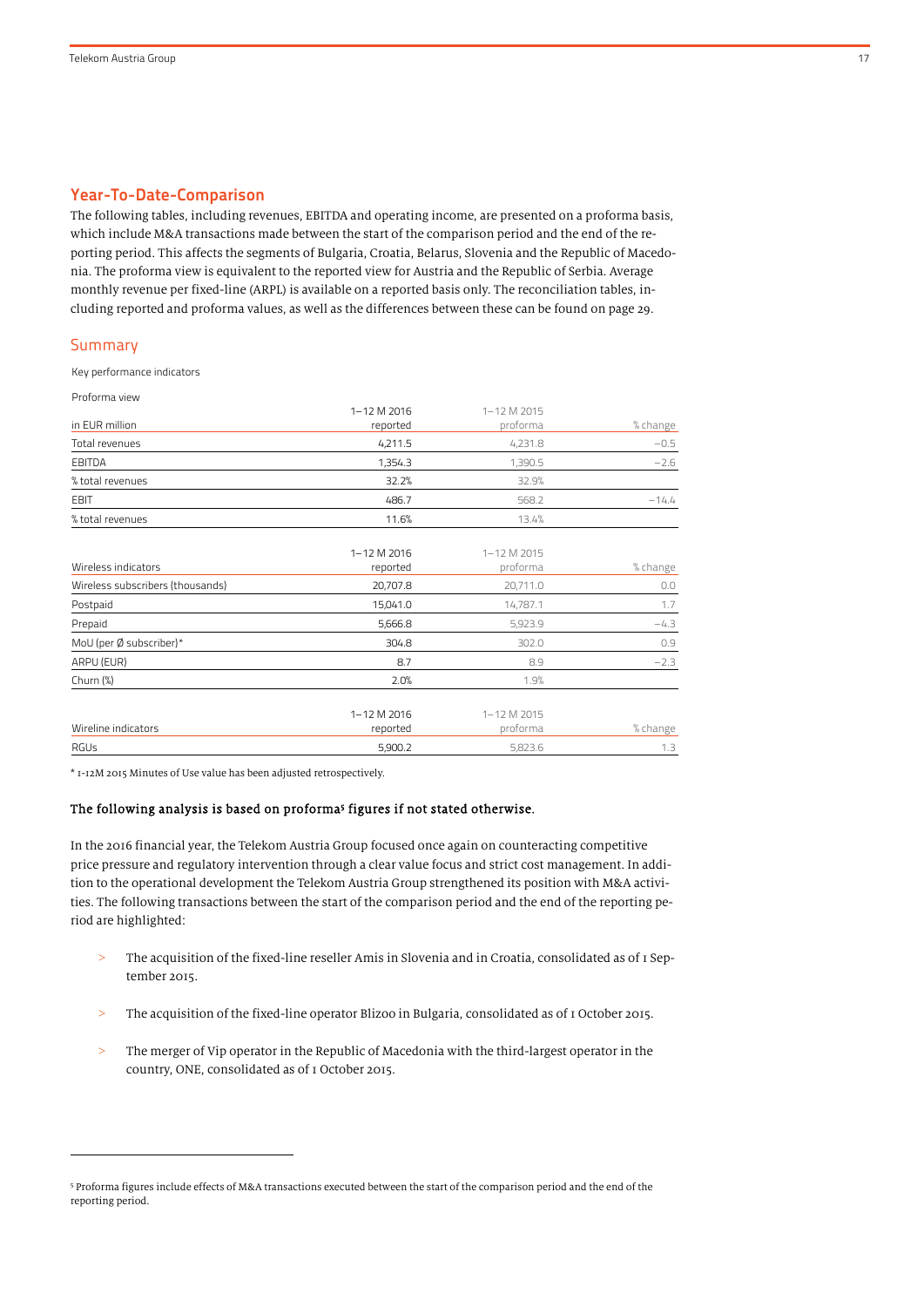The acquisition of the fixed-line operator Atlant Telecom and its subsidiary TeleSet in Belarus, consolidated as of 1 December 2016.

In December 2016, an agreement for the acquisition of the fixed-line operator Metronet in Croatia was signed; the company is expected to be consolidated following the closing from the first quarter of 2017.

The performance in 2016 compared with the previous year was also impacted by the following material oneoff and FX effects:

- EUR 10.5 mn positive one-off effects in total revenues in Austria in Q4 2015: Reversal of accruals in fixed-line and other revenues
- > EUR 30.0 mn positive one-off effect in total revenues in Slovenia in other operating income in 2015, with payments in Q1 2015 (EUR 20.0 mn) and in Q4 2015 (EUR 10.0 mn): Agreement on settling mutual relations and business collaboration with Telekom Slovenije
- > EUR 21.6 mn positive one-off effect in EBITDA in Austria in Q4 2015 in restructuring charge resulting from a settlement
- > EUR 7.0 mn positive one-off effect in EBITDA in Austria in Q1 2016 resulting from the change of value adjustments for handsets in cost of equipment
- EUR 14.4 mn positive one-off effect in EBITDA in Austria in Q3 2016 resulting from the reversal of an accrual for copyrights in cost of service
- > Negative FX effects of EUR 78.8 mn in revenues and EUR 37.0 mn in EBITDA in 2016, of which EUR 78.7 mn and EUR 37.2 mn respectively attributable to Belarus

In 2016, there were no one-off effects in total revenues (2015: EUR +40.5 mn). One-off effects (without FX effects) for EBITDA amounted to EUR +21.4 mn in 2016 (2015: EUR +62.1 mn).

In 2016, competition in Austria continued to be driven by mobile no-frills offers. In addition, mobile WiFi routers with unlimited data offers are becoming an increasingly relevant element of the Austrian broadband market. Developments on the Austrian market were also impacted by the stepwise abolition of retail roaming in the EU as of 30 April 2016. In Bulgaria, performance in 2016 was again characterised by a difficult competitive environment which particularly affected the business segment. However, some market segments showed first signs of a stabilisation. In Croatia, the beginning easing of the market environment continued, whereas regulatory pressure remained in the form of high frequency usage fees.

The macroeconomic and regulatory headwinds in Belarus remained in place in the year under review. In this environment, the government sought to stabilise inflation, but also increased the value added tax on mobile services from 20% to 25% in April 2016. In 2016, the Slovenian telecommunications market was again characterised by fierce competition in the mobile business. In the Republic of Serbia, the highly competitive market environment saw the launch of new convergent offers in the first half of 2016. Following the merger of Vip operator with ONE in October 2015 in the Republic of Macedonia one.Vip, the combined entity, is now the leading operator in the mobile segment of the telecommunications market. In spite of this consolidation, competition in the mobile market accelerated with the entry of a mobile virtual network operator (MVNO) as of July 2016.

Mobile customer number stable

In mobile communication, the Telekom Austria Group subscriber number remained stable (0.0%) at 20.71 million subscriber in the year under review. The strongest growth was recorded in Austria, with 167,800 additional customers. This development was driven by Machine-to-Machine (M2M) SIM cards. The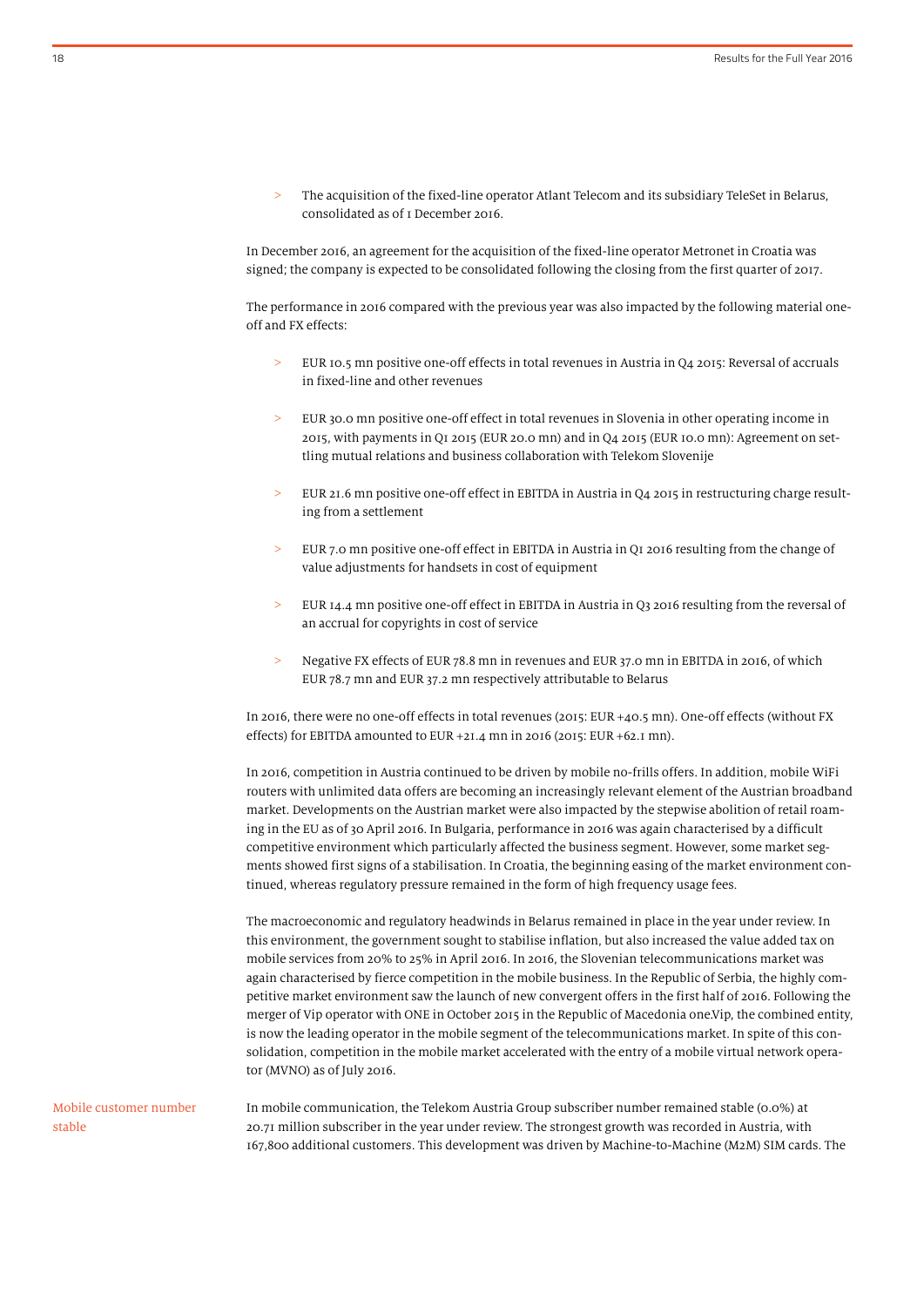number of customers in the Republic of Serbia (36,000) and Slovenia (5,800) also increased, whereas customer numbers declined in Bulgaria (-127,500), the Republic of Macedonia (-59,800), Croatia (-13,600) and Belarus (-11,900).

In the fixed-line business, the company gained around 76,500 revenue generating units (RGUs) at Group level, corresponding to growth of 1.3% to around 5.90 million RGUs. This growth was attributable primarily to Croatia and Slovenia, which contributed 67,100 and 24,400 additional RGUs respectively, while the number of RGUs in Austria fell by 38,900.

As a result of the developments described above, the Telekom Austria Group experienced a downturn in revenues of 0.5% in the 2016 financial year (reported: +2.1%). Higher total revenues in Croatia and the Republic of Serbia as well as stable total revenues in Bulgaria were offset by declines in the other segments. Adjusted for the one-off and FX effects described above, total revenues rose by 2.4% compared with the previous year.

On the cost side, Telekom Austria Group increasingly invested in handset subsidies in almost all markets in 2016, resulting in a larger number of handsets sold and hence higher costs of equipment. The ongoing optimisation of operating efficiency was a focal point of management activities once again. Among other things, this included the implementation of management clusters in the previous year, resulting in lower operating expenses for administration and maintenance in 2016. Restructuring expenses originating entirely from the Austrian segment and amounted to EUR 7.2 mn in the year under review after EUR 0.4 mn in the previous year. These include social plans for employees exempt from work ('freigestellte Mitarbeiter') whose employment is being terminated in a socially responsible way, and expenses for the transfer of civil servants to the government. Costs and expenses were also influenced by the one-off effects in 2015 and 2016 mentioned above. All in all, the developments described led to a slight increase in costs and expenses of 0.6% year-on-year (reported: increase of 3.7%).

In the 2016 financial year, EBITDA fell by 2.6% (reported: -1.1%) as a result of the lower level of total revenues amongst others driven by roaming, as well as higher costs and expenses. EBITDA growth in Austria, Croatia and the Republic of Macedonia could not offset the decline in the other segments. All in all, the EBITDA margin declined from 32.9% in the previous year to 32.2% in the year under review. Adjusted for the one-off and FX effects described above, EBITDA rose by 3.1% year-on-year.

Depreciation and amortisation increased by 5.2% year-on-year mostly due to the higher level of depreciation and amortisation in Austria and the Republic of Macedonia. As a result, operating income declined by 14.4% compared with the previous year (reported: -14.9%).

Telekom Austria Group recorded a financial result of negative EUR 127.0 mn in the year under review, 18.1% lower than in the previous year. FX differences amounted to a positive EUR 10.0 mn in the reporting period after a negative EUR 2.3 mn in 2015. Together with a tax benefit of EUR 53.5 in the financial year 2016 this resulted in a 5.2% higher reported net result of EUR 413.2 mn in the year under review (2015: EUR 392.8 mn). Revenue decline of 0.5% (reported: +2.1%)

EBITDA fell by 2.6% Adjusted EBITDA rose by 3.1%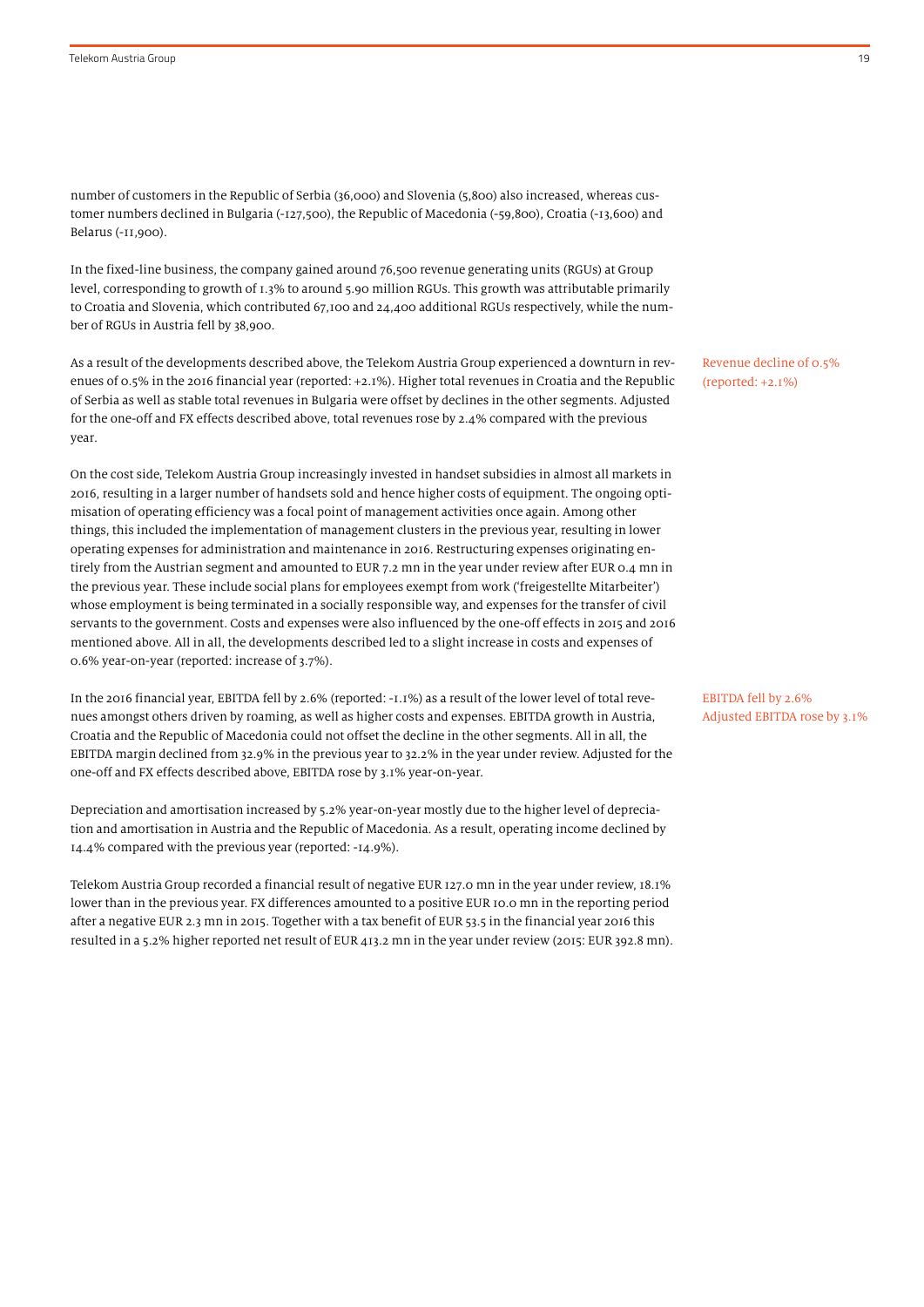#### Revenues

Revenues

 $\overline{a}$ 

|                                 | 1-12 M 2016 | 1-12 M 2015 |          |
|---------------------------------|-------------|-------------|----------|
| in EUR million                  | reported    | proforma    | % change |
| Austria                         | 2,575.5     | 2,582.1     | $-0.3$   |
| <b>Bulgaria</b>                 | 412.0       | 411.7       | 0.1      |
| Croatia                         | 398.3       | 372.3       | 7.0      |
| Belarus                         | 321.0       | 333.8       | $-3.9$   |
| Slovenia                        | 214.1       | 245.5       | $-12.8$  |
| Republic of Serbia              | 221.1       | 210.7       | 5.0      |
| Republic of Macedonia           | 119.4       | 122.7       | $-2.7$   |
| Corporate & other, eliminations | $-50.1$     | $-47.1$     | n.m.     |
| Total revenues                  | 4.211.5     | 4.231.8     | $-0.5$   |

#### The following analysis is based on proforma<sup>6</sup> figures if not stated otherwise.

Negative effects from stepwise abolition of intra-EU-Roaming in line with expectations

In the full year 2016, Telekom Austria Group saw a slight reduction in total revenues of 0.5% year-on-year (reported: +2.1%) which was to a large extent driven by the EUR 30.0 mn positive one-off effect in Slovenia in 2015. Negative effects stemming from the stepwise abolition of retail roaming within the EU per 30 April 2016 came in as expected and stem mostly from Austria with smaller negative impacts in Bulgaria, Croatia and Slovenia. Higher equipment sales in almost all markets mitigated these negative effects. Negative FX effects amounted to EUR 78.8 mn for the period under review.

In 2016, total revenues in the Austrian segment declined slightly by 0.3% year-on-year. Excluding the aforementioned positive one-off effects from 2015 in the amount of EUR 10.5 mn, total revenues remained stable (+0.1%). The stable revenues were driven by higher interconnection revenues and revenues from handset sales, which compensated the reduction in service revenues. In the mobile business, the decrease in wireless service revenues compared with the previous year was almost exclusively due to the stepwise abolition of retail roaming in the EU as of 30 April 2016. Excluding these negative effects, wireless service revenues rose as losses in the low-value customer segment were more than offset by higher fixed fees, which mainly resulted from subscriber growth in higher-value customer segments as well as tariff indexations. Equipment revenues rose due to the volume growth resulting from increased handset subsidies. In the fixed-line business, higher revenues from broadband and TV as well as the support from speed upgrades and hybrid routers partly offset the decline in voice revenues. Together with increasing interconnection revenues due to a changed settlement logic as well as higher quantities, this resulted in a slight increase in fixed-line service revenues.

In the Bulgarian segment, total revenues were stable (+0.1%) compared with the previous year (reported: +9.6%), as the higher level of equipment revenues offset the decline in other operating income and wireless service revenues. Despite rising interconnection revenues and improved trends in the residential business following the aforementioned focus on value-oriented management, wireless service revenues declined as a result of strong price pressure in the business segment in particular. Equipment revenues increased due to volume growth and higher demand for more expensive handsets. Fixed-line service revenues increased on the back of growth in satellite TV (DTH) revenues and fixed corporate solutions.

The Croatian segment recorded total revenue growth of 7.0% in the year under review (reported: +8.6%). Service revenues rose on the back of the strong growth in fixed-line RGUs as well as higher fixed fees in the

<sup>&</sup>lt;sup>6</sup> Proforma figures include effects of M&A transactions executed between the start of the comparison period and the end of the reporting period.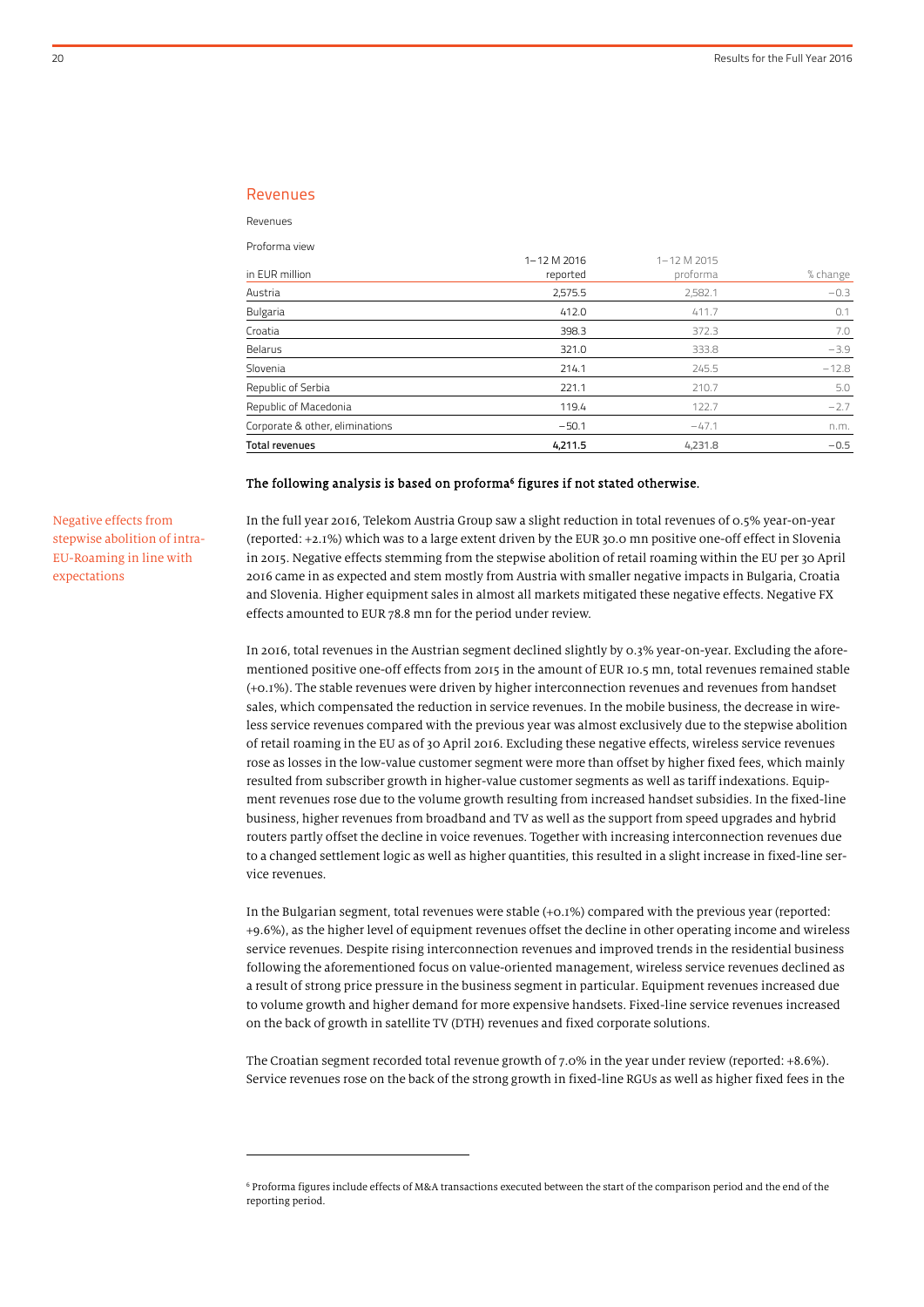mobile business following the aforementioned push towards higher-value tariffs. Equipment revenues also rose as a result of more handsets sold and the higher subsidy level.

In the Belarusian segment, total revenues declined by 3.9% year-on-year in full year 2016 (reported: -3.4%), due to a negative FX effect of EUR 78.7 mn. In local currency total revenues rose by 19.7%. Inflation-related price adjustments in December 2015 and April, May and September 2016 as well as the migration of existing customers from old tariffs to higher-ARPU bundled offers were the main reasons for the increase in service revenues. Equipment revenues rose due to FX-driven higher handset prices as well as volume growth. Other operating income increased following the commissioning of the solar power plant, which reduced the company's vulnerability to FX and energy prices volatility.

Total revenues in Slovenia declined by 12.8% year-on-year (reported: -4.3%) as a result of the positive oneoff effect of EUR 30.0 mn in 2015 relating to an agreement on settling mutual relations and business collaboration with Telekom Slovenije. Excluding this one-off effect, total revenues declined by 0.6%. Despite lower volumes, wireless equipment revenues rose as a result of higher average prices. Mobile service revenues declined due to the stepwise abolition of retail roaming in the EU as of 30 April 2016 in spite of higher interconnection revenues and a volume-driven increase in revenue from monthly fees. Fixed-line revenues declined mostly due to intensified competition.

Total revenues in the Republic of Serbia rose by 5.0% year-on-year in 2016; this was driven by higher equipment revenues. Mobile service revenues declined by 7.1% year-on-year due to a negative effect from the changed distribution model which led to a different accounting treatment as well as lower roaming revenues; this was offset partially by higher revenues from monthly fees and interconnection revenues.

In the Republic of Macedonia, total revenues declined by 2.7% year-on-year (reported: +47.3%) due to the decrease in interconnection revenues caused by lower transit.

#### EBITDA

EBITDA

1

Proforma view

|                                 | 1-12 M 2016 | 1-12 M 2015 |          |
|---------------------------------|-------------|-------------|----------|
| in EUR million                  | reported    | proforma    | % change |
| Austria                         | 897.5       | 881.2       | 1.8      |
| Bulgaria                        | 125.6       | 143.9       | $-12.7$  |
| Croatia                         | 88.3        | 79.6        | 10.9     |
| Belarus                         | 151.5       | 164.0       | $-7.6$   |
| Slovenia                        | 52.8        | 83.0        | $-36.4$  |
| Republic of Serbia              | 38.8        | 43.5        | $-10.7$  |
| Republic of Macedonia           | 26.1        | 24.4        | 7.2      |
| Corporate & other, eliminations | $-26.4$     | $-29.1$     | n.m.     |
| <b>Total EBITDA</b>             | 1,354.3     | 1,390.5     | $-2.6$   |

#### The following analysis is based on proforma<sup>7</sup> figures if not stated otherwise.

In the full year 2016, Group EBITDA declined by 2.6% year-on-year (reported: -1.1%) as gains in Austria, Croatia and the Republic of Macedonia only partly offset losses in the other segments. Negative FX effects amounted to EUR 37.0 mn for EBITDA in the full year 2016.

Belarusian segment reports 19.7% revenue growth in local currency

<sup>7</sup> Proforma figures include effects of M&A transactions executed between the start of the comparison period and the end of the reporting period.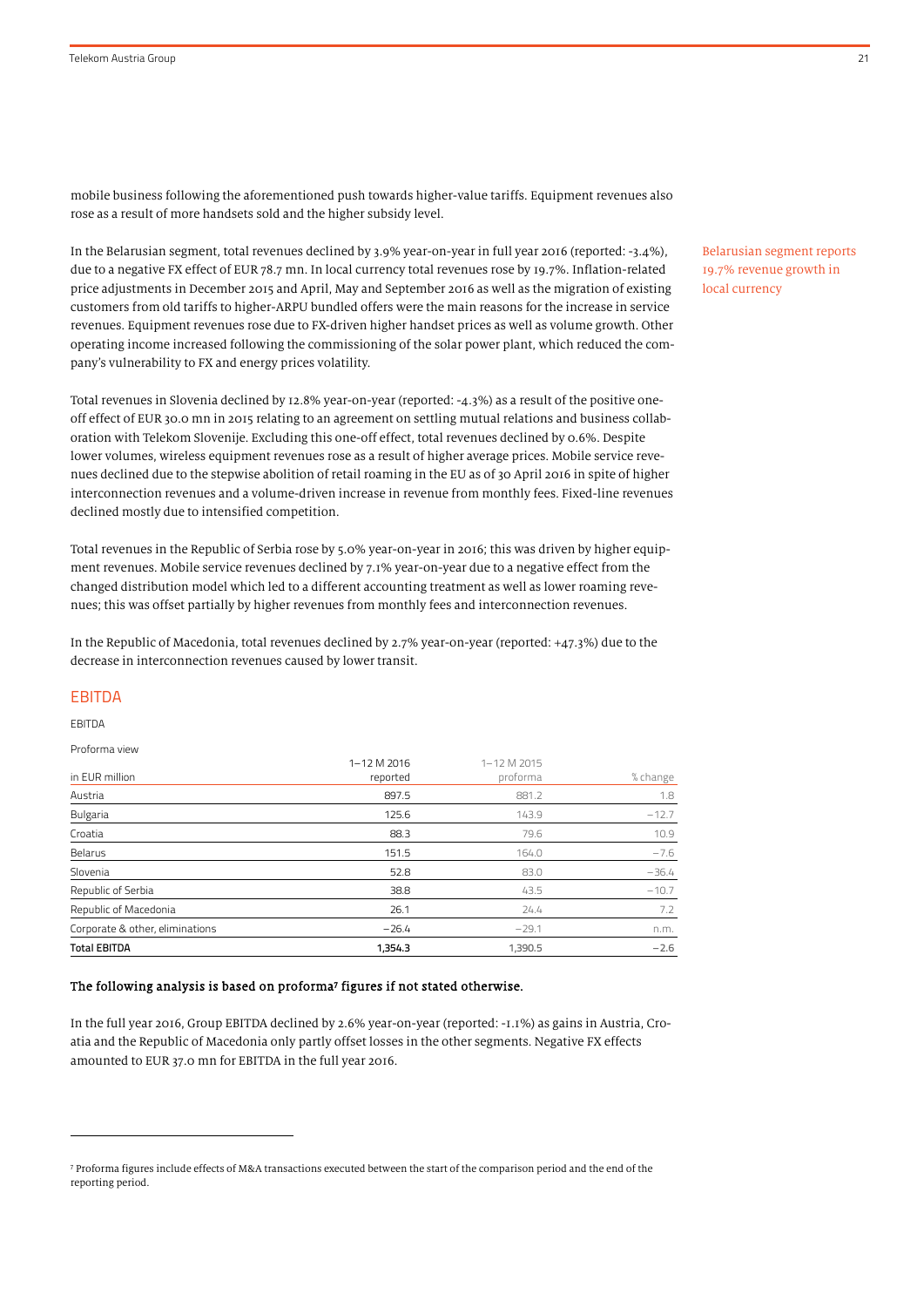#### EBITDA increase of 1.8% in Austria

In the Austrian segment, lower total revenues were more than compensated by the decline in costs and expenses which led to an EBITDA increase of 1.8% in the year under review. The EBITDA margin improved from 34.1% in the previous year to 34.8% in 2016. Adjusted for one-off effects in costs and revenues, EBITDA rose by 3.2%. Costs and expenses in the Austrian segment fell by 1.4% year-on-year in 2016 (EUR -23.0 mn). The positive one-off effects in costs and expenses in the year under review and the comparison period almost offset each other. In the year under review EUR 7.0 mn resulted from the change of value adjustments for handsets in the first quarter and EUR 14.4 mn from the reversal of an accrual for copyrights in the third quarter. In the previous year, restructuring charges contained a positive one-off effect in the amount of EUR 21.6 mn stemming from a settlement. The costs and expenses declined in 2016 primarily as a result of cost savings in personnel as well as maintenance and repair expenses. The reduction in costs and expenses was also driven by the higher level of own work capitalised. The interconnection expenses increased as a result of a changed settlement logic, while cost of equipment due to higher volumes and provisions also rose. In the Austrian segment, a restructuring charge of EUR 7.2 mn (2015: EUR -0.4 mn) was recognised for the 2016 reporting period. This includes social plans for employees exempt from work ('freigestellte Mitarbeiter') whose employment is being terminated in a socially responsible way, and expenses for the transfer of civil servants to the government.

In the Bulgarian segment, stable total revenues together with higher costs and expenses resulted in an EBITDA decline of 12.7% in the year under review (reported: -5.7%). The increase in total costs and expenses was mainly driven by higher costs of equipment due to the increase in the number of handsets sold and higher average subsidies per handset. In the costs of service area, interconnection costs rose in line with the growing popularity of tariffs including free minutes to all national networks. Content costs rose in line with the growth of TV RGUs. Intensified cost-cutting measures, leading to lower costs in the administration area and the optimisation of network maintenance costs partly offset the cost increases mentioned above.

#### EBITDA increase of 5.9% in Croatian segment

In the Croatian segment, the increase in total revenues more than outweighed 5.9% higher total costs and expenses which led to 10.9% year-on-year growth in EBITDA (reported: +12.3%). Total costs and expenses were driven by higher equipment costs which increased due to volume growth as well as higher equipment prices. Furthermore, growth in the number of RGUs led to an increase in wholesale costs resulting from bitstream access and higher content costs.

In the Belarusian segment, despite the positive operating development, EBITDA in EUR declined by 7.6% in the year under review (reported: -7.4%), driven by negative FX effects in the amount of EUR 37.2 mn. In local currency, EBITDA came in 15.0% higher year-on-year. Consolidated costs and expenses fell slightly by 0.2% in the year under review (reported: increase of 0.5%) but rose in local currency. This was attributable primarily to the higher costs of equipment, which increased similar to the revenues due to FX-driven higher handset prices and volume growth. FX denominated costs such as frequencies, maintenance and repair expenses were also higher. Inflation-related salary increases led to a rise in employee costs. Interconnection costs rose on the back of increased traffic and higher international tariffs. Other expenses increased due to the retirement of software.

EBITDA in Slovenia declined by 36.4% year-on-year (reported: -34.7%), entirely driven by the above-mentioned positive one-off effect in 2015. Without this impact EBITDA slightly decreased by 0.5 %. Costs and expenses declined by 0.7% year-on-year as higher costs of equipment due to higher handset prices were more than offset by savings in administrative expenses thanks to cluster synergies.

In the Republic of Serbia, higher total revenues were more than outweighed by an increase in total costs and expenses, leading to a decline in reported EBITDA of 10.7%. Total costs and expenses increased by 9.1% yearon-year in 2016. This development was driven by increased costs of equipment, interconnection costs as well as selling and marketing expenses, which were partially compensated by lower roaming expenses.

In the Republic of Macedonia, EBITDA showed a 7.2% year-on-year growth (reported: +55.4%) as 5.1% lower total costs and expenses more than compensated for the total revenue decline. The savings in total costs and expenses were mainly driven by lower administration expenses.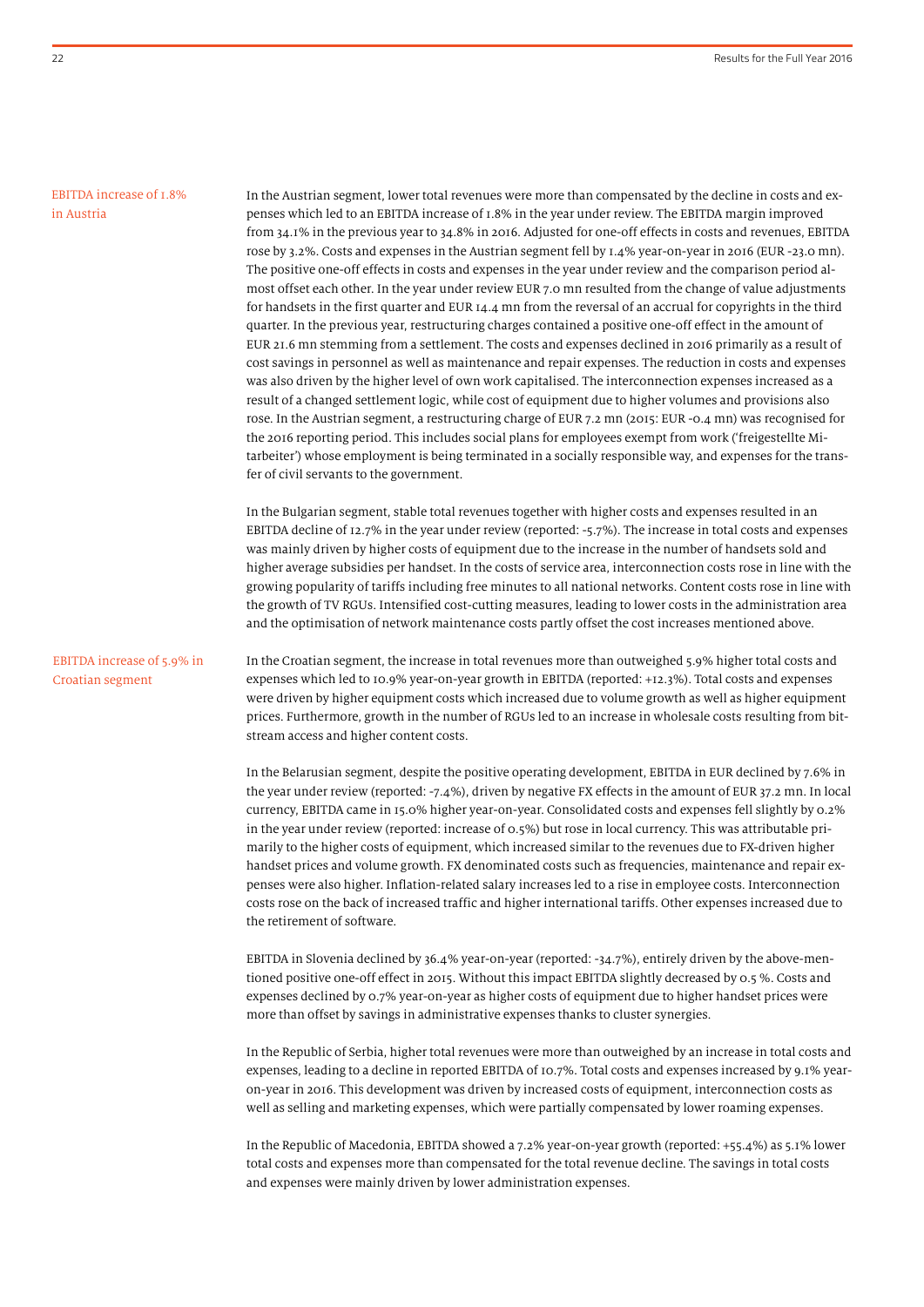## Operating Income

#### EBIT

Proforma view

| <b>Total EBIT</b>               | 486.7                   | 568.2                   | $-14.4$  |
|---------------------------------|-------------------------|-------------------------|----------|
| Corporate & other, eliminations | $-10.8$                 | $-29.0$                 | n.m.     |
| Republic of Macedonia           | $-29.5$                 | $-3.3$                  | n.m.     |
| Republic of Serbia              | $-7.8$                  | $-7.6$                  | n.m.     |
| Slovenia                        | 20.1                    | 56.2                    | $-64.2$  |
| Belarus                         | 87.8                    | 86.8                    | 1.2      |
| Croatia                         | 9.4                     | 8.8                     | 6.7      |
| Bulgaria                        | 15.4                    | 41.4                    | $-62.8$  |
| Austria                         | 402.1                   | 414.9                   | $-3.1$   |
| in EUR million                  | 1-12 M 2016<br>reported | 1-12 M 2015<br>proforma | % change |

Depreciation and amortisation increased by 5.2% year-on-year mostly due to the higher level of depreciation and amortisation in Austria and the Republic of Macedonia. As a result, operating income declined by 14.4% compared with the previous year (reported: -14.9%).

## The following analysis is based on reported figures only.

#### Consolidated Net Result

The Telekom Austria Group recorded a financial result of negative EUR 127.0 mn in the year under review, 18.1% lower than in the previous year. This was mainly due to the EUR 20.1 mn reduction in the interest expense primarily due to the repayment of a EUR 750 mn bond on 29 January 2016. FX differences amounted to a positive EUR 10.0 mn in the reporting period after a negative EUR 2.3 mn in 2015.

A tax benefit of EUR 53.5 mn was recorded in the year under review. This was mainly due to a positive effect of the recognition of higher deferred tax assets on tax losses carried forward due to higher expected future tax results within the Austrian tax group. Tax expenses of EUR 23.8 mn were reported in the previous year.

Overall, the Telekom Austria Group reported a positive net result of EUR 413.2 mn in the year under review (2015: EUR 392.8 mn).

#### Balance Sheet and Net Debt

As of 31 December 2016, the balance sheet total declined by 4.4% year-on-year to EUR 7,943.2 mn.

Current assets fell by 22.4% to EUR 1,438.9 mn in the year under review as a result of the reduction in cash and cash equivalents.

Non-current assets increased slightly by 0.8% to EUR 6,504.3 mn, as the growth in property, plant and equipment and deferred tax assets was partially offset by the reduction in other intangible assets. The increase in property, plant and equipment was attributable to the fibre rollout in Austria, the development of a solar power plant in Belarus and changes in parameters for calculating the asset retirement obligation. The positive tax income effect is mainly due to the recognition of higher deferred tax assets on tax losses carried forward due to higher expected future tax result within the Austrian tax group. The reduction in other intangible assets resulted from the depreciation of licences.

Current liabilities decreased by 18.0% to EUR 1,847.8 mn in the year under review as a result of the aforementioned repayment of the Eurobond and short-term bank debt. This was partially offset by the reclassification of a EUR 500 mn bond, which will become due on 27 January 2017, to short-term debt. Accounts payable also fell due to lower accrued interest and the payment of spectrum in the 800-MHz frequency band in the Republic of Serbia in January 2016, which was acquired in November 2015, as well as payments in Austria which were due in Q1 2016.

D&A increases by 5.2% Operating income decreases by 14.4% (reported: -14.9%)

#### Net result of EUR 413.2 mn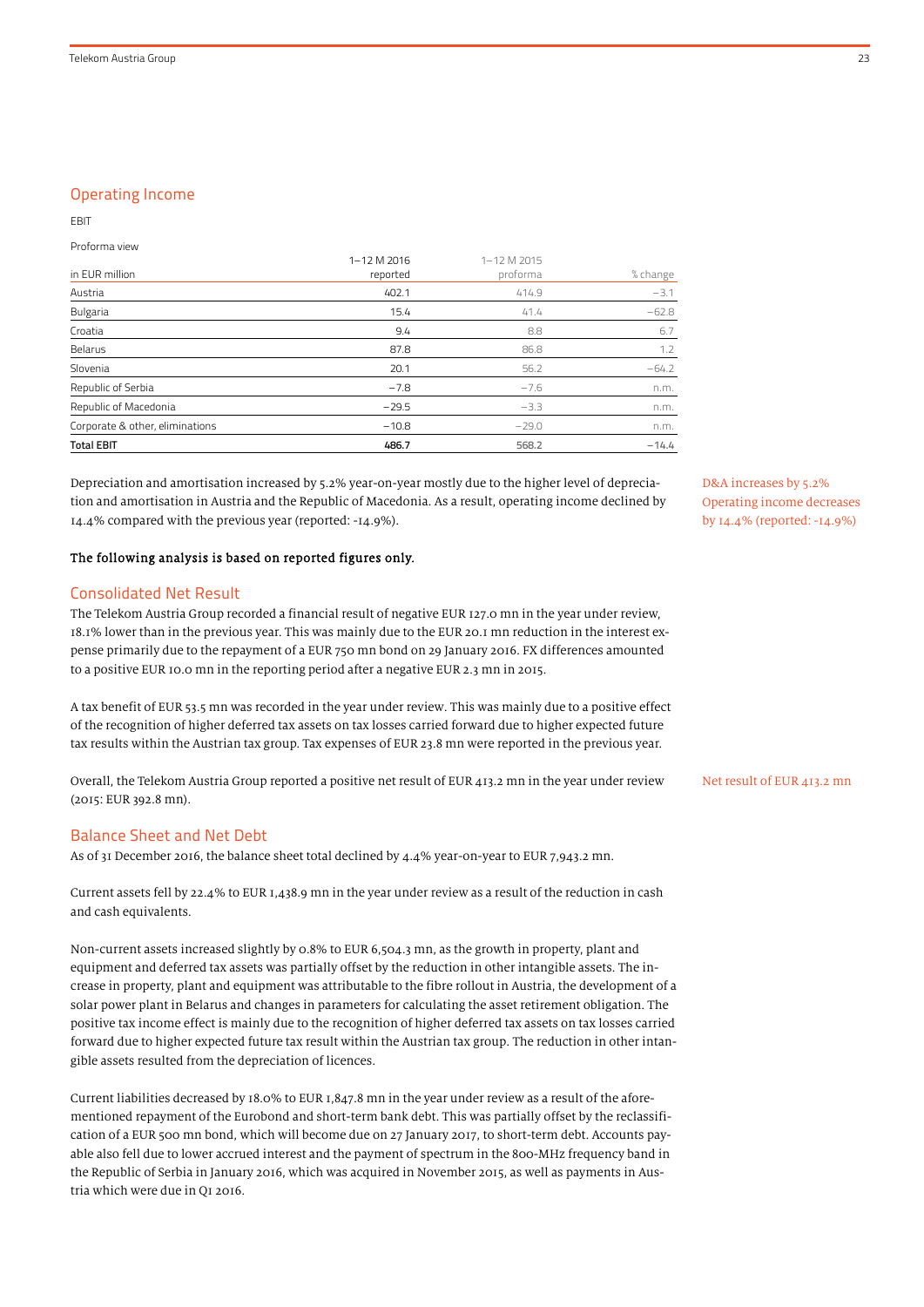Non-current liabilities decreased by 8.3% to EUR 3,324.7 mn in the year under review. The aforementioned bond reclassification and the early repayment of financial debt were lowered by the EUR 500 mn bond issue on 7 December 2016.

Dividend payments for the 2015 reporting year, which also include the coupon payments in the amount of EUR 33.8 mn for the outstanding EUR 600 mn hybrid bond, remained stable at EUR 67.2 mn in the year under review.

The rise in equity from EUR 2,426.0 mn to EUR 2,770.7 mn results from the net income for 2016 combined with retained earnings. This also entailed an increase in the equity ratio as of 31 December 2016 to 34.9% after 29.2% as of 31 December 2015.

#### Net Debt

Net debt\*

| Reported                      |             |             |          |
|-------------------------------|-------------|-------------|----------|
|                               | 31 Dec 2016 | 31 Dec 2015 |          |
| in EUR million                | reported    | reported    | % change |
| Net debt                      | 2.339.4     | 2.483.0     | $-5.8$   |
| Net Debt / EBITDA (12 months) | 1.7x        | 1.8x        |          |

\*Accrued interest and purchase price liabilities from business combinations are no longer included in net debt; comparative figures have been adjusted accordingly.

The Telekom Austria Group's net debt fell by 5.8% to EUR 2,339.4 mn in the year under review, as the lower level of financial debt could more than offset lower cash and cash equivalents. Despite the decrease in EBITDA, this resulted in a reduction in the net debt to EBITDA ratio from 1.8x as of 31 December 2015 to 1.7x as of 31 December 2016.

#### Cash Flow

Cash flow

Reported

| in EUR million                                             | 1-12 M 2016<br>reported | 1-12 M 2015<br>reported | % change |
|------------------------------------------------------------|-------------------------|-------------------------|----------|
| Earnings before income tax (EBT)                           | 359.7                   | 416.6                   | $-13.7$  |
| Net cash flow from operating activities                    | 1.195.5                 | 1.228.4                 | $-2.7$   |
| Net cash flow from investing activities                    | $-823.5$                | $-866.2$                | n.m.     |
| Net cash flow from financing activities                    | $-824.3$                | $-465.2$                | n.m.     |
| Net change in cash and cash equivalents                    | $-451.7$                | $-108.9$                | n.m.     |
| Adjustment to cash flows due to exchange rate fluctuations | 0.6                     | $-5.9$                  | n.m.     |

Earnings before income tax (EBT) declined by 13.7% year-on-year. Depreciation increased due to depreciation of frequencies in Austria which started in Q1 2016 as well as due to last year's M&A transactions. Additional needs for working capital in the amount of EUR 165.7 mn were primarily driven by the payment for restructuring. Payments for income taxes and higher receivables due to instalment sales also contributed to the change in working capital, despite interests received. All in all, the lower level of earnings before income tax (EBT) and slightly higher working capital needs in a year-on-year comparison resulted in a reduction in net cash flow from operating activities of 2.7% year-on-year to EUR 1,195.5 mn.

Net cash flow from investing activities decreased by 4.9% to EUR 823.5 mn in the year under review as the acquisitions in Q3 2015 outweighed the rise in capital expenditures paid. The latter included payments for expenditures from the previous year, such as the spectrum investment in the Republic of Serbia in Q4 2015.

Net cash flow from financing activities decreased from EUR -465.2 mn in 2015 to EUR -824.3 mn in the year under review. The repayment of a EUR 750 mn bond in January 2016 and bank debt outweighed the EUR 500 mn bond issue on 7 December 2016.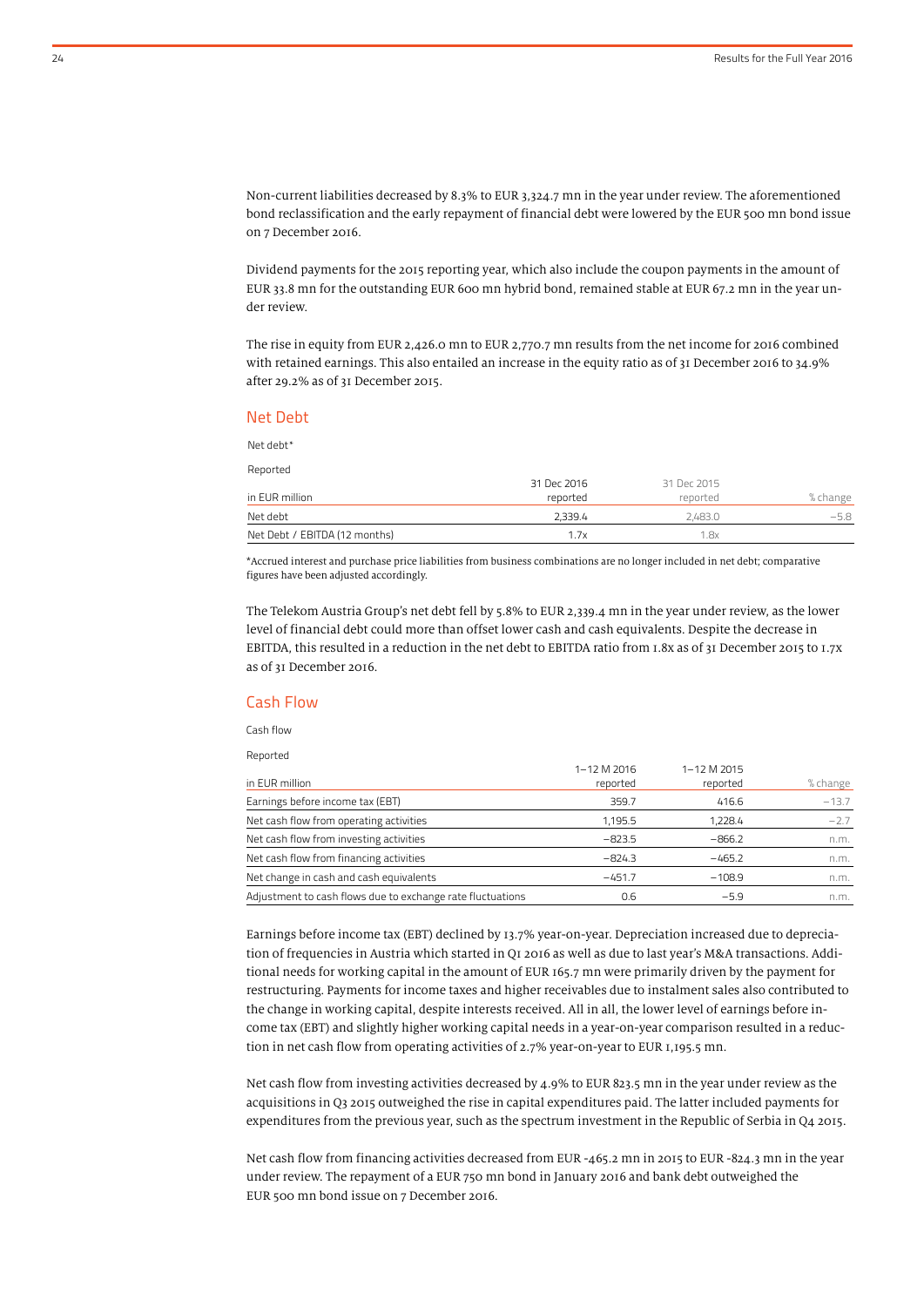Overall, this resulted in a reduction in cash and cash equivalents of EUR 451.7 mn in the year under review compared with EUR 108.9 mn in the previous year.

Free cash flow, which is calculated as net cash flow from operating activities less capital expenditures paid and interest paid plus proceeds from the sale of equipment, declined from EUR 352.2 mn in the previous year to EUR 232.0 mn in the year under review. This was attributable essentially to the higher level of capital expenditures paid, while net cash flow from operating activities also decreased.

#### Capital Expenditures

In the year under review, capital expenditures fell by 2.6% year-on-year, largely as a result of the acquisition of mobile frequencies in Croatia and the Republic of Serbia in the previous year.

Tangible capital expenditures rose by 11.9% in 2016, as lower investment in the Republic of Serbia was more than outweighing by higher levels in the other segments. The increase in Austria in tangible capital expenditures was attributable to increased investment in the fibre network. In Bulgaria, tangible capital expenditures decreased as a result of the lower level of IT investment, among other things. Higher levels of investment in the LTE rollout and the fibre network led to higher tangible capital expenditures in Croatia compared with the previous year. The increase in tangible capital expenditures in Belarus was mainly driven by the development of a solar power plant, which will significantly reduce the company's vulnerability to FX and energy prices volatility.

The significant reduction in intangible capital expenditures to EUR 123.7 mn (2015: EUR 212.0 mn) is largely due to the acquisition of mobile frequencies in Croatia, Belarus and the Republic of Serbia in the previous year. In Austria, lower spending on the mobile network due to lower prices led to a reduction in intangible capital expenditures. In Croatia, Belarus and the Republic of Serbia, intangible capital expenditures declined as a result of the acquisition of frequency in the previous year totalling EUR 64.9 mn.

#### Personnel

Personnel (full-time equivalent)

Reported

|                          | 31 Dec 2016 | 31 Dec 2015 |          |
|--------------------------|-------------|-------------|----------|
| End of period            | reported    | reported    | % change |
| Austria                  | 8.352       | 8.512       | $-1.9$   |
| International operations | 9.613       | 8.951       | 7.4      |
| Corporate & other        | 238         | 209         | 13.6     |
| Total                    | 18,203      | 17,673      | 3.0      |

Personnel (full-time equivalent)

| Reported                 |             |             |          |
|--------------------------|-------------|-------------|----------|
|                          | 1-12 M 2016 | 1-12 M 2015 |          |
| Average of period        | reported    | reported    | % change |
| Austria                  | 8,448       | 8,655       | $-2.4$   |
| International operations | 9,048       | 7.726       | 17.1     |
| Corporate & other        | 220         | 187         | 17.7     |
| Total                    | 17,717      | 16,568      | 6.9      |

Telekom Austria Group had 18,203 employees at year-end 2016, 3.0% more than in the previous year. This development was primarily attributable to the acquisition of Atlant Telecom in Belarus and an increase in sales force in Bulgaria. Headcount in the Austrian segment was reduced by 1.9% to 8,352 employees as part of the ongoing restructuring measures. Around 48% of existing employees have civil servant status. The segments outside of Austria saw an increase of 7.4% to 9,613 employees.

M&A drove increase in International Operations' headcount

Capex decreased by 2.6% year-on-year2.6% year-onyear decline in capital expenditures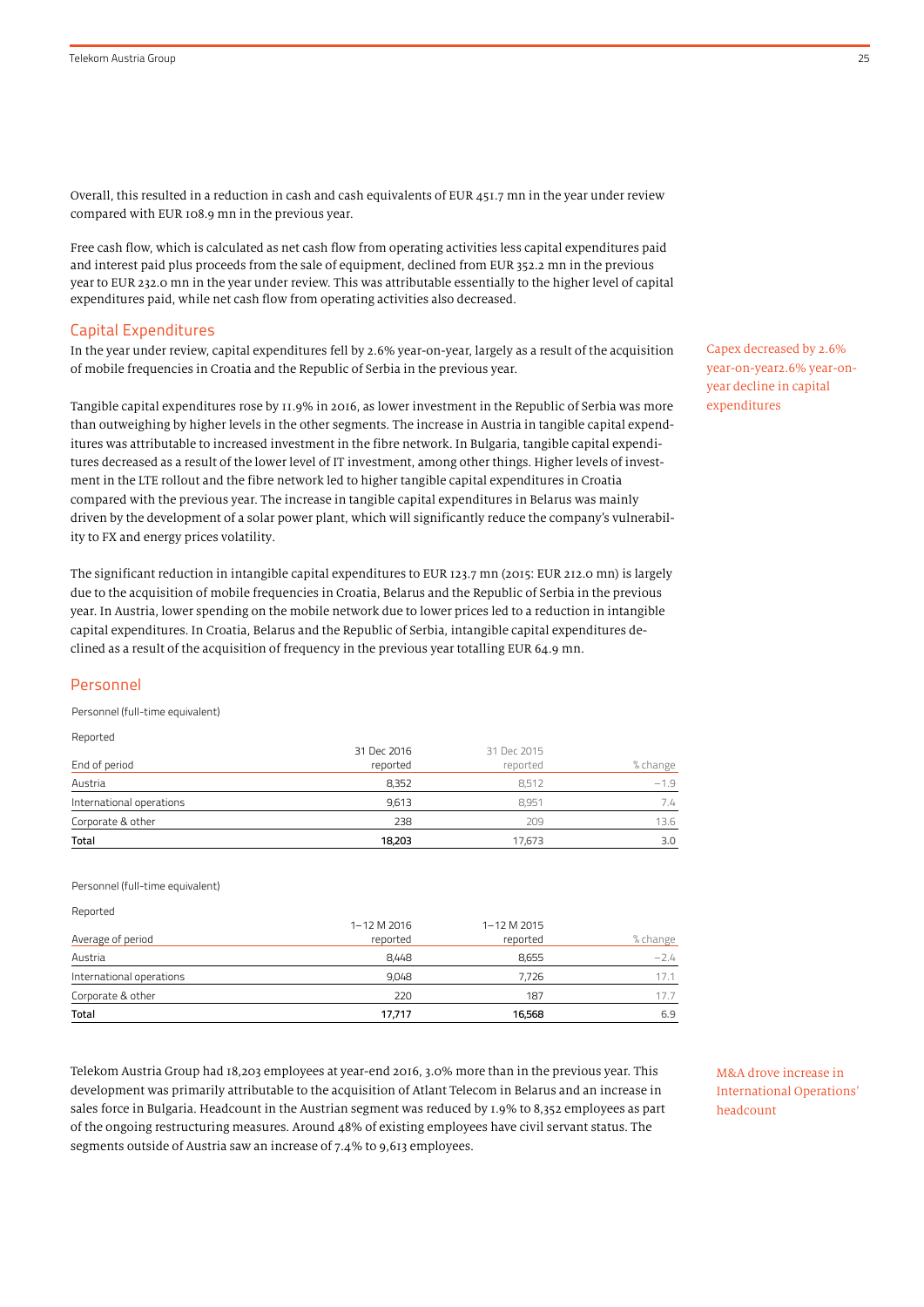## Telekom Austria AG Share Performance

The Telekom Austria shares had a weak start to the reporting year, along with the ATX and the sector, and reached its low for the year of EUR 4.66 on 9 February 2016. Following the publication of its results for 2015, Telekom Austria's share price increased again, reaching its high for the year of EUR 5.73 on 15 March 2016. In April and May, the Telekom Austria share traded mostly sideways with a slight upward trend. In the run-up to the British referendum on leaving the European Union, the stock came under selling pressure in June and lost further ground when voters unexpectedly decided in favour of "Brexit" in the middle of the year. After an extended period of sideways movement, Telekom Austria's share price marked a significant increase towards the end of the year and finally closed at EUR 5.61, up 11.2% on the start of the year.

The Stoxx Telecom industry index and the ATX, the benchmark index of the Vienna Stock Exchange, declined during the first quarter of 2016 due to concerns about macroeconomic market conditions and the weakness of the oil price. In early Q2, both indices started to rise again as the oil price recovered, but declined again at the end of June due to the British referendum. After the abolition of retail customer roaming fees, the sector also continued its downward trend subsequently. Meanwhile, the ATX rose on the back of strong company results, posting a year-on-year increase of 9.2%. The Stoxx Telecom, by contrast, fell by 15.7% in 2016.

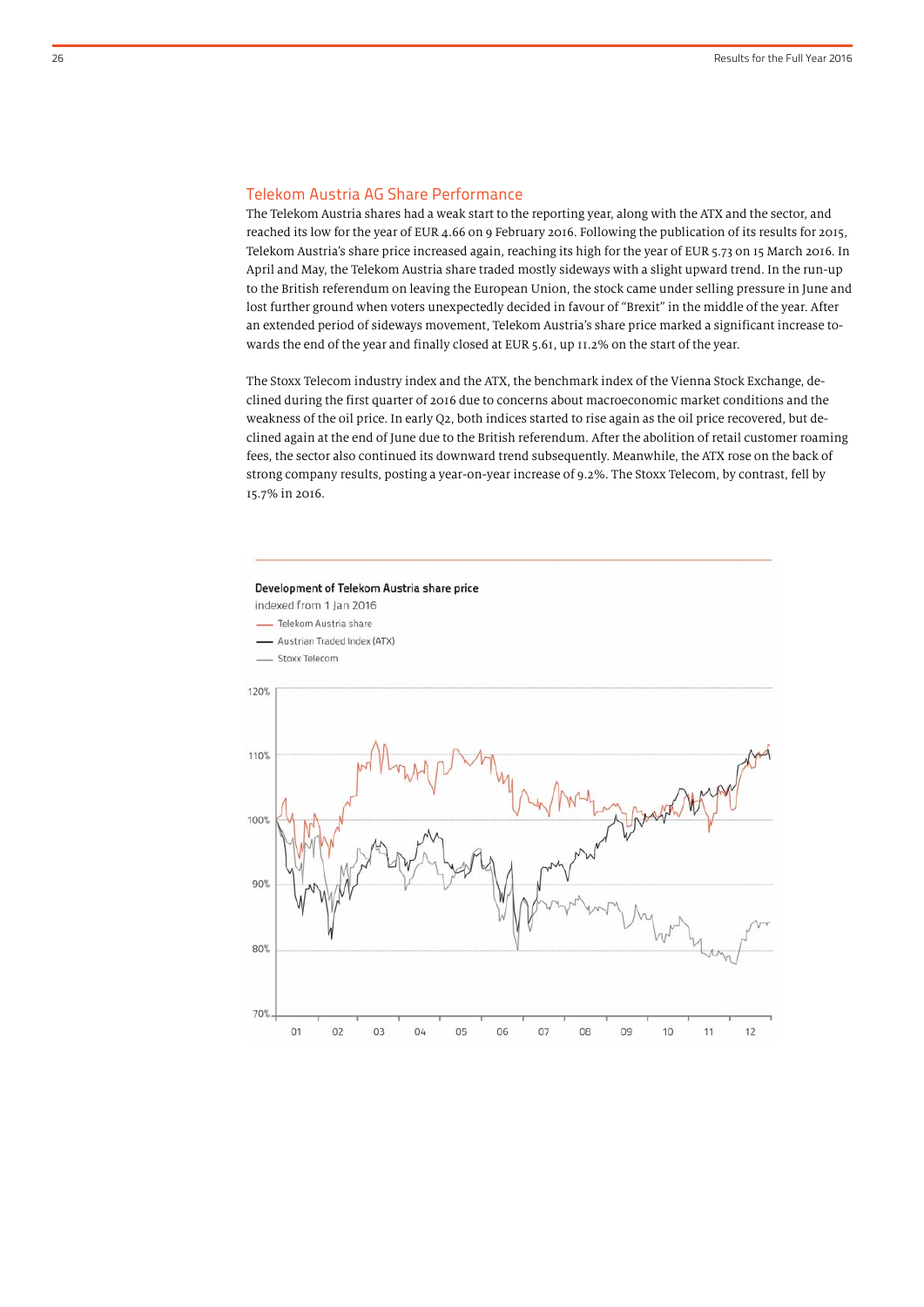#### **Outlook**

During the year 2016, Telekom Austria Group managed to grow its total revenues on a reported basis. This was achieved despite strong competition in the Austrian mobile market as well as ongoing challenges in the CEE region. Most of the Group's mobile markets continued to be characterized by intense competition, partly resulting from ongoing macroeconomic headwinds, which however, flattened out a bit in some segments. The high devaluation of the Belarusian Rouble already at the beginning of the year dampened total revenue growth in EUR terms in Belarus. Moreover, a further burden arose from the stepwise abolition of retail roaming in the EU as of 30 April 2016, which overshadowed operational improvements.

In 2017, most of these business conditions are expected to remain intact. In Austria, strong competition in the mobile market will persist and is anticipated to remain. In the CEE region, a mixed economic forecast is expected to lend only weak support while high competition on the mobile market is anticipated to remain. Moreover, operational improvements continue to be overshadowed by negative impacts from the abolition of roaming, which are expected to amount to approximately EUR 40 mn in Group EBITDA in 2017. On a positive note, demand for fixed-line services is expected to remain supportive across Telekom Austria Group's convergent markets.

In spite of the illustrated challenges, the Management of Telekom Austria Group remains committed to its growth strategy by concentrating on the following focus areas: Exceling in the core business, expansion of products and services as well as value-accretive mergers and acquisitions.

These activities will be coupled with ongoing efforts to continuously increase operating efficiency.

For the year 2017, the Management of Telekom Austria Group aims to offset the negative roaming impact and achieve modest growth in Group revenues (on a reported basis).

In order to monetise the strong data growth, Telekom Austria Group will further invest in the LTE rollout across its markets as well as the accelerated fibre deployment in Austria. Despite the ongoing intensified investment into these areas, CAPEX before spectrum investments and acquisitions will decrease moderately to approximately EUR 725 mn in 2017.

On 22 July 2016, América Móvil and Österreichische Bundes- und Industriebeteiligungen GmbH (ÖBIB) agreed on a new expected dividend level starting with the financial year 2016. This decision is based on the improved operational and financial performance of the Group. This new dividend expectation entails the payment of EUR 0.20 per share to be maintained or increased on a sustainable basis in line with the operational and financial developments of the Group.

In order to ensure its financial flexibility, Telekom Austria Group remains committed to maintaining its Baa2/BBB ratings from Moody's and Standard & Poor's.

The outlook is based on constant exchange rates, with the exception of the Belarusian Rouble. Whilst the Management of Telekom Austria Group acknowledges the limited predictability of the Belarusian Rouble, it expects the currency to devalue close to inflation by approximately 10-15% versus the EUR in 2017.

With regards to frequencies, the government of Belarus is expected to sell spectrum in the 2,100 MHz band. Moreover, there might be some tenders in Bulgaria for frequencies in the 800 MHz band and potentially in 2.6 GHz, in Slovenia for 3,500 MHz and 10-12 GHz bands in Q1 2017, and in Macedonia for the 900 MHz and 1,800 MHz band after the termination date of current licenses in March 2017.

| Outlook <sup>1</sup> 2017         | as of 30 January 2017 |
|-----------------------------------|-----------------------|
| Total Revenues                    | approx. +1%           |
| Capital Expenditures <sup>2</sup> | approx. EUR 725 mn    |

<sup>1</sup> Outlook based on reported numbers and on a constant currency basis, except for Belarus <sup>2</sup> Does not include investments in spectrum or acquisitions <sup>2</sup> Does not include investments in spectrum or acquisitions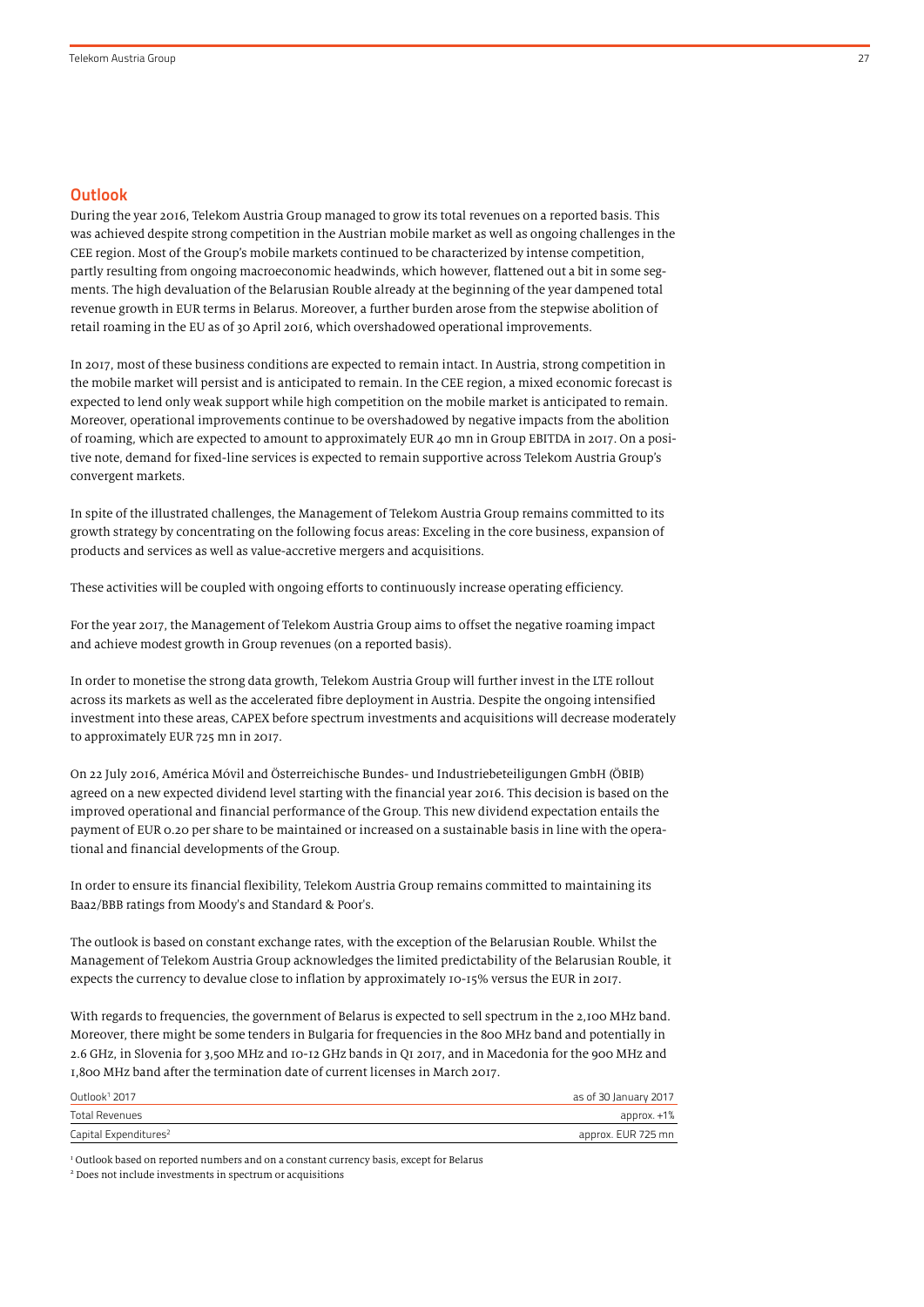## Additional Information

#### Risks and Uncertainties

The Telekom Austria Group faces various risks and uncertainties which could affect its results. For further details about these risks and uncertainties, please refer to the Telekom Austria Group Annual Report 2015, pp. 66 ff.

#### Waiver of Review

This financial report of Telekom Austria Group contains quarterly results which have not been audited or reviewed by a certified public accountant. The full year 2016 results figures are audited. The annual financial report, which includes the audited single and consolidated financial statement as well as the management reports will be released as required by 30 April 2017.

#### **Other**

The use of automated calculation systems may give rise to rounding differences.

The reported results include depreciation and amortisation of fair value adjustments resulting from past business combinations and therefore may deviate from the result of the single financial statements.

n.m. – not meaningful, used for percentage changes >300% and others which are not meaningful.

n.a. – not applicable, e.g. for divisions by zero.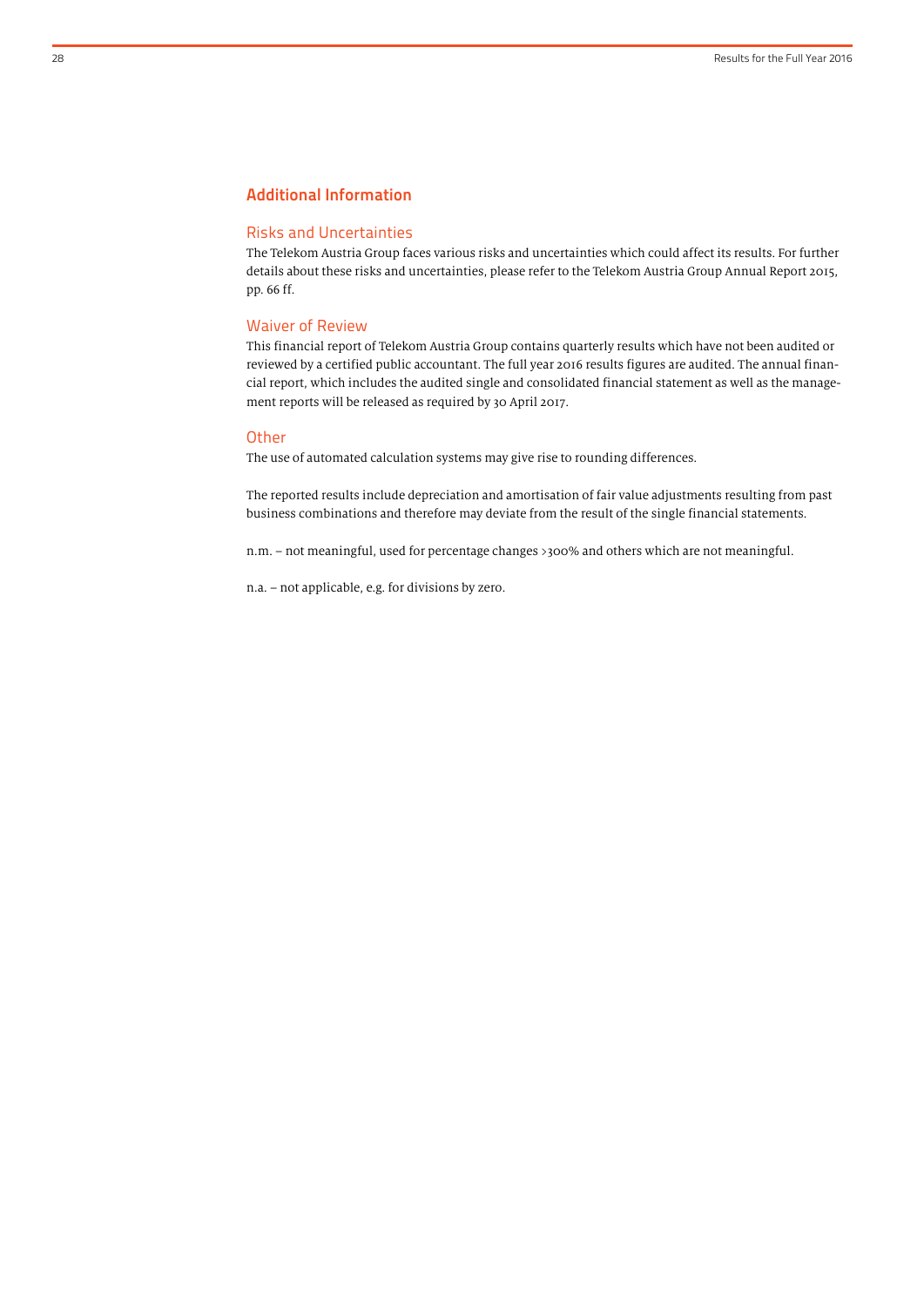## Reconciliation tables – Results on a reported and proforma basis

The following tables present all the proforma tables from the previous section on a reported as well as on a proforma basis. Additionally, the difference between reported and proforma values is also provided and is stemming from the M&A-activities between the start of the comparison period and the end of the reporting period mentioned on page 5/6. Alternative performance measures are used to describe the operational performance. Further explanations are provided to give additional, useful and relevant detail on the company's performance.

## ARPL (reported)

ARPL-relevant revenues are fixed retail revenues and fixed interconnection revenues. The ARPL is calculated by dividing ARPL-relevant revenues through average fixed access lines in a certain period. The difference to fixed-line and other revenues are interconnection transit revenues, solutions & connectivity revenues, fixed equipment revenues and other revenues.

| ARPL-relevant revenues (in EUR million) | Q4 2016<br>reported | Q4 2015<br>reported | % change |
|-----------------------------------------|---------------------|---------------------|----------|
| Austria                                 | 186.3               | 192.5               | $-3.3$   |
| Bulgaria                                | 17.6                | 17.5                | 0.8      |
| Croatia                                 | 20.3                | 17.9                | 13.6     |
| Belarus                                 | 1.3                 | n.a.                | n.m.     |
| Slovenia                                | 7.3                 | 7.4                 | $-1.4$   |
| Republic of Serbia                      | n.a.                | n.a.                | n.m.     |
| Republic of Macedonia                   | 5.2                 | 5.6                 | $-7.1$   |

| Access lines (in '000) | Q4 2016<br>reported | Q4 2015<br>reported | % change |
|------------------------|---------------------|---------------------|----------|
| Austria                | 2,202.8             | 2,236.9             | $-1.5$   |
| Bulgaria               | 542.6               | 539.1               | 0.6      |
| Croatia                | 284.9               | 256.9               | 10.9     |
| Belarus                | 179.3               | n.a.                | n.m.     |
| Slovenia               | 70.2                | 65.5                | 7.1      |
| Republic of Serbia     | n.a.                | n.a.                | n.m.     |
| Republic of Macedonia  | 141.8               | 144.5               | $-1.9$   |

#### ARPU (proforma)

ARPU-relevant revenues are wireless service revenues, i.e. mobile retail revenues (incl. customer roaming) and mobile interconnection as well as visitor roaming and national roaming revenues. The ARPU is calculated based on ARPU-relevant revenues divided by the average subscribers in a certain period.

| in EUR million                            | 1-12 M 2016<br>reported | 1-12 M 2015<br>proforma | % change<br>proforma    | 04 2016<br>reported     | 04 2015<br>proforma | % change<br>proforma |
|-------------------------------------------|-------------------------|-------------------------|-------------------------|-------------------------|---------------------|----------------------|
| Wireless service revenues                 | 2,146.3                 | 2,199.8                 | $-2.4$                  | 536.4                   | 539.7               | $-0.6$               |
| Free Cashflow (reported)                  |                         |                         |                         |                         |                     |                      |
| (in EUR million)                          |                         |                         | 1-12 M 2016<br>reported | 1-12 M 2015<br>reported |                     | % change             |
| Net cash flow from operating activities   |                         |                         | 1,195.5                 | 1,228.4                 |                     | $-2.7$               |
| Capital expenditures paid                 |                         |                         | $-816.5$                | $-731.1$                |                     | n.m.                 |
| Proceeds from sale of plant, property and |                         |                         |                         |                         |                     |                      |
| equipment                                 |                         |                         | 18.9                    | 10.7                    |                     | 76.6                 |
| Interest paid                             |                         |                         | $-166.0$                | $-155.8$                |                     | n.m.                 |
| Free cash flow                            |                         |                         | 232.0                   | 352.2                   |                     | $-34.1$              |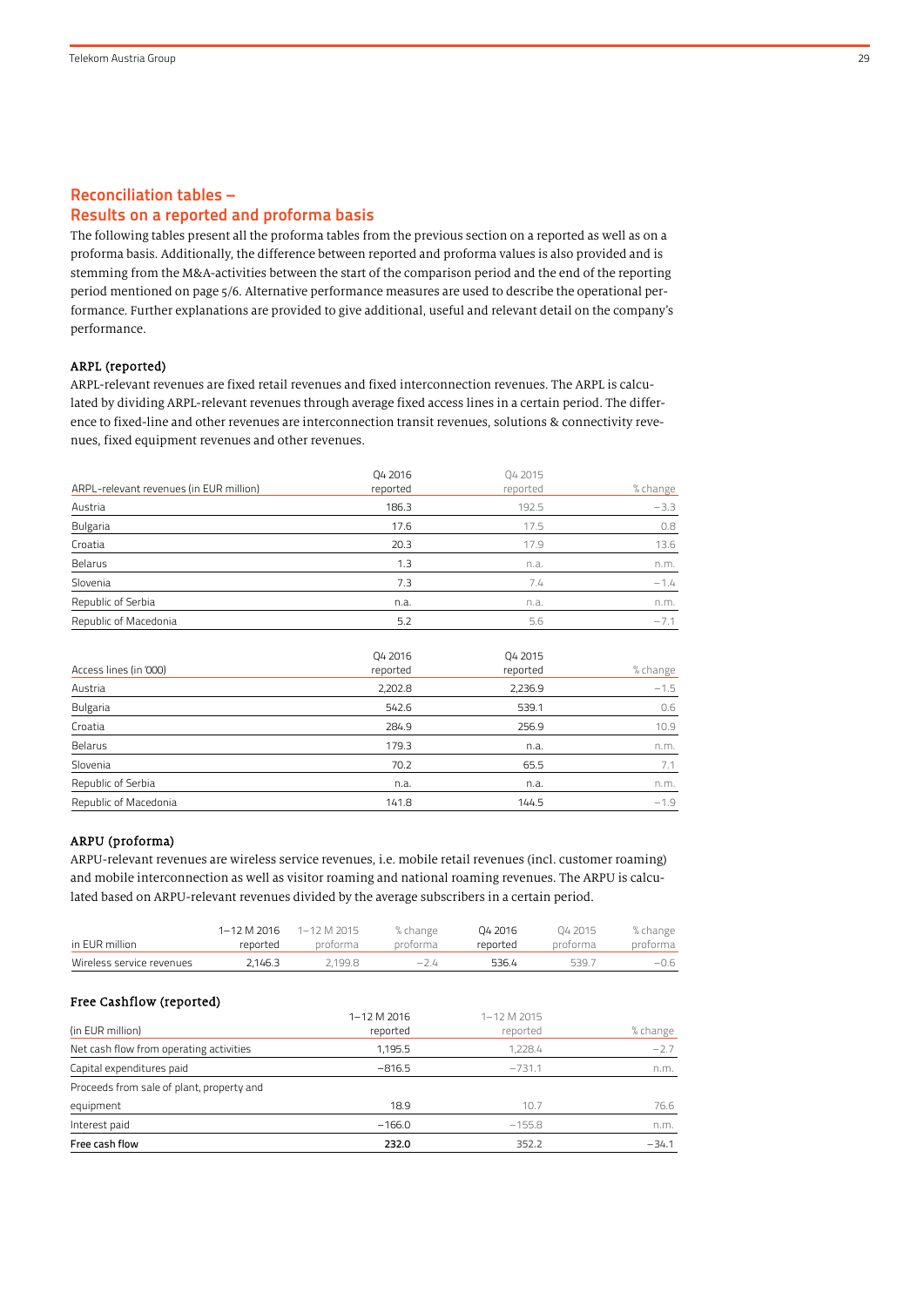## Belarus Key Financials in EUR und BYN

Due to the impact on the consolidated results of occasionally substantial fluctuations in the Belarusian Rouble, the performance for the Belarusian segment is also presented in local currency.

| in EUR million               | 1-12 M 2016<br>reported | 1-12 M 2015<br>reported | % change | 04 2016<br>reported | 04 2015<br>reported | % change |
|------------------------------|-------------------------|-------------------------|----------|---------------------|---------------------|----------|
| Total revenues               | 321.0                   | 332.2                   | $-3.4$   | 90.6                | 83.0                | 9.3      |
| Total costs and expenditures | $-169.4$                | $-168.6$                | n.m.     | $-50.0$             | $-46.3$             | n.m.     |
| EBITDA                       | 151.5                   | 163.7                   | $-7.4$   | 40.6                | 36.7                | 10.7     |
| in BYN million               | 1-12 M 2016<br>reported | 1-12 M 2015<br>reported | % change | 04 2016<br>reported | 04 2015<br>reported | % change |
| Total revenues               | 707.1                   | 587.8                   | 20.3     | 191.4               | 162.1               | 18.1     |
| Total costs and expenditures | $-373.3$                | $-298.2$                | n.m.     | $-105.9$            | $-89.4$             | n.m.     |
| EBITDA                       | 333.8                   | 289.5                   | 15.3     | 85.5                | 72.7                | 17.5     |

## Year-to-date Comparison

The following section provides for the proforma values in the previous section the corresponding reported values as well as the difference between both. The difference stems from the M&A-activities listed below.

- > The acquisition of the fixed-line reseller Amis in Slovenia and in Croatia, consolidated as of 1 September 2015.
- > The acquisition of the fixed-line operator Blizoo in Bulgaria, consolidated as of 1 October 2015.
- > The merger of Vip operator in the Republic of Macedonia with the third-largest operator in the country, ONE, consolidated as of 1 October 2015.
- > The acquisition of the fixed-line operator Atlant Telecom and its subsidiary TeleSet in Belarus, consolidated as of 1 December 2016.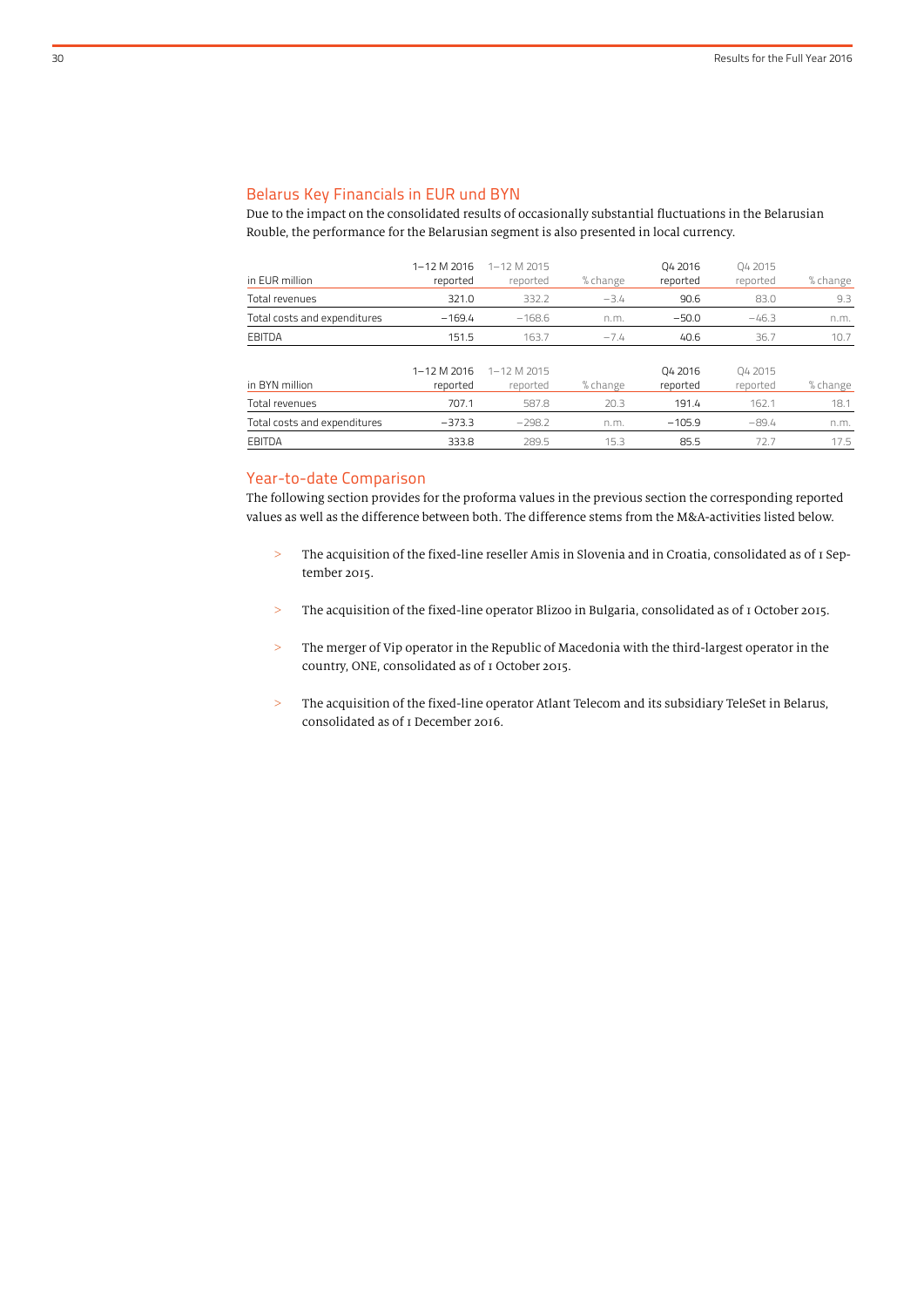## Group Summary

| Key performance indicators |          |                         |          |             |          |                    |
|----------------------------|----------|-------------------------|----------|-------------|----------|--------------------|
|                            |          |                         |          |             |          | Absolute<br>change |
|                            |          | 1-12 M 2016 1-12 M 2015 |          | 1-12 M 2015 | % change | (proforma -        |
| in EUR million             | reported | reported                | % change | proforma    | proforma | reported)          |
| Total revenues             | 4,211.5  | 4,125.3                 | 2.1      | 4,231.8     | $-0.5$   | 106.4              |
| <b>EBITDA</b>              | 1,354.3  | 1,368.7                 | $-1.1$   | 1,390.5     | $-2.6$   | 21.8               |
| % total revenues           | 32.2%    | 33.2%                   |          | 32.9%       |          |                    |
| <b>EBIT</b>                | 486.7    | 571.7                   | $-14.9$  | 568.2       | $-14.4$  | $-3.5$             |
| % total revenues           | 11.6%    | 13.9%                   |          | 13.4%       |          |                    |

| Wireless indicators              | 1-12 M 2016<br>reported | 1-12 M 2015<br>reported | % change | 1-12 M 2015<br>proforma | % change<br>proforma | Absolute<br>change<br>(proforma -<br>reported) |
|----------------------------------|-------------------------|-------------------------|----------|-------------------------|----------------------|------------------------------------------------|
| Wireless subscribers (thousands) | 20,707.8                | 20,711.0                | 0.0      | 20,711.0                | 0.0                  | 0.0                                            |
| thereof postpaid (thousands)     | 15,041.0                | 14.787.1                | 1.7      | 14.787.1                | 1.7                  | 0.0                                            |
| thereof prepaid (thousands)      | 5,666.8                 | 5,923.9                 | $-4.3$   | 5,923.9                 | $-4.3$               | 0.0                                            |
| MoU (per Ø subscriber)           | 304.8                   | 301.2                   | 1.2      | 302.0                   | 0.9                  | 0.8                                            |
| ARPU (EUR)                       | 8.7                     | 9.0                     | $-3.2$   | 8.9                     | $-2.3$               | $-0.1$                                         |
| Churn $(\%)$                     | 2.0%                    | 1.9%                    |          | 1.9%                    |                      |                                                |
| Wireline indicators              | 1-12 M 2016<br>reported | 1-12 M 2015<br>reported | % change | 1-12 M 2015<br>proforma | % change<br>proforma | Absolute<br>change<br>(proforma -<br>reported) |
| RGUs (thousands)                 | 5,900.2                 | 5,551.4                 | 6.3      | 5,823.6                 | 1.3                  | 272.2                                          |

\* 1-12M 2015 Minutes of Use value has been adjusted retrospectively.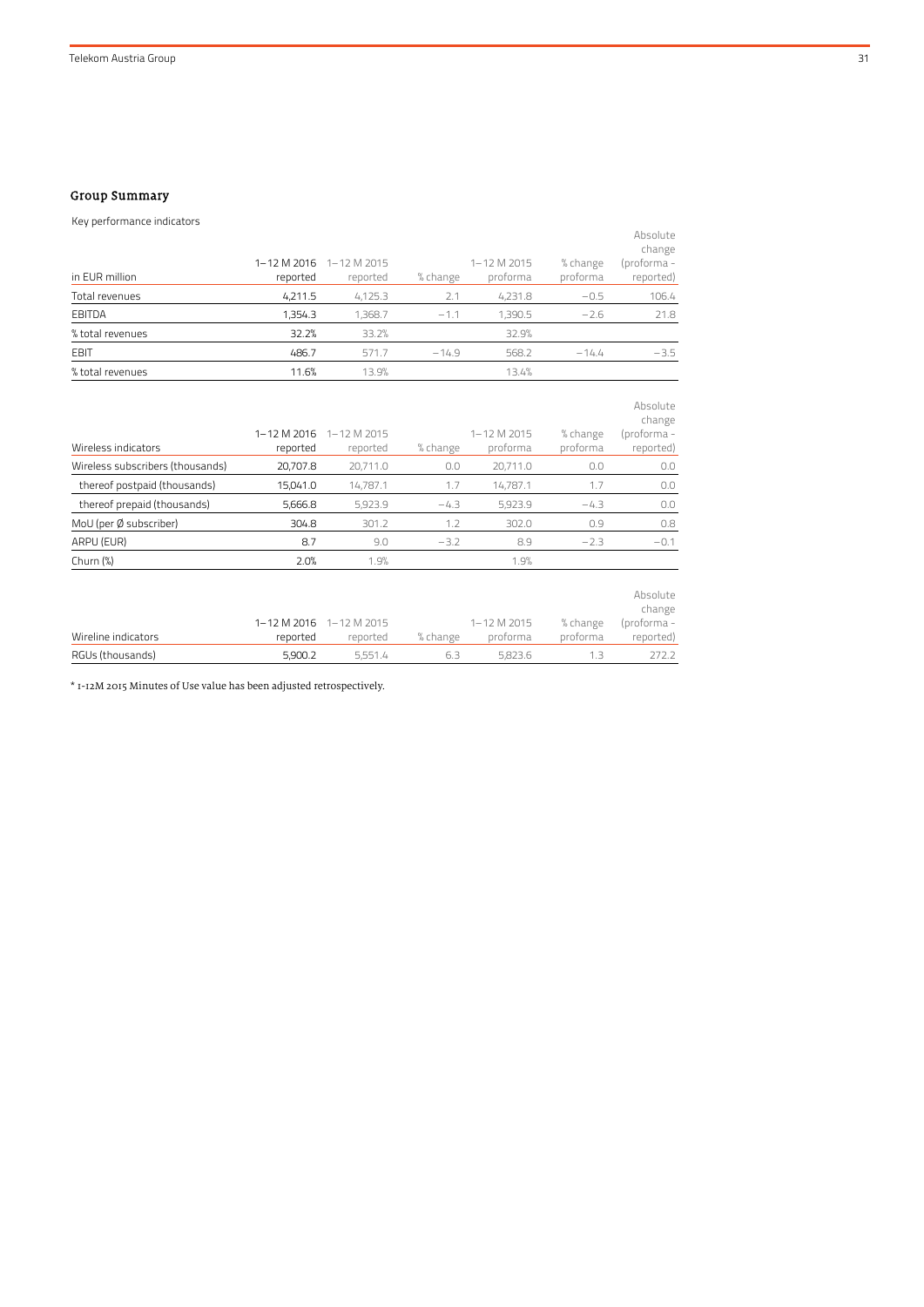Absolute

Absolute

Absolute

#### Revenues

|                                 |             |             |          |             |          | change      |
|---------------------------------|-------------|-------------|----------|-------------|----------|-------------|
|                                 | 1-12 M 2016 | 1-12 M 2015 |          | 1-12 M 2015 | % change | (proforma - |
| in EUR million                  | reported    | reported    | % change | proforma    | proforma | reported)   |
| Austria                         | 2,575.5     | 2,582.1     | $-0.3$   | 2,582.1     | $-0.3$   | 0.0         |
| <b>Bulgaria</b>                 | 412.0       | 375.8       | 9.6      | 411.7       | 0.1      | 35.9        |
| Croatia                         | 398.3       | 366.9       | 8.6      | 372.3       | 7.0      | 5.4         |
| Belarus                         | 321.0       | 332.2       | $-3.4$   | 333.8       | $-3.9$   | 1.6         |
| Slovenia                        | 214.1       | 223.6       | $-4.3$   | 245.5       | $-12.8$  | 21.9        |
| Republic of Serbia              | 221.1       | 210.7       | 5.0      | 210.7       | 5.0      | 0.0         |
| Republic of Macedonia           | 119.4       | 81.1        | 47.3     | 122.7       | $-2.7$   | 41.7        |
| Corporate & other, eliminations | $-50.1$     | $-47.1$     | n.m.     | $-47.1$     | n.m.     | 0.0         |
| Total revenues                  | 4.211.5     | 4,125.3     | 2.1      | 4,231.8     | $-0.5$   | 106.4       |

## EBITDA

|                                 |             |                 |          |             |          | change      |
|---------------------------------|-------------|-----------------|----------|-------------|----------|-------------|
|                                 | 1-12 M 2016 | $1 - 12$ M 2015 |          | 1-12 M 2015 | % change | (proforma - |
| in EUR million                  | reported    | reported        | % change | proforma    | proforma | reported)   |
| Austria                         | 897.5       | 881.2           | 1.8      | 881.2       | 1.8      | 0.0         |
| <b>Bulgaria</b>                 | 125.6       | 133.2           | $-5.7$   | 143.9       | $-12.7$  | 10.8        |
| Croatia                         | 88.3        | 78.6            | 12.3     | 79.6        | 10.9     | 1.0         |
| Belarus                         | 151.5       | 163.7           | $-7.4$   | 164.0       | $-7.6$   | 0.4         |
| Slovenia                        | 52.8        | 80.9            | $-34.7$  | 83.0        | $-36.4$  | 2.2         |
| Republic of Serbia              | 38.8        | 43.5            | $-10.7$  | 43.5        | $-10.7$  | 0.0         |
| Republic of Macedonia           | 26.1        | 16.8            | 55.4     | 24.4        | 7.2      | 7.6         |
| Corporate & other, eliminations | $-26.4$     | $-29.1$         | n.m.     | $-29.1$     | n.m.     | 0.0         |
| <b>Total EBITDA</b>             | 1,354.3     | 1,368.7         | $-1.1$   | 1,390.5     | $-2.6$   | 21.8        |

## Depreciation and Amortisation

|                                 |             |                   |          |             |          | change      |
|---------------------------------|-------------|-------------------|----------|-------------|----------|-------------|
|                                 | 1-12 M 2016 | $1 - 12$ M $2015$ |          | 1-12 M 2015 | % change | (proforma - |
| in EUR million                  | reported    | reported          | % change | proforma    | proforma | reported)   |
| Austria                         | 493.1       | 466.3             | 5.7      | 466.3       | 5.7      | 0.0         |
| Bulgaria                        | 110.2       | 91.1              | 20.9     | 102.5       | 7.4      | 11.4        |
| Croatia                         | 78.8        | 70.0              | 12.7     | 70.7        | 11.5     | 0.8         |
| Belarus                         | 63.7        | 77.0              | $-17.3$  | 77.2        | $-17.5$  | 0.2         |
| Slovenia                        | 32.7        | 24.2              | 35.1     | 26.9        | 21.6     | 2.7         |
| Republic of Serbia              | 46.6        | 51.1              | $-8.8$   | 51.1        | $-8.8$   | 0.0         |
| Republic of Macedonia           | 55.7        | 17.4              | 219.4    | 27.6        | 101.4    | 10.2        |
| Corporate & other, eliminations | $-15.5$     | $-0.1$            | n.m.     | $-0.1$      | n.m.     | 0.0         |
| <b>Total D&amp;A</b>            | 865.3       | 797.1             | 8.6      | 822.3       | 5.2      | 25.3        |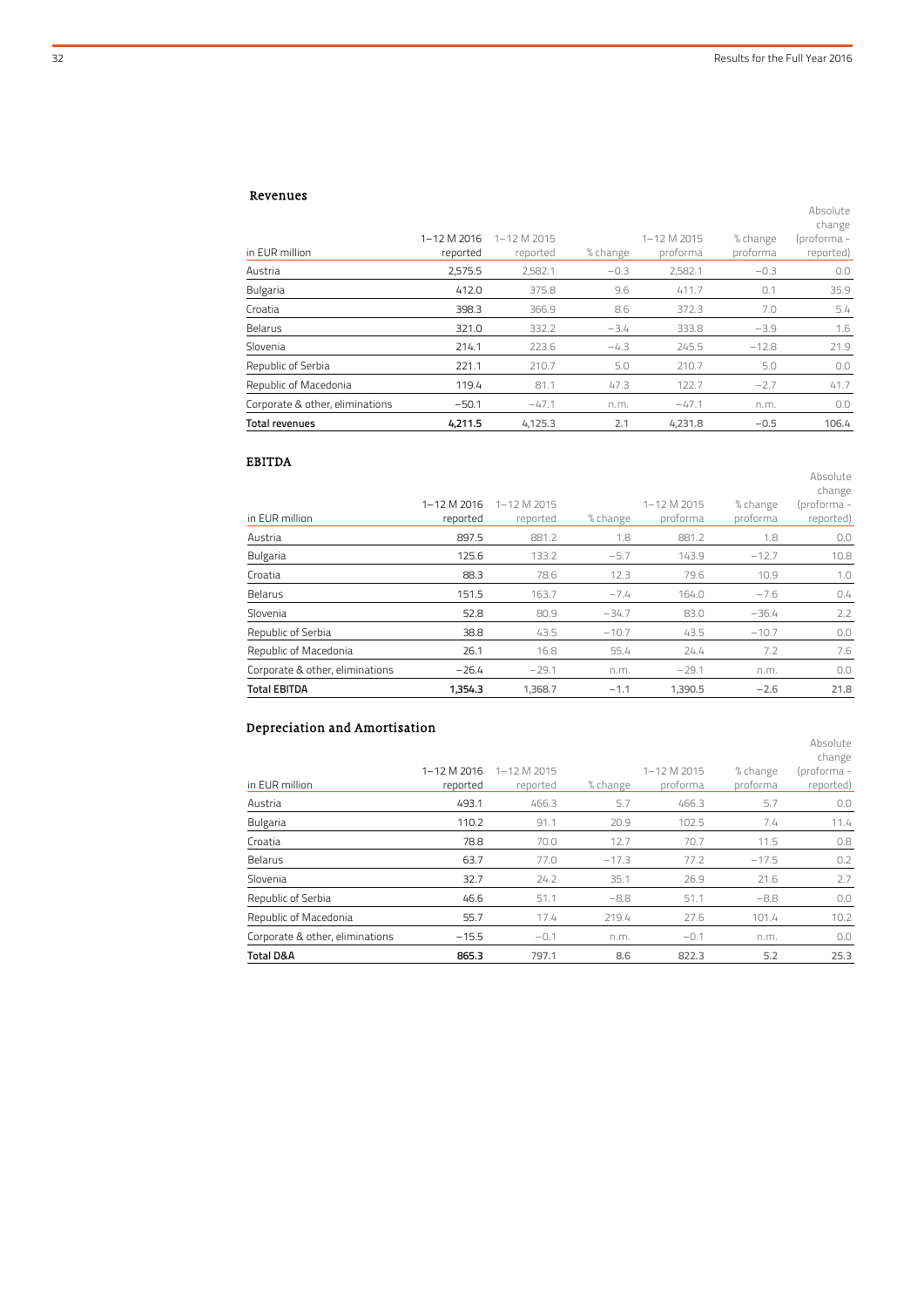EBIT

| in EUR million                  | 1-12 M 2016<br>reported | 1-12 M 2015<br>reported | % change | $1 - 12$ M $2015$<br>proforma | % change<br>proforma | Absolute<br>change<br>(proforma -<br>reported) |
|---------------------------------|-------------------------|-------------------------|----------|-------------------------------|----------------------|------------------------------------------------|
| Austria                         | 402.1                   | 414.9                   | $-3.1$   | 414.9                         | $-3.1$               | 0.0                                            |
| <b>Bulgaria</b>                 | 15.4                    | 42.1                    | $-63.3$  | 41.4                          | $-62.8$              | $-0.6$                                         |
| Croatia                         | 9.4                     | 8.6                     | 9.0      | 8.8                           | 6.7                  | 0.2                                            |
| Belarus                         | 87.8                    | 86.6                    | 1.4      | 86.8                          | 1.2                  | 0.2                                            |
| Slovenia                        | 20.1                    | 56.7                    | $-64.6$  | 56.2                          | $-64.2$              | $-0.5$                                         |
| Republic of Serbia              | $-7.8$                  | $-7.6$                  | n.m.     | $-7.6$                        | n.m.                 | 0.0                                            |
| Republic of Macedonia           | $-29.5$                 | $-0.6$                  | n.m.     | $-3.3$                        | n.m.                 | $-2.7$                                         |
| Corporate & other, eliminations | $-10.8$                 | $-29.0$                 | n.m.     | $-29.0$                       | n.m.                 | 0.0                                            |
| <b>Total EBIT</b>               | 486.7                   | 571.7                   | $-14.9$  | 568.2                         | $-14.4$              | $-3.5$                                         |

## Capital Expenditures\*

|                                 |             |             |          |             |          | Absolute<br>change |
|---------------------------------|-------------|-------------|----------|-------------|----------|--------------------|
|                                 | 1-12 M 2016 | 1-12 M 2015 |          | 1-12 M 2015 | % change | (proforma -        |
| in EUR million                  | reported    | reported    | % change | proforma    | proforma | reported)          |
| Austria                         | 460.3       | 456.8       | 0.8      | 456.8       | 0.8      | 0.0                |
| <b>Bulgaria</b>                 | 73.0        | 74.3        | $-1.8$   | 82.4        | $-11.4$  | 8.1                |
| Croatia                         | 76.3        | 72.4        | 5.4      | 73.3        | 4.2      | 0.9                |
| Belarus                         | 73.7        | 66.1        | 11.5     | 66.5        | 10.8     | 0.4                |
| Slovenia                        | 26.8        | 17.9        | 49.6     | 20.2        | 32.3     | 2.3                |
| Republic of Serbia              | 25.9        | 77.7        | $-66.7$  | 77.7        | $-66.7$  | 0.0                |
| Republic of Macedonia           | 35.4        | 21.6        | 64.0     | 25.1        | 41.1     | 3.5                |
| Corporate & other, eliminations | $-7.2$      | $-2.3$      | n.m.     | $-2.3$      | n.m.     | 0.0                |
| Total capital expenditures      | 764.1       | 784.5       | $-2.6$   | 799.6       | $-4.4$   | 15.2               |

 $^\star$  Additions to property, plant and equipment and intangible assets, excluding asset retirement obligations

## Capital Expenditures – Tangible

|                                       | 1-12 M 2016 | 1-12 M 2015 |          |
|---------------------------------------|-------------|-------------|----------|
| in EUR million                        | reported    | reported    | % change |
| Austria                               | 391.3       | 360.1       | 8.7      |
| <b>Bulgaria</b>                       | 52.6        | 50.3        | 4.5      |
| Croatia                               | 67.2        | 45.3        | 48.2     |
| Belarus                               | 65.8        | 55.6        | 18.3     |
| Slovenia                              | 20.2        | 13.7        | 47.0     |
| Republic of Serbia                    | 19.2        | 29.4        | $-34.7$  |
| Republic of Macedonia                 | 30.9        | 20.2        | 53.0     |
| Corporate & other, eliminations       | $-6.9$      | $-2.3$      | n.m.     |
| Total capital expenditures - tangible | 640.4       | 572.5       | 11.9     |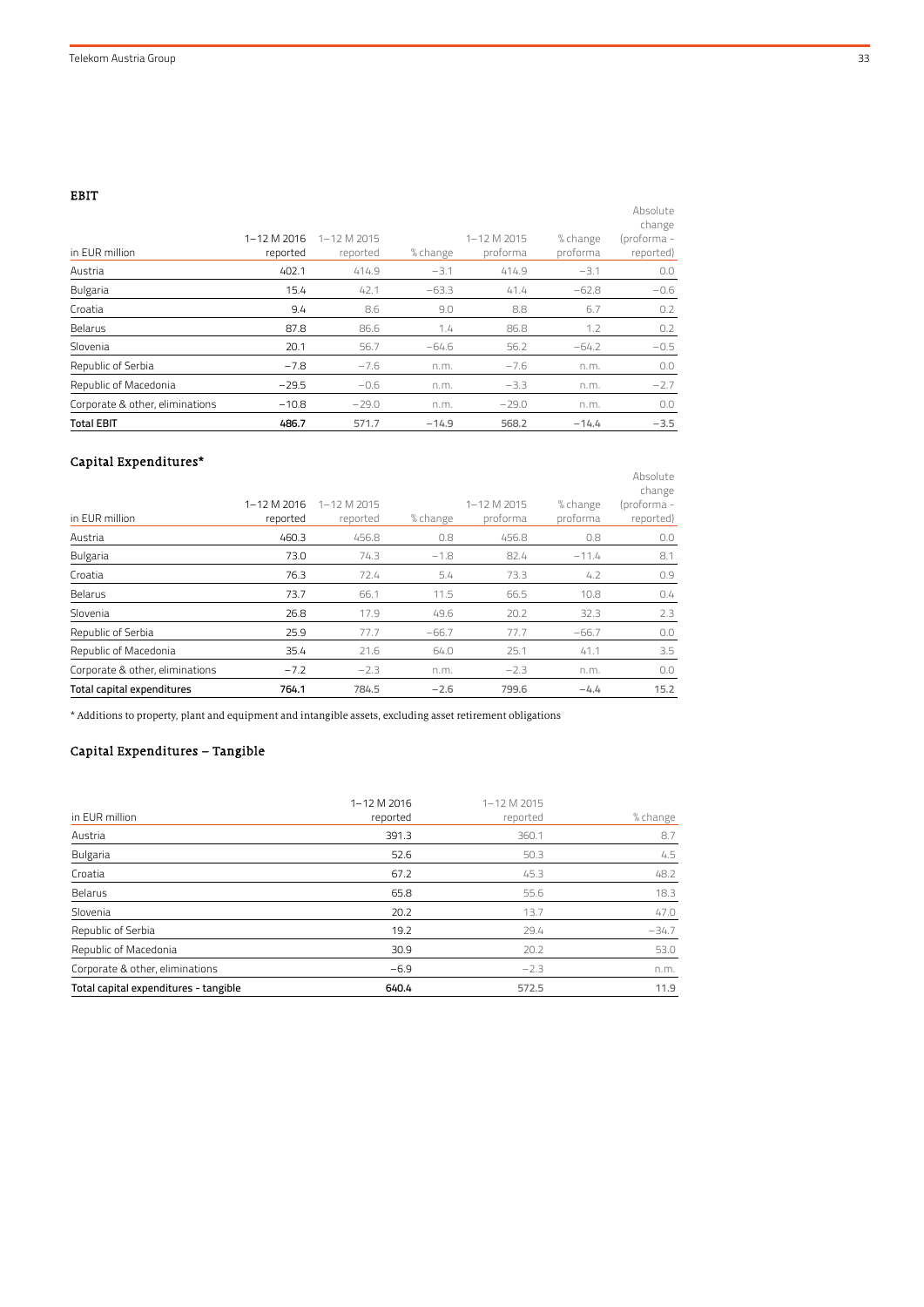reported)

## Capital Expenditures – Intangible

| in EUR million                          | 1-12 M 2016<br>reported | 1-12 M 2015<br>reported | % change |
|-----------------------------------------|-------------------------|-------------------------|----------|
| Austria                                 | 68.9                    | 96.7                    | $-28.7$  |
| Bulgaria                                | 20.4                    | 24.0                    | $-15.0$  |
| Croatia                                 | 9.1                     | 27.1                    | $-66.3$  |
| Belarus                                 | 7.8                     | 10.5                    | $-25.0$  |
| Slovenia                                | 6.6                     | 4.2                     | 58.3     |
| Republic of Serbia                      | 6.6                     | 48.2                    | $-86.2$  |
| Republic of Macedonia                   | 4.5                     | 1.4                     | 227.7    |
| Corporate & other, eliminations         | $-0.4$                  | 0.0                     | n.a.     |
| Total capital expenditures - intangible | 123.7                   | 212.0                   | $-41.7$  |

## Quarterly Analysis

## Group Summary

Key performance indicators

| <b>INCY DEFIORMED RESIDENCE</b><br>in EUR million | 04 2016<br>reported | 04 2015<br>reported | % change | 04 2015<br>proforma | % change<br>proforma | Absolute<br>change<br>(proforma -<br>reported) |
|---------------------------------------------------|---------------------|---------------------|----------|---------------------|----------------------|------------------------------------------------|
| Total revenues                                    | 1,098.2             | 1,106.4             | $-0.7$   | 1,107.9             | $-0.9$               | 1.6                                            |
| <b>EBITDA</b>                                     | 275.1               | 333.8               | $-17.6$  | 334.1               | $-17.7$              | 0.4                                            |
| % total revenues                                  | 25.1%               | 30.2%               |          | 30.2%               |                      |                                                |
| <b>EBIT</b>                                       | 52.2                | 123.8               | $-57.8$  | 124.0               | $-57.9$              | 0.2                                            |
| % total revenues                                  | 4.8%                | 11.2%               |          | 11.2%               |                      |                                                |

| Wireless indicators              | 04 2016<br>reported | 04 2015<br>reported | % change | 04 2015<br>proforma | % change<br>proforma | Absolute<br>change<br>(proforma -<br>reported) |
|----------------------------------|---------------------|---------------------|----------|---------------------|----------------------|------------------------------------------------|
| Wireless subscribers (thousands) | 20,707.8            | 20,711.0            | 0.0      | 20,711.0            | 0.0                  | 0.0                                            |
| thereof postpaid (thousands)     | 15,041.0            | 14,787.1            | 1.7      | 14.787.1            | 1.7                  | 0.0                                            |
| thereof prepaid (thousands)      | 5,666.8             | 5,923.9             | $-4.3$   | 5,923.9             | $-4.3$               | 0.0                                            |
| MoU (per Ø subscriber)           | 308.7               | 304.5               | 1.4      | 304.5               | 1.4                  | 0.0                                            |
| ARPU (EUR)                       | 8.6                 | 8.7                 | $-0.5$   | 8.7                 | 0.5                  | 0.0                                            |
| Churn (%)                        | 2.2%                | 2.1%                |          | 2.1%                |                      |                                                |
|                                  | 04 2016             | 04 2015             |          | 04 2015             | % change             | Absolute<br>change<br>(proforma -              |

| Wireline indicators | reported | reported    |  | ronnrtodi |
|---------------------|----------|-------------|--|-----------|
| RGUs (thousands)    | 5.900.2  | $h \cdot h$ |  |           |
|                     |          |             |  |           |

\* Q4 2015 Minutes of Use value has been adjusted retrospectively.